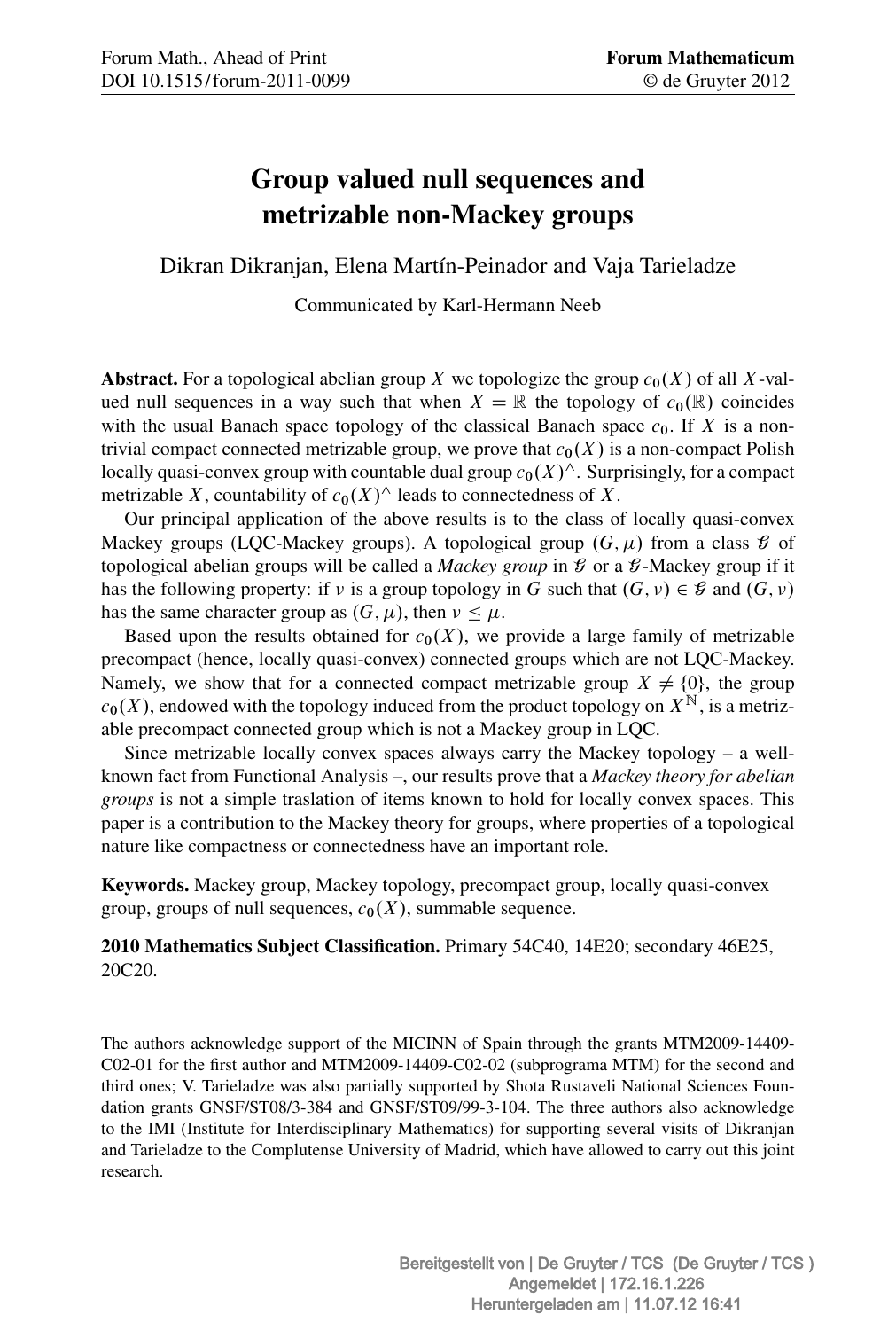## 1 Introduction

All considered groups will be abelian. For groups  $X, Y$  we denote by  $\text{Hom}(X, Y)$ the set of all group homomorphisms from X to Y. Note that  $\text{Hom}(X, Y)$  is a group with respect to the pointwise addition/multiplication of homomorphisms. If  $X, Y$ are topological groups, CHom $(X, Y)$  stands for the subgroup of continuous elements of Hom $(X, Y)$ . A set  $\Gamma \subset$  Hom $(X, Y)$  will be called separating if for every pair  $x_1, x_2$  of distinct elements of X there exists  $\gamma \in \Gamma$  with  $\gamma(x_1) \neq \gamma(x_2)$ .

The set

$$
\mathbb{S} := \{ s \in \mathbb{C} : |s| = 1 \}
$$

is an abelian group with respect to multiplication of complex numbers; it is endowed with the usual topology induced from  $\mathbb C$ . For a group  $G$  an element of  $Hom(G, \mathbb{S})$  is called a (multiplicative) *character*. If G is a topological group, we write

$$
G^{\wedge} := \text{CHom}(G, \mathbb{S}),
$$

and we call an element of  $G^{\wedge}$  *a continuous character*. Always  $1 \in G^{\wedge}$ , where  $1(x) = 1 \in \mathbb{S}, \forall x \in G$ . This is the neutral element of  $G^{\wedge}$ . The group  $G^{\wedge}$  (without any topology fixed in advance on it) is called *the topological dual* or *the character group* of G.

A topological group G is called *maximally almost periodic*, for short a MAPgroup, if  $G^{\wedge}$  is separating; G is called *minimally almost periodic* if  $G^{\wedge} = \{1\}$ . We denote by MAP the class of all MAP-groups and by MinAP the class of all minimally almost periodic groups.

For a topological group  $(G, \tau)$  the Bohr topology  $\tau^+$  is the initial topology for the set of all characters  $\gamma : G \to \mathbb{S}, \gamma \in (G, \tau)^\wedge$ . Clearly  $\tau^+ \leq \tau$  and  $\tau^+$  is a Hausdorff topology iff  $(G, \tau)$  is MAP. In such a case,  $(G, \tau)$  is precompact iff  $\tau = \tau^+$  (see also Example 1.2).

### Connectedness and smallness of the dual of the group of null sequences

Convergent sequences are of primary importance in topological groups. For a topological group X, denote by  $c_0(X)$  the subgroup of  $X^{\mathbb{N}}$  of all null sequences of X and let u<sub>0</sub> be the uniform topology induced from  $X^{\mathbb{N}}$  on  $c_0(X)$  (see Section 3 for the relevant definitions). Clearly,  $c_0(X)$  coincides with the direct sum  $X^{(\mathbb{N})}$ precisely when  $X$  has no non-trivial convergent sequences. The passage from  $X$  to  $(c_0(X), u_0)$  preserves (sequential) completeness, metrizability, separability, MAP, local quasi-convexity (see Definition 2.1), non-discreteness, and connectedness (see Proposition 3.4).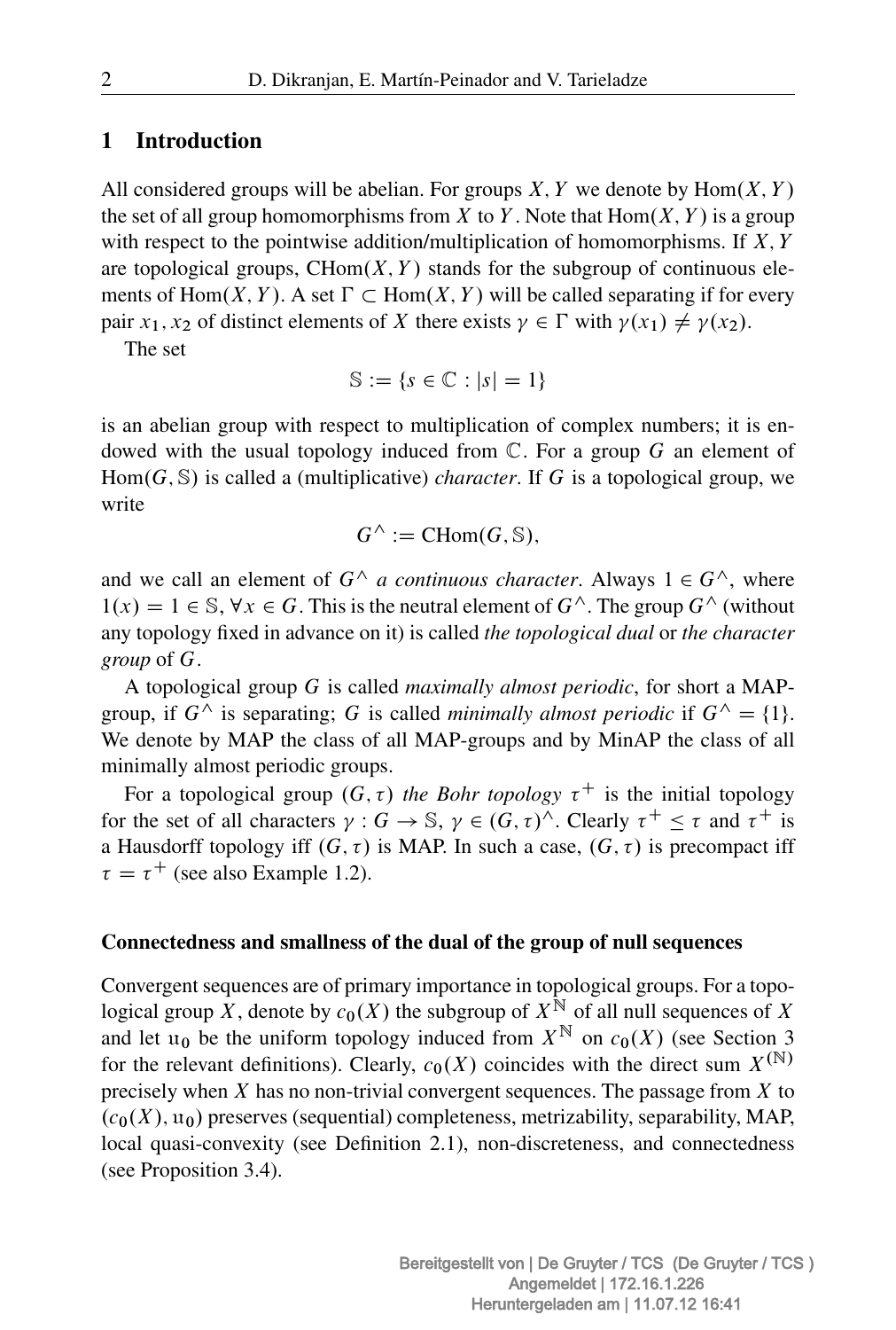Surprisingly, for a compact metrizable abelian group  $X$  and

$$
G=(c_0(X),\mathfrak{u}_0),
$$

countability of  $G^{\wedge}$  (or even the milder condition  $|G^{\wedge}| < c$ ) leads to connectedness of  $Y$ .

Main Theorem. *Assume that* X *is an infinite compact metrizable topological abel*ian group. Then  $G := (c_0(X), u_0)$  is a nonprecompact locally quasi-convex Pol*ish group. Further, the following assertions are equivalent:*

- (i) X *is connected.*
- (ii)  $G^{\wedge}$  *is isomorphic to a direct sum of countable many copies of*  $X^{\wedge}$ *.*
- (iii)  $G^{\wedge}$  *is countable.*
- (iv)  $|G^{\wedge}| < c$ .

*If the above conditions hold true, then* G *itself is connected.*

We show in Remark 3.5 that the assignment

$$
X \mapsto \mathcal{F}X := (c_0(X), \mathfrak{u}_0) \tag{1.1}
$$

defines a functor  $\mathcal{F} : \mathfrak{S} \to \mathfrak{S}$ , where  $\mathfrak{S}$  is the category of Hausdorff topological abelian groups and continuous homomorphism. This functor has the following property: if  $X$  is a non-trivial connected compact metrizable abelian group, then  $\mathcal{F} X$  is a connected, non-precompact locally quasi-convex Polish group with countable dual.

To the proof of the Main Theorem (together with other more precise results) are dedicated Sections  $3-6$ . The backbone of the proof is the class  $\mathfrak B$  of topological groups X such that for every non-trivial  $\xi \in X^{\wedge}$  there exists a null sequence  $(x_n)$  in X such that the sequence  $(\prod_{k=1}^n \xi(x_k))$  is not convergent in S (see Definition 6.1). Clearly, B contains all minimally almost periodic groups. A precompact group X belongs to B precisely when  $c_0(X)^\wedge = (X^\wedge)^{(\mathbb{N})}$  (Theorem 6.3). It turns out that this new class  $\mathfrak{B}$  can be described in some cases through well-known topological properties close to connectedness. For instance, in Corollary 6.13 we show that in the class LCA of all locally compact groups,  $X \in \mathcal{B}$  iff X is connected.

Furthermore, a weaker form of connectedness characterizes  $\mathfrak B$  within the class of metrizable groups. Namely, Enflo [17] introduced the notion of locally generated groups (see Definition 6.8; according to Lemma 6.9, these are precisely the groups without proper open subgroups, in particular connected groups are locally generated). We prove in Theorem 6.12 that every group in  $\mathfrak{B}$  is locally generated, while all metrizable locally generated groups belong to the class  $\mathcal{B}$ . In the next di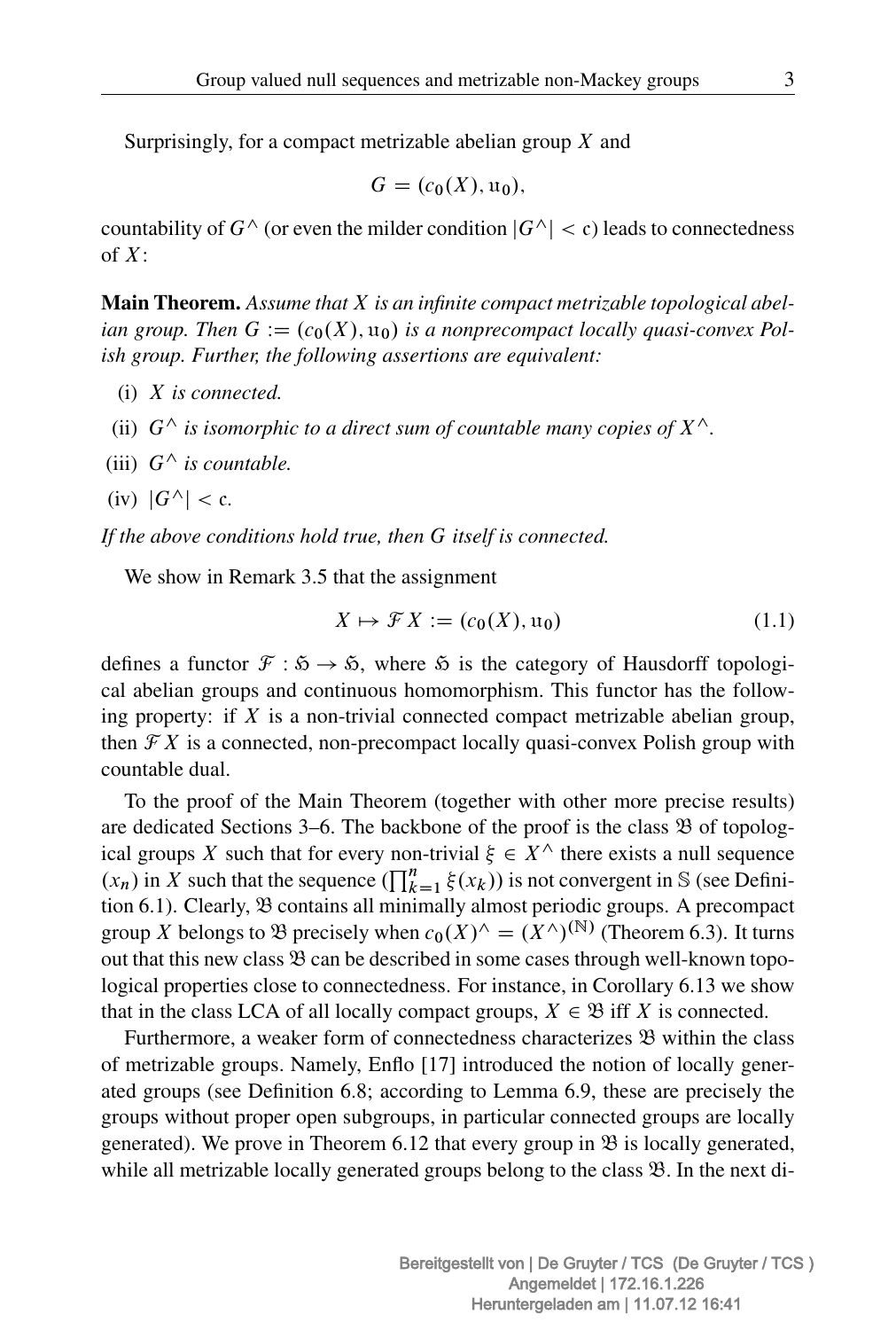agram we collect the implications (denoted by solid arrows) between all the above mentioned properties with particular emphasis on the class  $\mathfrak B$  (placed in the center):



 $\mathfrak{B}$  & no conv. sequences locally generated + metrizable

The easy implication (2) is proved in Proposition 6.5. It implies that non-trivial precompact groups without non-trivial convergent sequences do not belong to B. Remark 6.16 provides an example of a connected precompact group not in  $\mathfrak{B}$ , witnessing thereby the missing implication (1). Obviously, the failure of this implication shows that locally generated  $\neq$   $\mathfrak{B}$ .

The class  $\mathfrak B$  has nice stability properties: it is stable under taking continuous homomorphic images and arbitrary direct products, if  $H$  is a dense subgroup of a group G, then  $H \in \mathcal{B}$  yields  $G \in \mathcal{B}$ . Dense subgroups of metrizable  $\mathcal{B}$ -groups have the property  $\mathfrak B$  (by the characterization of the metrizable  $\mathfrak B$ -groups in Theorem 6.12), yet there exist dense connected subgroups  $H \notin \mathfrak{B}$  of a compact connected group G (so  $G \in \mathcal{B}$ ), according to Remark 6.16.

#### Mackey groups and metrization

The principal application of the above results is in the field of Mackey groups. The aim of the present subsection is to introduce this fascinating topic and the specific problem we resolve by means of our Main Theorem.

The notion of a Mackey group is inspired by the concept of a Mackey space in the theory of topological vector spaces. Recall that for a topological vector space  $E$ over  $\mathbb R$  the dual space  $E^*$  consists of all continuous linear functionals  $f : E \to \mathbb R$ . The Mackey–Arens Theorem establishes that for a topological vector space  $E$  over  $\mathbb R$  there always exists a finest topology in the class of locally convex vector space topologies giving rise to the same dual space  $E^*$ . This topology is named as the Mackey topology of E. A topological vector space E over  $\mathbb R$  is a Mackey space iff its original topology coincides with the Mackey topology of  $E$ . Note that the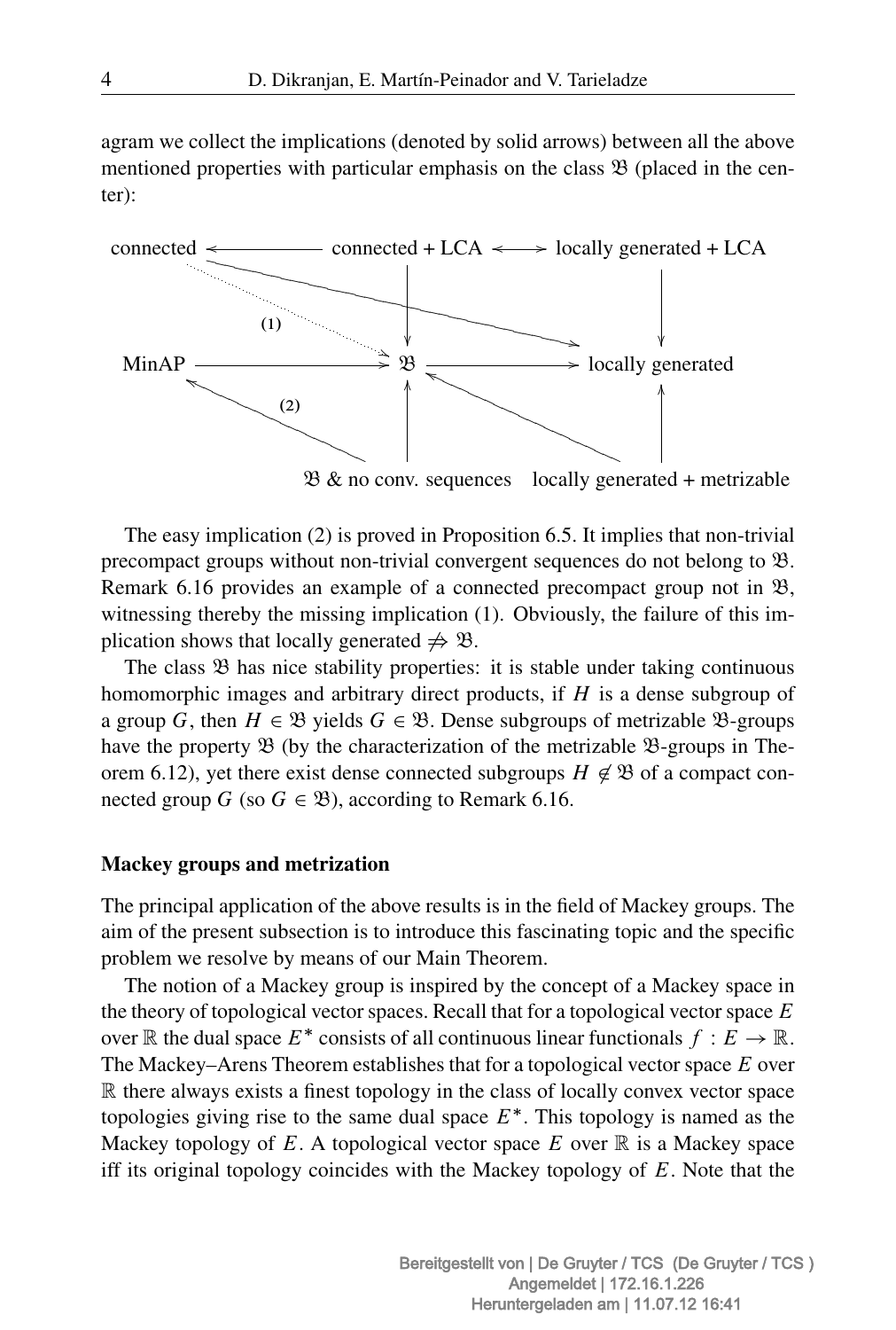concept of a Mackey space can be defined directly, i.e. without a reference to the Mackey–Arens Theorem as follows: A topological vector space E over  $\mathbb R$  is a Mackey space iff it is locally convex and its original topology is the finest one in the class of locally convex vector topologies giving rise to the same dual space  $E^*$ .

The first attempts to obtain results of Mackey–Arens type for topological abelian groups were done in [28] for the class of locally precompact group topologies, and in [10] for the class of locally quasi-convex group topologies. As pointed out in [10], the Mackey–Arens Theorem gives rise to two non-equivalent definitions of the Mackey topology for a locally quasi-convex group. Although they are compared and several important results are established, it is not explicitly fixed in [10] which of them should be called the Mackey topology for an LQC-group. This is done in the present paper, from a more categorical point of view, which specialized for LQC-groups could be the "missing definition" of [10].

**Definition 1.1.** If  $(G, \tau)$  is a topological group, a group topology  $\eta$  in G is said to be *compatible* for  $(G, \tau)$  if  $(G, \tau)^{\wedge} = (G, \eta)^{\wedge}$ .

**Example 1.2** ([11]; also [15, Theorem 2.3.4] and [28]). For a MAP-group  $(G, \tau)$ ,  $\tau^+$  is a precompact compatible group topology, i.e.,  $(G, \tau)^\wedge = (G, \tau^+)^\wedge$ .

The following definition is in the spirit of [5], where a categorical treatment of Mackey groups is given.

**Definition 1.3.** Let  $\mathcal{G}$  be a class of topological abelian groups.

- (a) A topological group  $(G, \mu)$  is called a *Mackey group in*  $\mathcal G$  if  $(G, \mu) \in \mathcal G$  and if v is a compatible group topology for  $(G, \mu)$ , with  $(G, \nu) \in \mathcal{G}$ , then  $\nu \leq \mu$ .
- (b) Let  $(G, v) \in \mathcal{G}$ . If there exists a group topology  $\mu$  in G compatible for  $(G, v)$ such that  $(G, \mu)$  is a Mackey group in  $\mathcal{G}$ , then  $\mu$  is called the  $\mathcal{G}$ -Mackey topol*ogy* of  $(G, v)$ .

Let LPC denote the class of Hausdorff locally precompact topological abelian groups. If  $(G, \tau) \in \text{LPC}$  is not precompact (e.g., if G is discrete), then  $(G, \tau^+) \in$ LPC is not a Mackey group in LPC. Hence, a precompact group in LPC need not be a Mackey group in LPC in general. However, the metrizability changes the picture as the following statement shows.

**Theorem 1.4** (cf. [28, Corollary 2, p. 484]). *Every metrizable*  $(G, \mu) \in$  LPC *is a Mackey group in* LPC*.*

Next we consider another class of groups in which the metrizable groups are again Mackey. Let LCS be the class of Hausdorff topological abelian groups which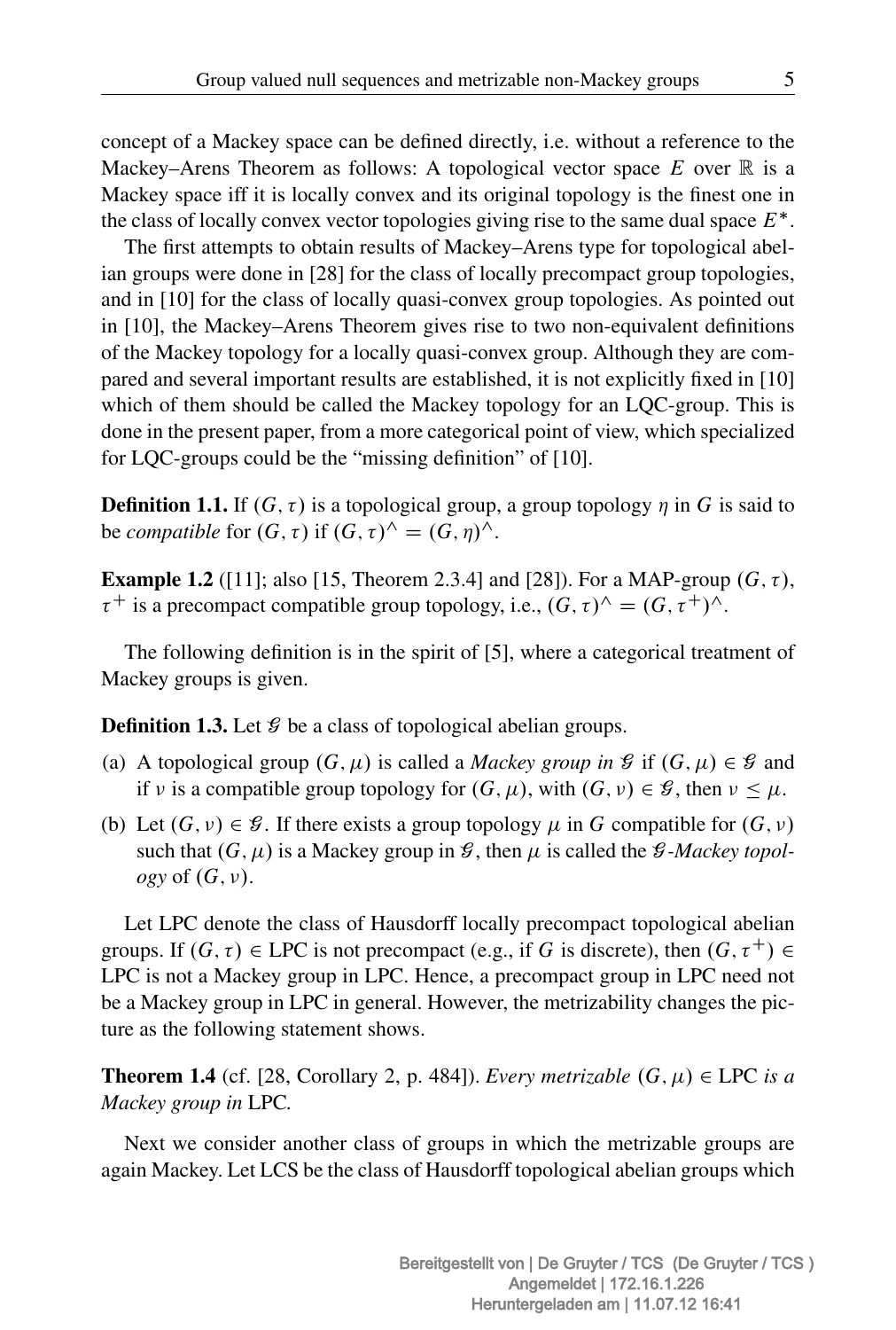admit a structure of *locally convex* topological vector space over R, loosely speaking LCS is the class of Hausdorff locally convex spaces considered just as additive groups. It is an important consequence of the Hahn–Banach Theorem that

$$
LCS\subset MAP.
$$

Taking into account that the group of continuous linear forms on a group  $G \in \text{LCS}$ is algebraically isomorphic to the group of its continuous characters, according to [25, IV 3.4], it is easy to derive the following:

### **Theorem 1.5.** *Every metrizable*  $(G, \mu) \in \text{LCS}$  *is a Mackey group in* LCS.

A natural class of groups containing LPC  $\cup$  LCS is provided by LOC, the class of locally quasi-convex Hausdorff groups (see Definition 2.1). In fact, it is known that

$$
LPC \cup LCS \subset LQC \subset MAP \tag{1.2}
$$

where the inclusions are strict (cf. [2, 4, 10]). It was proved in [10] that every  $\check{C}ech$ *complete*  $(G, \mu) \in LQC$  is a Mackey group in LQC. In particular, every locally compact  $(G, \mu) \in LQC$  is a Mackey group in LQC. We isolate here another particular case more relevant for the specific purposes of this paper:

**Theorem 1.6** ([10]). *Every* complete metrizable  $(G, \mu) \in LQC$  *is a Mackey group in* LQC*.*

Let us discuss to what extent completeness is an essential assumption in Theorem 1.6

**Example 1.7.** Let  $(G, \tau)$  be a precompact group of finite exponent with  $|G^{\wedge}| < \mathfrak{c}$ . It is proved in [7] that  $\tau$  is the only locally quasi-convex group topology compatible for  $(G, \tau)$ . Consequently,  $(G, \tau)$  is LQC-Mackey. If G is furthermore required to be countable and metrizable (e.g., the direct sum  $\mathbb{Z}_2^{(\mathbb{N})}$  $2^{N}$  equipped with the product topology should do), then  $G$  cannot be complete as non-discrete complete metrizable groups are second category, hence uncountable. This provides examples of non-complete countable precompact metrizable Mackey groups. Since every precompact group of finite exponent has a linear topology, all these groups are zero-dimensional, hence totally disconnected.

A large scale of examples of non-complete metrizable LQC-groups which are not Mackey was provided for the first time in a preliminary on-line version of the present paper, [14]. Soon after it was shown in [3] that  $(\mathbb{Z}, \tau)$ , where  $\tau$  is a nondiscrete linear topology, is a non-complete countable precompact metrizable group which *is not* LQC-Mackey.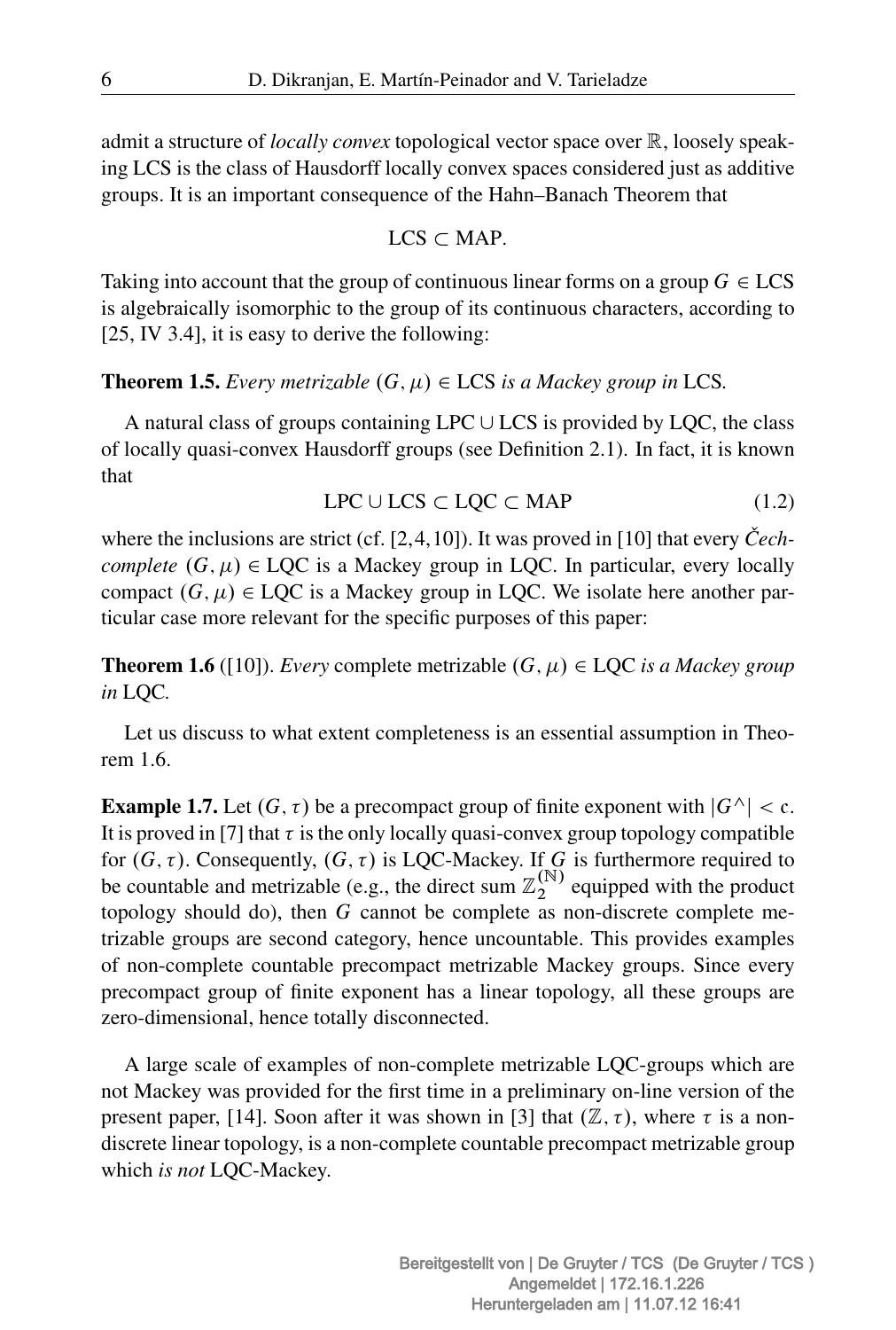The examples of metrizable non-Mackey groups provided by us in the present paper are based upon the following result (see the end of Section 2 for its proof):

**Theorem 1.8.** Let  $(G, \tau) \in LOC$  be a non-precompact group with countable dual  $(G, \tau)^\wedge$ . Then  $(G, \tau^+)$  is a metrizable precompact group which is not a Mackey *group in* LQC*.*

Examples of groups  $(G, \tau)$  satisfying the assumptions of the previous theorem are not immediately at hand, since by Proposition 2.3 they cannot be locally precompact (even if they are LQC). Moreover, they cannot be LCS either, since only a trivial LCS can have a countable dual. The first example of such a group, namely  $(c_0(\mathbb{S}), \mathfrak{u}_0)$ , is given in Proposition 5.2 below and the existence of a large family of groups with this property is obtained by the general construction developed in our Main Theorem. Composing the functor  $\mathcal F$  from equation (1.1) with the functor  $(G, \tau) \mapsto (G, \tau^+)$  of the Bohr modification, one obtains a functor  $\mathcal E$  from the category  $\mathfrak C$  of compact connected metrizable groups to the category  $\mathfrak P_{\rm met}$  of metrizable precompact abelian groups such that each  $\mathcal{E}(X)$  is a connected precompact metrizable non-Mackey group whenever X is non-trivial. By Remark  $3.5$  (c), for every non-trivial Polish LOC group X, the group  $G = \mathcal{F} X$  is Polish, LOC and nonprecompact. By our Main Theorem,  $G^{\wedge}$  is countable whenever X is also compact and connected. Let us mention also, that the connectedness of  $X$  yields as a byproduct also connectedness of both G and  $\mathcal{E}(X)$ .

In the last section we offer some open questions and conjectures.

### Notation and terminology

The symbols N, Z, Q, R and  $\mathbb{Z}_m$  are used for the set of naturals, the group of integers, the group of rationals, the group of reals and the cyclic group of size  $m$ , respectively. Let S denote the circle group and

$$
\mathbb{S}_+ = \{ s \in \mathbb{S} : \text{Re}(s) \ge 0 \}.
$$

The cardinality of the continuum will be denoted by c and  $|X|$  will stand for the cardinality of a set  $X$ .

For a topological space X we denote by  $c(X)$  the *cellularity* of X, this is the smallest cardinal  $\kappa$  such that every family of non-empty pairwise disjoint open sets has size  $\leq \kappa$ .

We denote by e the neutral element of a group. We also use the symbols 0 and 1 instead of  $e$  if the group is known to be additive or multiplicative respectively. For a subset A of a group X denote by  $\langle A \rangle$  the subgroup of X generated by A.

Let X be a set. As usual,  $X^{\mathbb{N}}$  will denote the set of all sequences  $\mathbf{x} = (x_n)_{n \in \mathbb{N}}$ of elements of X and  $(p_n)_{n \in \mathbb{N}}$  the sequence of projections  $X^{\mathbb{N}} \to X$ .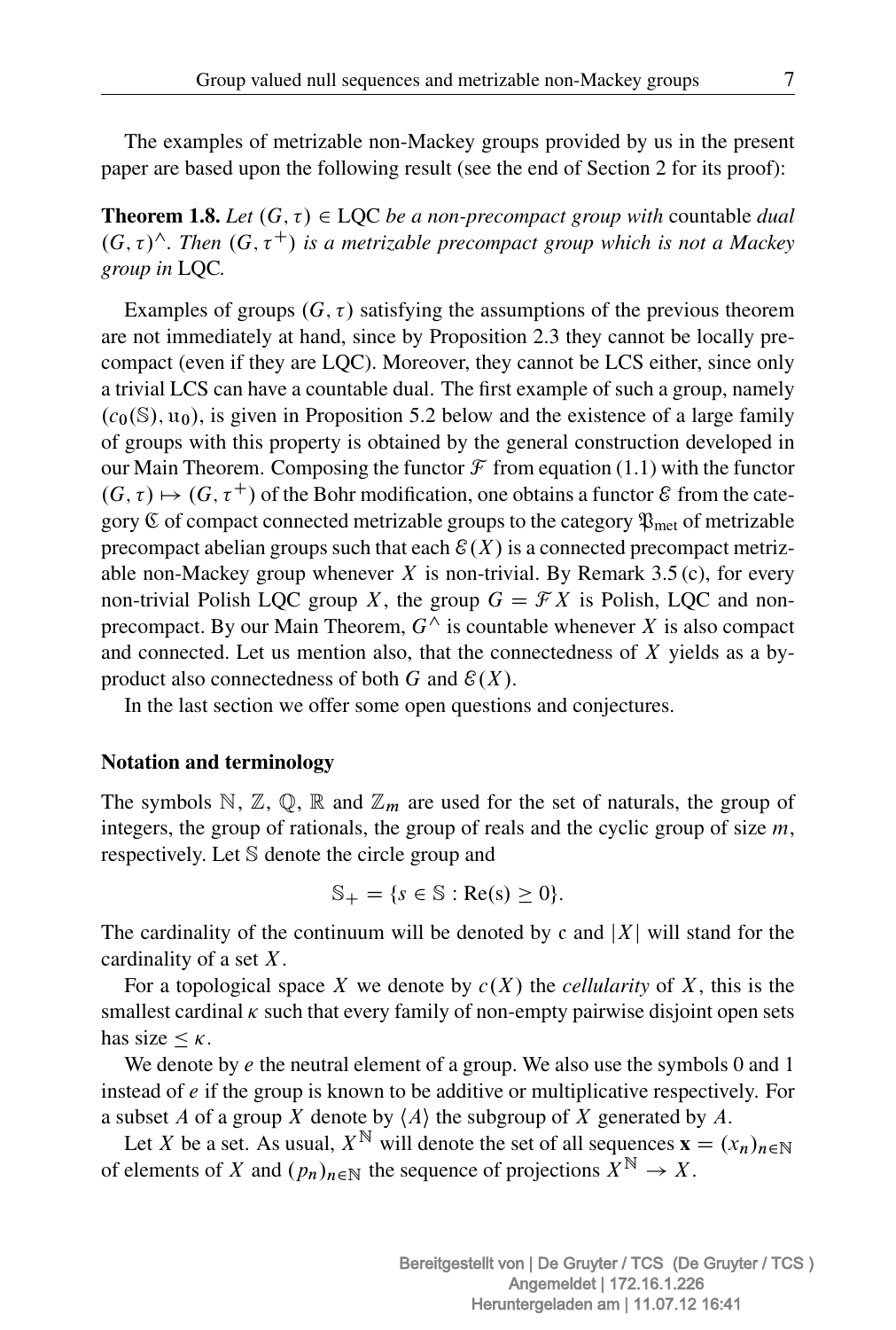For a group X,  $X^{(N)}$  will be the subgroup of  $X^N$  consisting of all sequences eventually equal to e. For  $n \in \mathbb{N}$  define an injective homomorphism

$$
\nu_n: X \to X^{(\mathbb{N})} \quad \text{by } \nu_n(x) = (e, \ldots, e, x, e, \ldots),
$$

where  $x \in X$  is placed in position n.

If  $X$  is a topological group, let

$$
c_0(X) := \{(x_n)_{n \in \mathbb{N}} \in X^{\mathbb{N}} : \lim_{n} x_n = e\}.
$$

Clearly  $c_0(X)$  is a subgroup of  $X^{\mathbb{N}}$  containing  $X^{(\mathbb{N})}$ ; moreover,  $c_0(X) = X^{(\mathbb{N})}$ iff  $X$  has only trivial convergent sequences.

For a topological group X,  $\mathcal{N}(X)$  is the set of all neighborhoods of  $e \in X$ . If  $\mathcal{N}(X)$  admits a base consisting of open subgroups, we say that X is *linear* (and its topology is *linear*). Clearly,  $\mathbb{S}_+ \in \mathcal{N}(\mathbb{S})$ . We write  $X_{\text{co}}^{\wedge}$  for the group  $X^{\wedge}$  endowed with the compact-open topology. For a subset  $V$  of  $X$  let

$$
V^{\triangleright} := \{ \xi \in X^{\wedge} : \xi(V) \subset \mathbb{S}_+ \}.
$$

If X, Y are topological abelian groups and  $\varphi \in \text{CHom}(X, Y)$ , then the mapping  $\varphi^{\wedge}: Y^{\wedge} \to X^{\wedge}$ , defined by  $\varphi^{\wedge}(\eta) = \eta \circ \varphi$  for  $\eta \in Y^{\wedge}$ , is a group homomorphism called *the dual homomorphism*.

The *von Neumann's kernel* of a topological abelian group X is defined by

$$
\mathbf{n}(X) = \bigcap \{ \ker \xi : \xi \in X^\wedge \}.
$$

Clearly,  $\mathbf{n}(X)$  is a subgroup of X, and X is MAP iff  $\mathbf{n}(X) = \{0\}$ , while X is MinAP iff  $n(X) = X$ .

## 2 Locally quasi-convex groups

Let us recall the definition of a locally quasi-convex group.

Definition 2.1 ([29]). A subset A of a *topological* group G is called *quasi-convex* if for every  $x \in G \setminus A$  there exists  $\chi \in G^{\wedge}$  such that

$$
\chi(A) \subset \mathbb{S}_+
$$
 but  $\chi(x) \notin \mathbb{S}_+.$ 

A *topological* group G is called *locally quasi-convex* if  $\mathcal{N}(G)$  admits a basis consisting of quasi-convex subsets of G.

The precompact and the locally precompact groups are prominent classes of locally quasi-convex groups. We characterize below the groups  $X \in \text{LPC}$  with countable duals.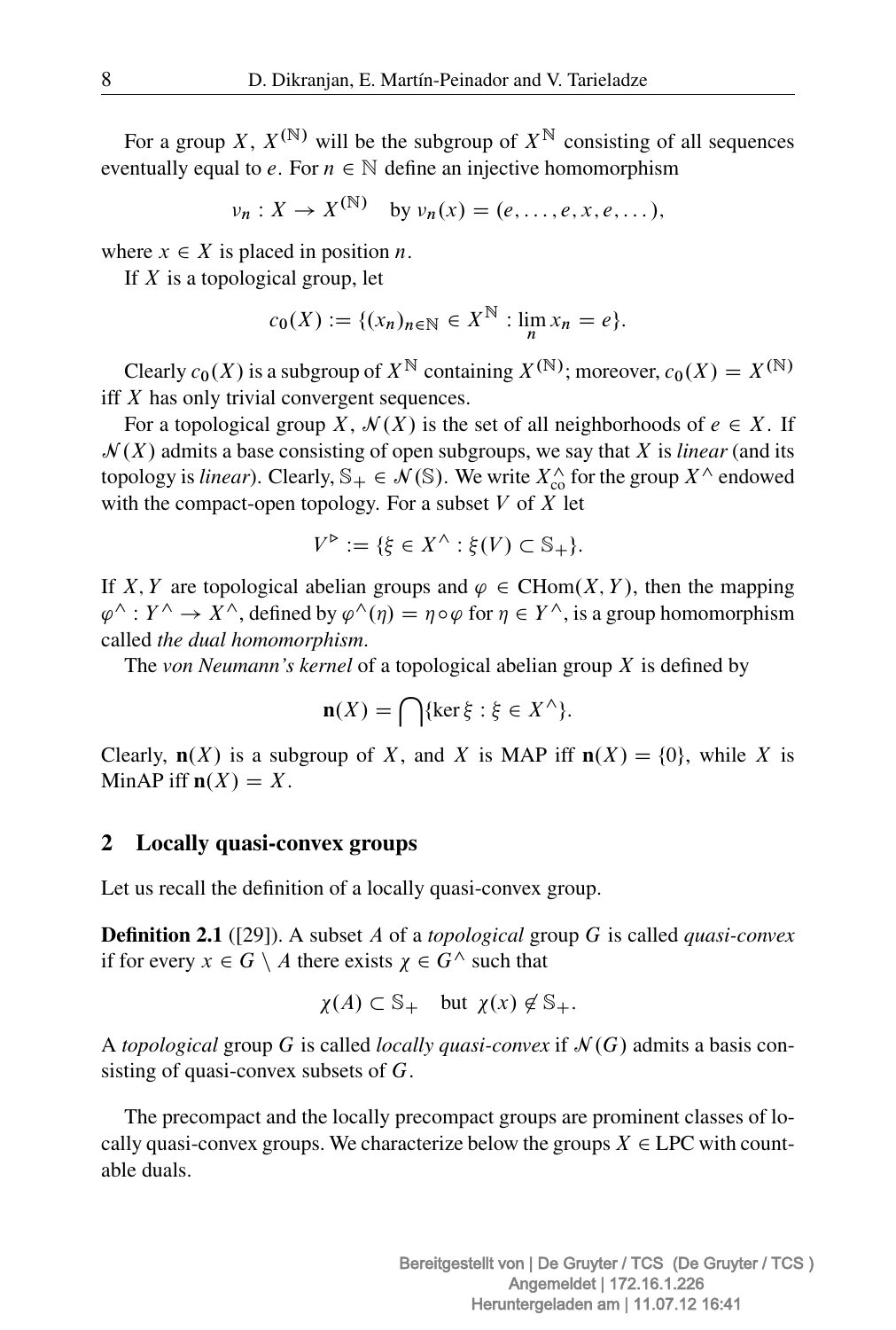Proposition 2.2. *Assume that* X *is a precompact Hausdorff topological group and*  $V \in \mathcal{N}(X)$ . Then  $V^{\triangleright}$  is a finite subset of  $X^{\wedge}$ .

*Proof.* It is known that  $V^{\triangleright}$  is a compact subset of  $X^{\wedge}_{\text{co}}$ . If X is compact, then  $X^{\wedge}_{\text{co}}$ is discrete and  $V^{\triangleright}$  is finite in this case. If X is not compact, then it is a dense subgroup of a compact Hausdorff topological group  $K$ , namely its completion. Let  $U$ denote the closure of V in K; clearly  $U \in \mathcal{N}(K)$ . Since  $\mathbb{S}_+$  is closed in  $\mathbb{S}$ , the density of  $V$  in  $U$  implies that

$$
V^{\triangleright} = \{ \xi |_{X} : \xi \in U^{\triangleright} \}.
$$

Now,  $U^{\triangleright}$  finite implies that  $V^{\triangleright}$  is finite as well.

Proposition 2.3. *For an infinite locally precompact Hausdorff topological abelian group* X *TFAE:*

- (i) X *is precompact metrizable.*
- (ii)  $X^{\wedge}$  *is countable.*

*Proof.* (i)  $\implies$  (ii). This implication follows easily from Proposition 2.2 (also from  $[20, (24.14)]$ .

(ii)  $\implies$  (i). Let Y be the completion of X. It is known that the groups  $X^{\wedge}$  and  $Y^{\wedge}$  are algebraically isomorphic, hence,  $Y^{\wedge}$  is countable. On the other hand, Y is a locally compact Hausdorff topological abelian group, therefore  $Y_{\text{co}}^{\wedge}$  is LCA. Since a second category countable Hausdorff topological group is discrete, we have that  $Y_{\rm co}^{\wedge}$  is a discrete countable group. Hence  $(Y_{\rm co}^{\wedge})_{\rm co}^{\wedge}$  is a compact metrizable group. By Pontryagin's theorem, Y and  $(Y_{\text{co}}^{\wedge})_{\text{co}}^{\wedge}$  are topologically isomorphic. Thus Y is compact metrizable and its topological subgroup X is precompact metrizable.  $\Box$ 

- Remark 2.4. (a) From Proposition 2.3 it follows that a compact non-metrizable group X has a large dual,  $|X^{\wedge}| > \aleph_0$ .
- (b) The implication (i)  $\implies$  (ii) of Proposition 2.3 holds without any additional assumption on X. However (ii)  $\Longrightarrow$  (i) may fail if X is a locally quasi-convex Hausdorff group, as the Main Theorem shows.

Let us conclude this section with the proof of Theorem 1.8.

*Proof of Theorem* 1.8. Since  $(G, \tau)^\wedge$  is countable, it follows that  $\tau^+$  is metrizable. The topology  $\tau^+$  is precompact and compatible for  $(G, \tau)$  by Proposition 1.2. The group  $(G, \tau^+) \in LQC$  because precompact groups are locally quasi-convex. Since  $(G, \tau)$  is not precompact, we have that  $\tau^+ < \tau$  being  $\tau^+ \neq \tau$ . Hence  $(G, \tau^+)$  is a metrizable precompact group which is not a Mackey group in LQC.  $\Box$ 

 $\Box$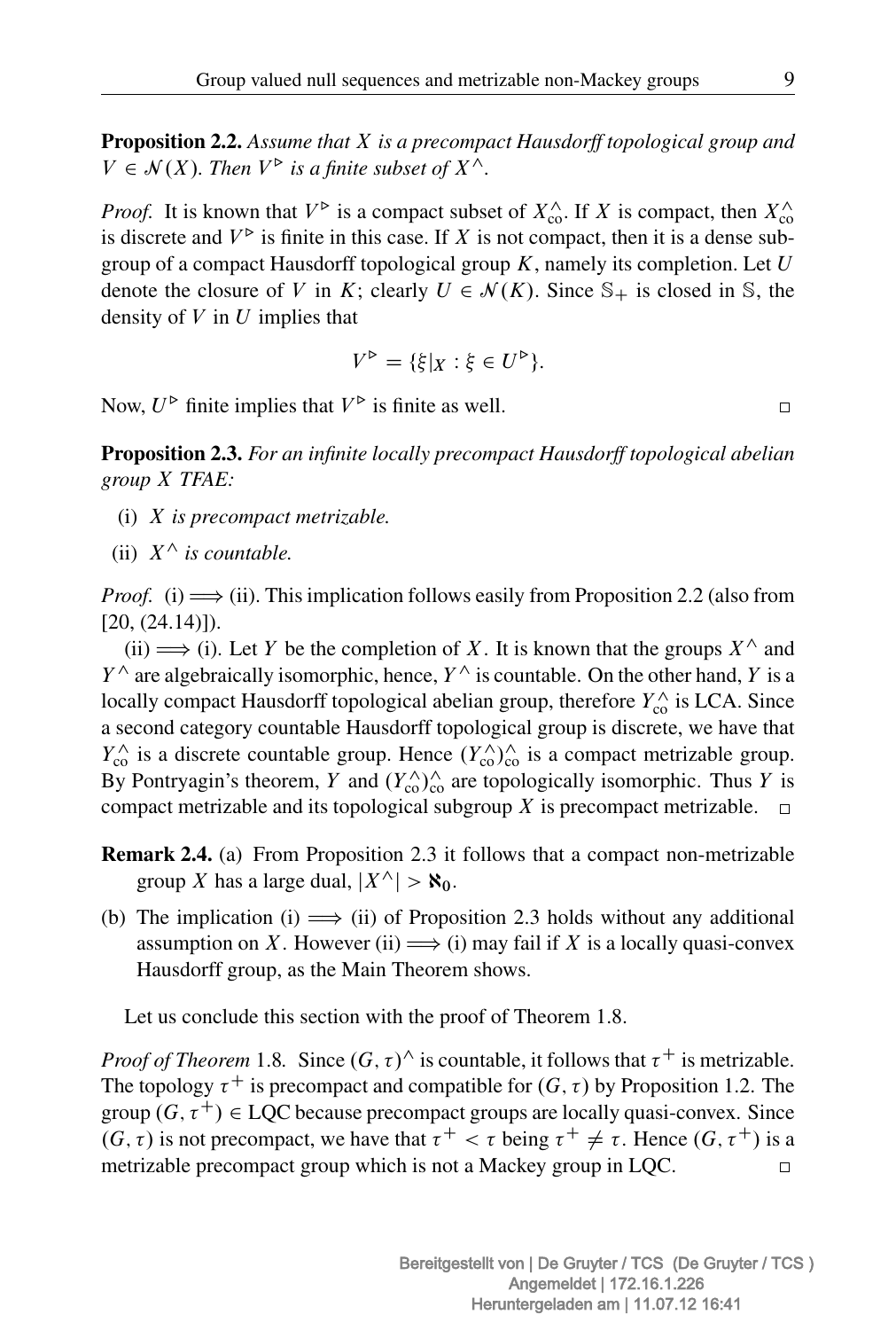## 3 Groups of sequences

## The uniform topology in  $X^{\mathbb{N}}$

In what follows  $X$  will be a fixed Hausdorff topological abelian group. We denote by px the product topology in  $X^{\mathbb{N}}$  and by bx the box topology in  $X^{\mathbb{N}}$ . It is easily verified that the collection

$$
\{V^{\mathbb{N}}: V \in \mathcal{N}(X)\}
$$

is a basis at *e* for a group topology in  $X^{\mathbb{N}}$  which we denote by  $u_X$ . In all three cases we shall omit the subscript  $\chi$  when no confusion is likely.

The topology u in  $X^{\mathbb{N}}$  is nothing else but the topology of uniform convergence on N when the elements of  $X^N$  are viewed as functions from N to X and X is considered as a uniform space with respect to its left  $(=$  right) uniformity. So it will be called *the uniform topology*. Since it plays an important role in the sequel, we give in the next proposition an account of its main properties.

We write

$$
p_0 := p|_{c_0(X)}
$$
,  $b_0 := b|_{c_0(X)}$  and  $u_0 := u|_{c_0(X)}$ .

**Proposition 3.1.** Let  $(X, +)$  be a Hausdorff topological abelian group.

- (a) *The uniform topology* u *is a Hausdorff group topology in*  $X^{\mathbb{N}}$  *with*  $p \leq u \leq b$ *. Moreover,*
	- (a<sub>1</sub>)  $p|_{\mathbf{v}(\mathbb{N})} = u|_{\mathbf{v}(\mathbb{N})} \Longleftrightarrow X = \{0\}.$
	- (a<sub>2</sub>)  $\text{u}|_{X^{(\mathbb{N})}} = \text{b}|_{X^{(\mathbb{N})}} \Longrightarrow X$  *is a* P-group  $\Longrightarrow \text{u} = \text{b}$ *; in particular, if* X *is metrizable and*  $\mathfrak{u}|_{X(\mathbb{N})} = \mathfrak{b}|_{X(\mathbb{N})}$ *, then* X *is discrete.*
- (b) The passage from X to  $(X^{\mathbb{N}}, u)$  preserves (sequential) completeness, metriz*ability, MAP and local quasi-convexity.*
- (c) If  $X \neq \{0\}$ , then:
	- (c<sub>1</sub>)  $c(X^{\mathbb{N}}, u) \geq c$ , in particular  $(X^{\mathbb{N}}, u)$  is not separable.
	- $(c_2)$   $(X^{(\mathbb{N})}, \mathfrak{u}|_{X^{(\mathbb{N})}})$  is not precompact and hence  $(c_0(X), \mathfrak{u}_0)$  and  $(X^{\mathbb{N}}, \mathfrak{u})$ *are not precompact.*

*Proof.* (a) The first assertion has a straightforward proof.

(a<sub>1</sub>) Suppose that  $X \neq \{0\}$ . Take  $x \in X \setminus \{0\}$ . Then we have  $v_k(x) \in X^{(\mathbb{N})}$ ,  $k = 1, 2, \ldots$ , and the sequence  $(v_k(x))_{k \in \mathbb{N}}$  tends to 0 in p. Since X is Hausdorff, there is a  $V \in \mathcal{N}(X)$  such that  $x \notin V$ . Then  $v_k(x) \notin V^{\mathbb{N}}, k = 1, 2, \dots$ . Hence, the sequence  $(v_k(x))_{k\in\mathbb{N}}$  does not tend to 0 in u.

 $(a<sub>2</sub>)$  The second implication is straightforward. In order to verify the first one, suppose that  $\mathfrak{u}|_{X^{(\mathbb{N})}} \geq \mathfrak{b}|_{X^{(\mathbb{N})}}$ . Take arbitrarily  $U_n \in \mathcal{N}(X)$ ,  $n = 1, 2, \dots$ . Then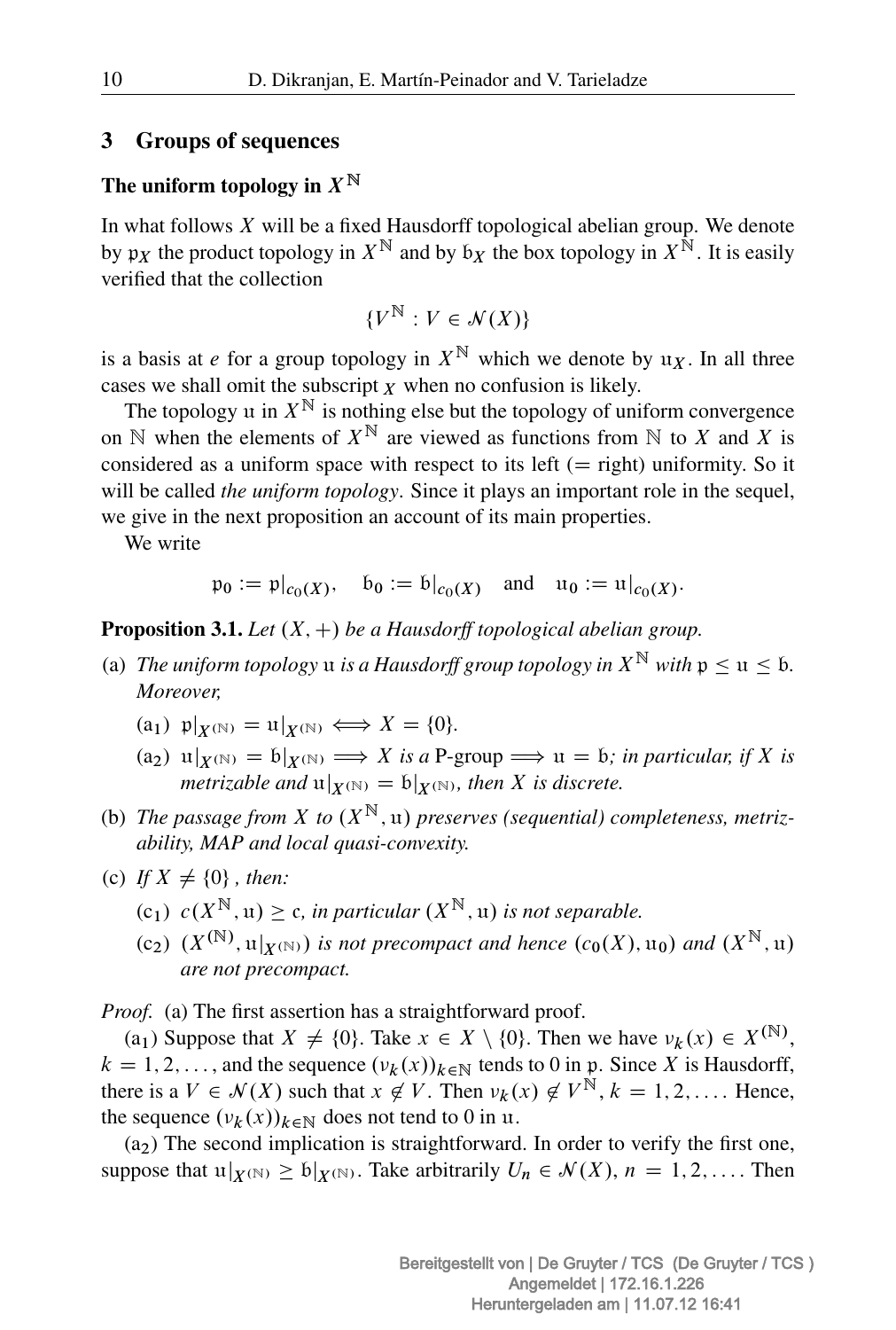$(\prod_{n\in\mathbb{N}} U_n) \cap X^{(\mathbb{N})}$  is a neighborhood of zero in  $\mathfrak{b}|_{X^{(\mathbb{N})}}$ . As  $\mathfrak{u}|_{X^{(\mathbb{N})}} \geq \mathfrak{b}|_{X^{(\mathbb{N})}}$ , there is a  $V \in \mathcal{N}(X)$  such that

$$
V^{\mathbb{N}} \cap X^{(\mathbb{N})} \subset \left(\prod_{n \in \mathbb{N}} U_n\right) \cap X^{(\mathbb{N})}.
$$

From  $v_k(V) \subseteq V^{\mathbb{N}} \cap X^{(\mathbb{N})}, k = 1, 2, ...,$  we get  $v_k(V) \subseteq (\prod_{n \in \mathbb{N}} U_n) \cap X^{(\mathbb{N})}$ ,  $k = 1, 2, \ldots$  So,  $V \subseteq U_n$ ,  $n = 1, 2, \ldots$ , therefore  $V \subset \bigcap_{n \in \mathbb{N}} U_n$ . Thus, for each sequence  $U_n \in \mathcal{N}(X)$ ,  $n = 1, 2, ..., \bigcap_{n \in \mathbb{N}} U_n \in \mathcal{N}(X)$ . Consequently, X is a P-group.

The last assertion follows from the well-known fact that a metrizable P-space is discrete.

(b) We omit the standard proofs of the first two cases.

Assume that X is MAP and let  $\mathbf{x} = (x_n)_{n \in \mathbb{N}} \in X^{\mathbb{N}} \setminus \{0\}$ . Take  $n \in \mathbb{N}$  such that  $p_n(\mathbf{x}) \neq 0$ . Since X is MAP, there is  $\xi \in X^{\wedge}$  such that  $\xi(p_n(\mathbf{x})) \neq 1$ . Clearly  $p_n$ is u-continuous, therefore we get  $\varphi := \xi \circ p_n \in (X^{\mathbb{N}}, u)^\wedge$  and  $\varphi(\mathbf{x}) \neq 1$ . Hence,  $(X^{\mathbb{N}}$ , u) is MAP.

In order to prove that  $(X^{\mathbb{N}}, u)$  is locally quasi-convex provided that X has the same property, just observe that for any quasi-convex  $V \in \mathcal{N}(X)$ ,

$$
V^{\mathbb{N}} = \bigcap_{n \in \mathbb{N}} p_n^{-1}(V),
$$

and quasi-convexity is preserved under inverse images by continuous homomorphisms and under arbitrary intersections.

(c<sub>1</sub>) Let us fix  $x \in X \setminus \{0\}$  and  $U \in \mathcal{N}(X)$  such that  $U \cap \{-x, x\} = \emptyset$ . Write  $C = \{0, x\}^{\mathbb{N}}$ . Then

$$
card(C) = c, \quad \mathbf{y_1} \in C, \ \mathbf{y_2} \in C, \ \mathbf{y_1} \neq \mathbf{y_2} \implies \mathbf{y_1} - \mathbf{y_2} \notin U^{\mathbb{N}}.
$$
 (3.1)

Take a symmetric open  $V \in \mathcal{N}(X)$  such that  $V + V \subset U$ . For every  $y \in C$  the non-empty set  $V_y = y + V$  is open and for  $y_1 \in C$ ,  $y_2 \in C$ ,  $y_1 \neq y_2$  one can deduce  $V_{\mathbf{v}_1} \cap V_{\mathbf{v}_2} = \emptyset$  from (3.1) and  $V + V \subset U$ . Hence the family  $\{V_{\mathbf{v}} : \mathbf{y} \in C\}$ witnesses  $c(X^{\mathbb{N}}, u) > c$ .

(c<sub>2</sub>) Fix  $x \in X$ ,  $x \neq 0$  and a symmetric  $V \in \mathcal{N}(X)$  such that  $x \notin V$ . Then

$$
m, n \in \mathbb{N}, m \neq n \implies \nu_m(x) - \nu_n(x) \notin V^{\mathbb{N}}.
$$
 (3.2)

Now (3.2) together with the fact that  $\nu_m(x) - \nu_n(x) \in X^{(\mathbb{N})}$ ,  $\forall m, n \in \mathbb{N}$ , yield that  $(X^{(\mathbb{N})}, \mathfrak{u}|_{X^{(\mathbb{N})}})$  is not precompact.  $\Box$ 

**Remark 3.2.** If X is a compact metrizable group and  $\rho$  is an invariant metric for X, then the equality

$$
d_{\infty}(\mathbf{x}, \mathbf{y}) = \sup_{n \in \mathbb{N}} \rho(x_n, y_n), \quad \mathbf{x}, \mathbf{y} \in X^{\mathbb{N}},
$$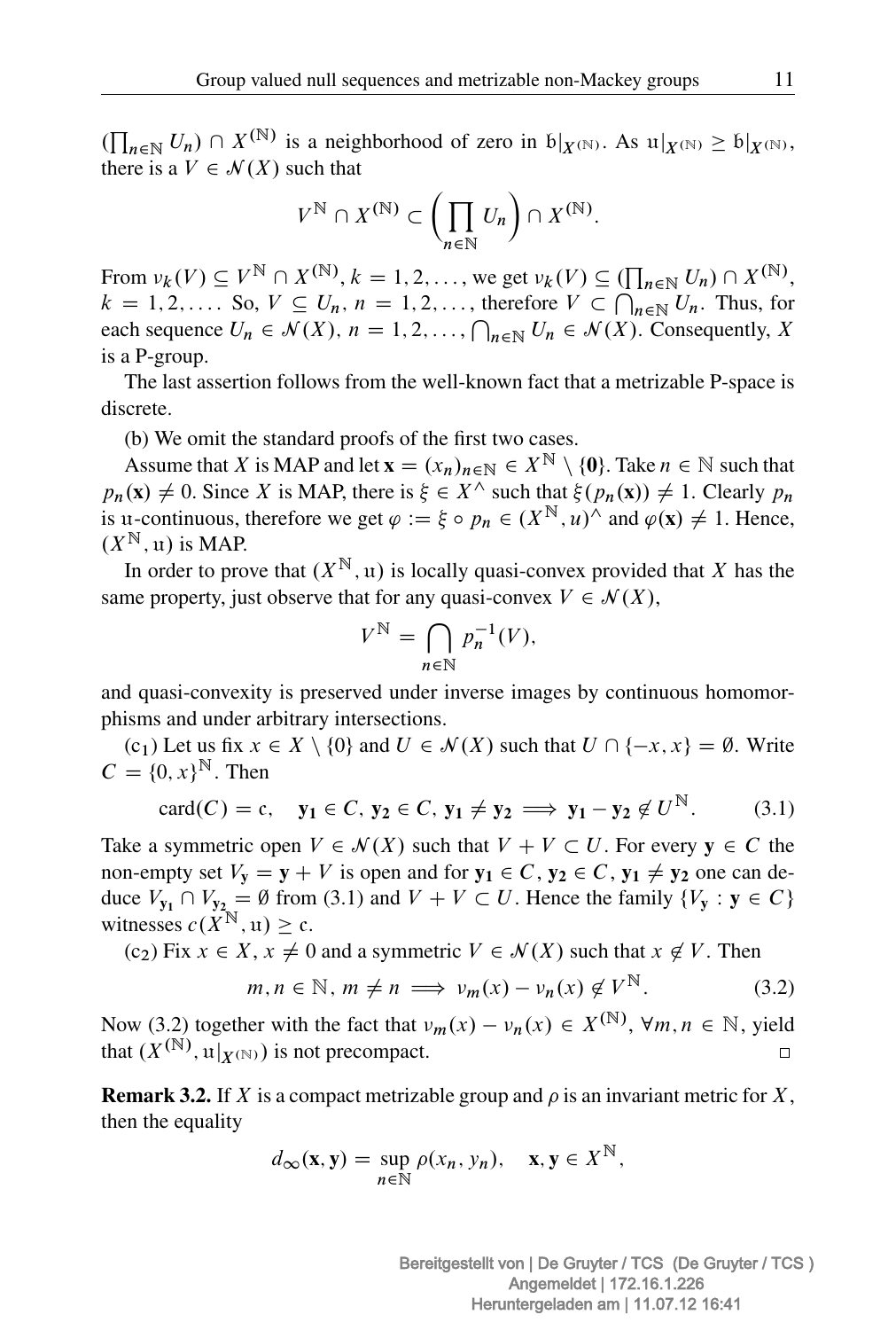defines an invariant metric for  $(X^{\mathbb{N}}, u)$ . In particular, the topology of  $(\mathbb{S}^{\mathbb{N}}, u)$  can be induced by the following metric:

$$
d_{\infty}(\mathbf{x}, \mathbf{y}) = \sup_{n \in \mathbb{N}} |x_n - y_n|, \quad \mathbf{x}, \mathbf{y} \in \mathbb{S}^{\mathbb{N}}.
$$
 (†)

According to [12, Example 4.2] the metric group ( $\mathbb{S}^{\mathbb{N}}, d_{\infty}$ ) has the following remarkable property: it is not precompact, but every uniformly continuous realvalued function defined on it is bounded.

### The group of null sequences  $c_0(X)$

In this section we study the group  $c_0(X)$  of all null sequences of a topological abelian group X as a subgroup of  $(X^{\mathbb{N}}, u)$ . It is easy to prove the following:

Lemma 3.3. *Let* X *be a topological group. The following assertions hold:*

- (a)  $c_0(X)$  *is closed in*  $(X^{\mathbb{N}}, \mathfrak{u})$ *.*
- (b) If  $\mathbf{x} = (x_n)_{n \in \mathbb{N}} \in c_0(X)$ , then the sequence  $(\sum_{k=1}^n v_k(x_k))_{n \in \mathbb{N}}$  converges to **x** in the topology  $\mathfrak{u}$ ; in particular,  $X^{(\mathbb{N})}$  is a  $\mathfrak{u}$ -dense subset of  $c_0(X)$ .

Thus, summarizing:

$$
X^{(\mathbb{N})} \overset{\text{u-dense}}{\subset} c_0(X) \overset{\text{u-closed}}{\subset} X^{\mathbb{N}}.
$$

Since the groups of the form  $(c_0(X), u_0)$  are the main object of our future considerations, we describe explicitly some of their properties, inherited from  $(X^{\mathbb{N}}, u)$ , or lifted from properties of  $X^{(\mathbb{N})}$ .

Proposition 3.4. *Let* X *be a Hausdorff topological abelian group.*

- (a)  $(c_0(X), u_0)$  is a Hausdorff topological group having as a basis at zero the col*lection*  $\{V^{\mathbb{N}} \cap c_0(X) : V \in \mathcal{N}(X)\}.$
- (b)  $p_0 \le u_0 \le b_0$ *. Moreover, we have*  $p_0 = u_0 \iff X = \{0\}$ *; if* X is metrizable *and*  $u_0 = b_0$ *, then X is discrete.*
- (c) The passage from X to  $(c_0(X), u_0)$  preserves (sequential) completeness, met*rizability, separability, MAP, local quasi-convexity, non-discreteness, and connectedness.*

*Proof.* (c) Assume X is separable. The density of  $X^{(N)}$  in  $c_0(X)$  yields that  $c_0(X)$ is also separable. If  $(c_0(X), u_0)$  is discrete, for some  $V \in \mathcal{N}(X)$ , we have that

$$
V^{\mathbb{N}}\cap c_0(X)=\{\mathbf{0}\}.
$$

Thus  $V = \{0\}$  and X is discrete. The rest of (c) (except connectedness) as well as (a) and (b) follow from Proposition 3.1.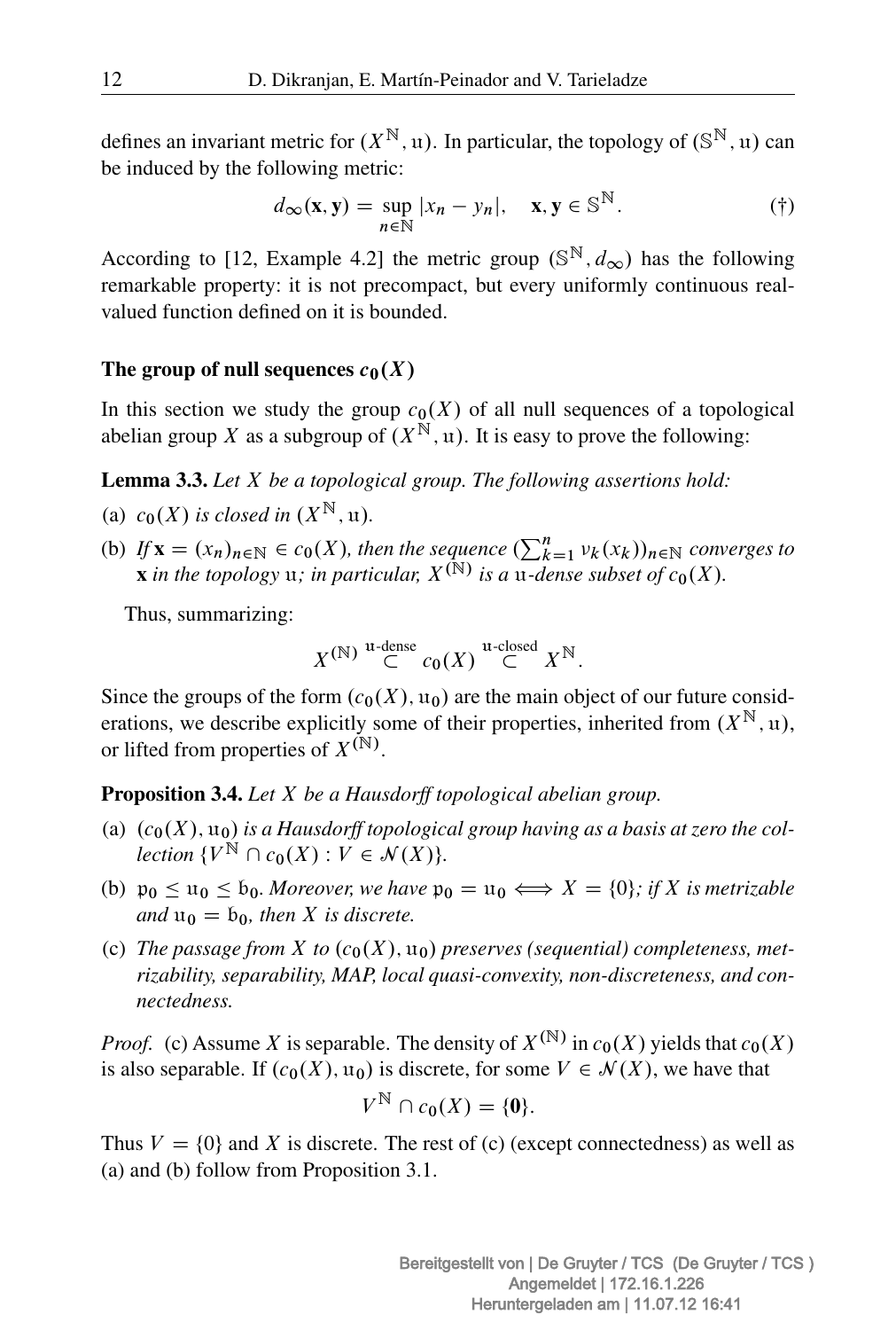Assume now that  $X$  is connected. Consequently, the product spaces  $X^n$  are also connected, for all  $n \in \mathbb{N}$ . For  $n \in \mathbb{N}$  let

$$
G_n := \{ \mathbf{x} \in c_0(X) : x_k = 0, \, k = n+1, n+2, \dots \}.
$$

Then  $G_n$  is a subgroup of  $c_0(X)$  and  $(G_n, u_{|G_n})$  is topologically isomorphic to  $(X^n, \mathfrak{p}_{|X^n})$ , therefore connected. Since  $X^{(\mathbb{N})} = \bigcup_{n \in \mathbb{N}} G_n$  and  $\bigcap_{n \in \mathbb{N}} G_n \neq \emptyset$ , we obtain that  $(X^{(N)}, u_{|X^{(N)}})$  and its closure  $(c_0(X), u_0)$  are connected as well.

Remark 3.5. As already anticipated in the introduction, the assignment (1.1) defines a functor  $\mathcal{F}: \mathfrak{H} \to \mathfrak{H}$ , where  $\mathfrak{H}$  is the category of Hausdorff topological abelian groups and continuous homomorphisms. A more precise definition is given in item (a) below.

- (a)  $\mathcal{F} X := (c_0(X), \mathfrak{u}_0)$  for every  $X \in \mathfrak{H}$ . For every morphism  $f : X \to Y$  in  $\mathfrak{H}$ and every  $(x_n) \in c_0(X)$ , the sequence  $(f(x_n))$  is a null sequence in Y, therefore it defines a group homomorphism  $\mathfrak{F}(f)$ :  $c_0(X) \to c_0(Y)$ . It is easy to check that  $\mathfrak{F}(f)$  is u<sub>0</sub>-continuous, thus  $\mathfrak{F}(f)$ :  $\mathfrak{F}X \to \mathfrak{F}Y$  is a morphism in  $\mathfrak{H}$ .
- (b) According to item (c) of the above proposition, the endofunctor  $\mathcal{F} : \mathfrak{H} \to \mathfrak{H}$ preserves the full subcategories LQC and MAP, as well as all other full subcategories determined by the properties listed there. In particular,  $\tilde{\gamma}$  defines an endofunctor of the full subcategory of all (connected) Polish LQC groups.
- (c) According to Proposition 3.1 (c<sub>2</sub>),  $\tilde{\mathcal{K}}X$  is precompact only when  $X \in \tilde{\mathcal{S}}$  is the trivial group.

**Example 3.6** (The metric group  $(c_0(\mathbb{S}), d_\infty)$ ). For the particular case  $X = \mathbb{S}$ , the metric  $d_{\infty}$  (defined as in Remark 3.2) generates the topology  $u_0$ . This meaningful example was introduced by Rolewicz in [24], where he observed that a complete metrizable monothetic group need not be compact nor discrete. It is well known the dichotomy existing in the class of LCA-groups: namely, a monothetic LCA-group must be either compact or discrete ([30, Lemme 26.2]; see also [1, Remark 5], where a construction of a different example of a complete metrizable monothetic non-locally compact group is indicated).

A proof of the fact that  $(c_0(\mathbb{S}), \mathfrak{u}_0)$  is monothetic is contained in [15, pp. 20–21] (cf. also [18], where it is shown further that  $(c_0(S), u_0)$  is Pontryagin reflexive).

**Remark 3.7.** Let X be the group  $\mathbb R$  with the usual topology.

(a) By Proposition 3.1 above,  $(\mathbb{R}^N, u)$  is a complete metrizable topological abelian group. The group  $(\mathbb{R}^N, u)$  is not connected; the connected component of the null element coincides with  $l_{\infty}$  and the topology  $u|_{l_{\infty}}$  is the usual Banach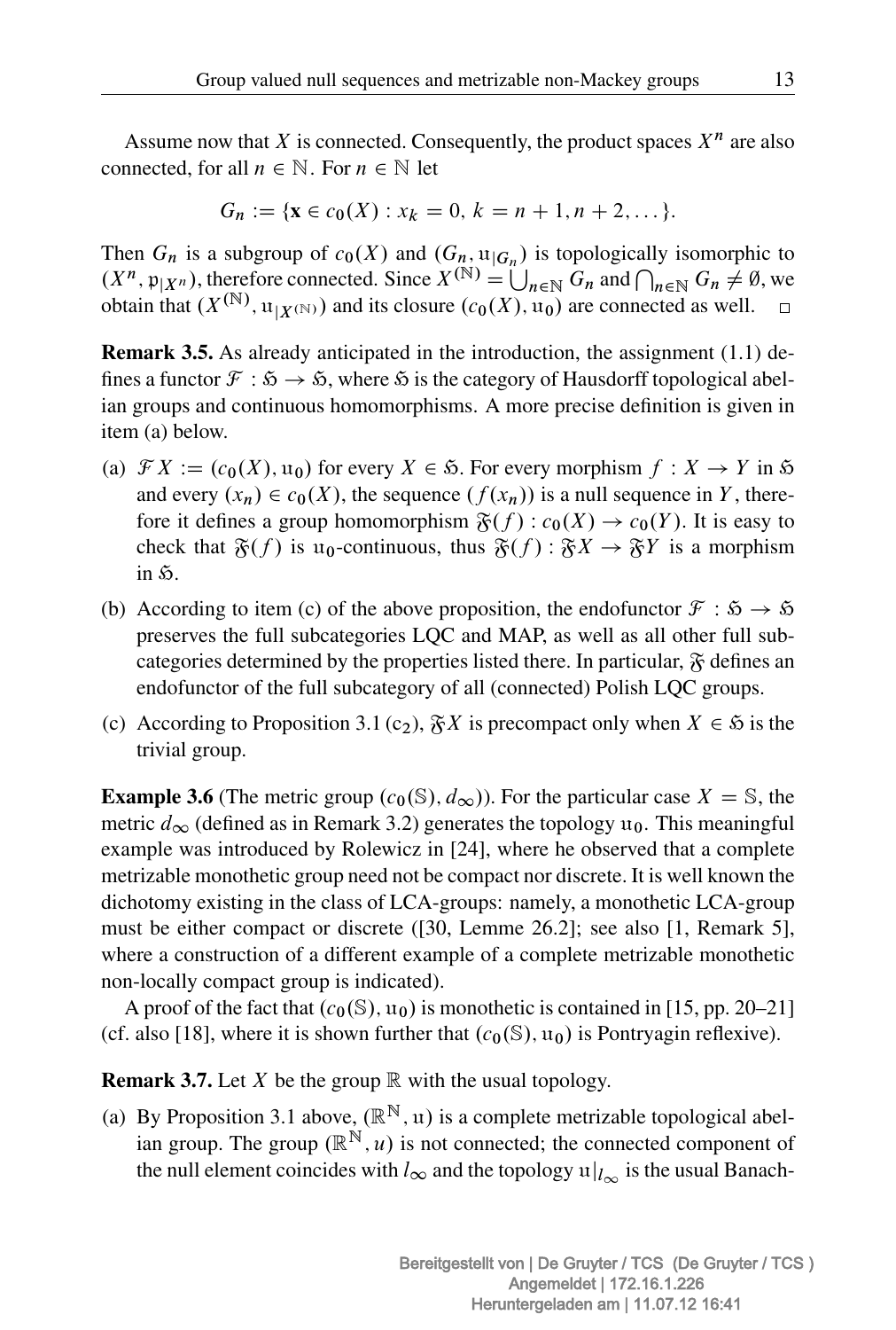space topology of  $l_{\infty}$ . It follows that although  $\mathbb{R}^{\mathbb{N}}$  is a vector space over  $\mathbb{R}$ . the topological group  $(\mathbb{R}^{\mathbb{N}}, \mathfrak{u})$  *is not* a topological vector space over  $\mathbb{R}$ .

- (b) By Proposition 3.4 (c),  $(c_0(\mathbb{R}), \mathfrak{u}_0)$  is a complete separable metrizable connected topological abelian group. Note that  $c_0(\mathbb{R})$  is a vector space over  $\mathbb R$ and  $(c_0(\mathbb{R}), \mathfrak{u}_0)$  *is* a topological vector space over  $\mathbb{R}$ . The topology  $\mathfrak{u}_0$  is the usual Banach-space topology of  $c_0$ .
- (c) It is easy to see that  $\mathbb{Z}^{(\mathbb{N})}$  is a closed subgroup of  $(c_0(\mathbb{R}), \mathfrak{u}_0)$  and the quotient group

$$
(c_0(\mathbb{R}), \mathfrak{u}_0)/\mathbb{Z}^{(\mathbb{N})}
$$

is topologically isomorphic with  $(c_0(\mathbb{S}), \mathfrak{u}_0)$ .

For an additive topological abelian group  $X$  we introduce the following three subgroups of  $X^{\mathbb{N}}$  placed between  $X^{(\mathbb{N})}$  and  $c_0(X)$ :

$$
cs(X) = \left\{ \mathbf{x} = (x_n)_{n \in \mathbb{N}} \in X^{\mathbb{N}} : \left( \sum_{k=1}^n x_k \right)_{n \in \mathbb{N}} \text{ is a Cauchy sequence in } X \right\},
$$
  

$$
ss(X) = \left\{ \mathbf{x} = (x_n)_{n \in \mathbb{N}} \in X^{\mathbb{N}} : \left( \sum_{k=1}^n x_k \right)_{n \in \mathbb{N}} \text{ is a convergent sequence in } X \right\}
$$

and

$$
l(X) = \{ \mathbf{x} = (x_n)_{n \in \mathbb{N}} \in X^{\mathbb{N}} : (x_{\sigma(n)})_{n \in \mathbb{N}} \in \text{ss}(X)
$$
  
for every bijection  $\sigma : \mathbb{N} \to \mathbb{N} \}.$ 

The same notation will be used if  $X$  is a multiplicative topological abelian group.

Clearly,

$$
X^{(N)} \subset l(X) \subset \text{ss}(X) \subset \text{cs}(X) \subset c_0(X).
$$

It is easy to observe that for a Hausdorff topological abelian group  $X$  the equality  $ss(X) = cs(X)$  holds iff X is sequentially complete.

The symbols  $cs(X)$  and  $ss(X)$  are not standard, while  $l(X)$  can be justified as follows: usually *l* stands for the set of all real absolutely summable sequences and by the Riemann–Dirichlet Theorem,

$$
l(\mathbb{R}) = \{ \mathbf{x} = (x_n)_{n \in \mathbb{N}} \in \mathbb{R}^{\mathbb{N}} : (|x_n|)_{n \in \mathbb{N}} \in \text{ss}(\mathbb{R}) \} = l. \tag{3.3}
$$

Observe that we also have the following analogue of  $(3.3)$  for S (cf. [9, Chapter VIII.2, Theorem 1, p. 116]):

$$
l(\mathbb{S}) = \{ \mathbf{x} = (x_n)_{n \in \mathbb{N}} \in \mathbb{S}^{\mathbb{N}} : (|1 - x_n|)_{n \in \mathbb{N}} \in \text{ss}(\mathbb{R}) \}. \tag{3.4}
$$

It is well known that  $l(\mathbb{R}) \neq \text{ss}(\mathbb{R}) \neq c_0(\mathbb{R})$ .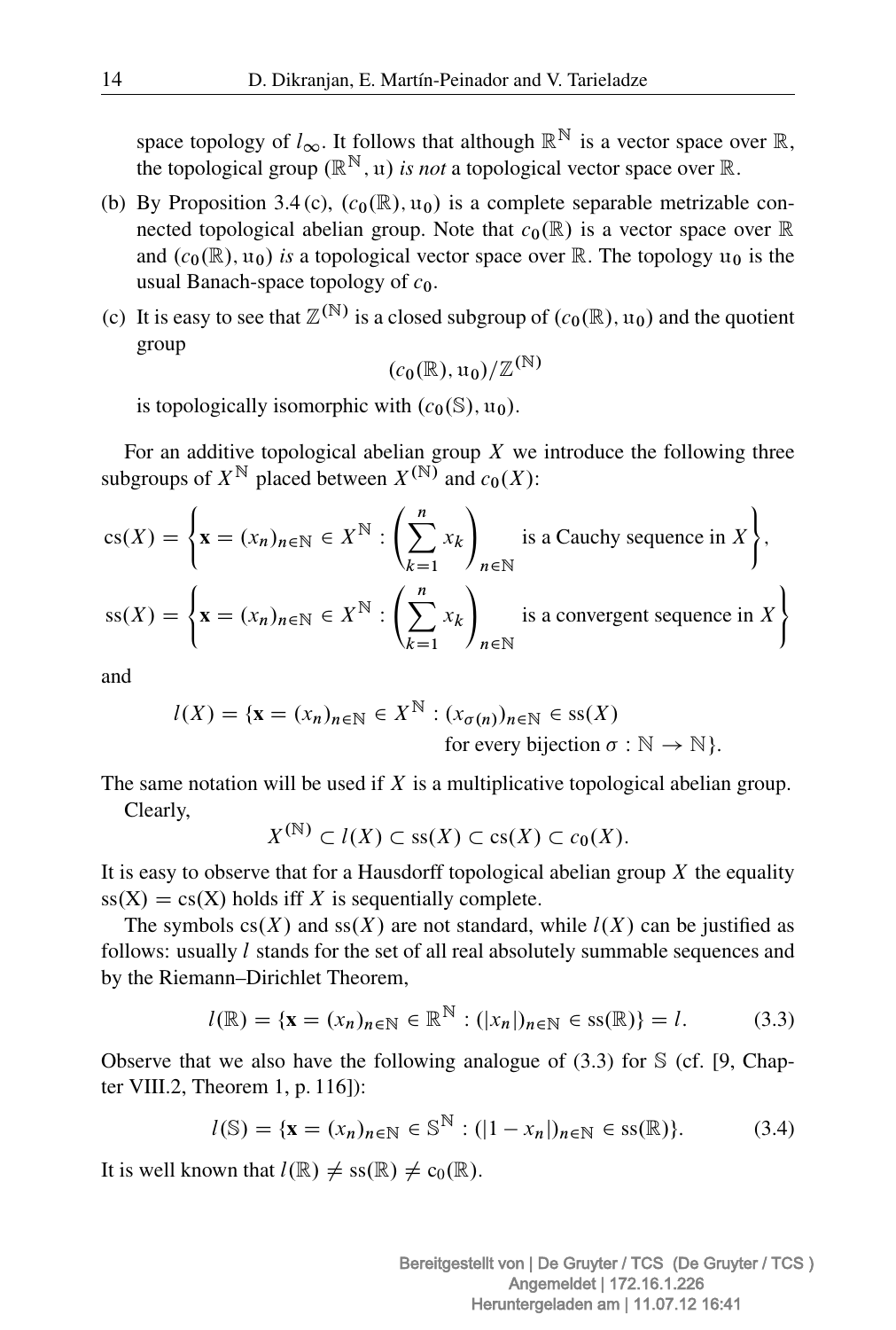Let us consider now the situation in the general case. First of all we note that if  $X$  has only trivial convergent sequences, then

$$
X^{(N)} = l(X) = ss(X) = cs(X) = c_0(X).
$$

However, for a group X the equality  $cs(X) = c_0(X)$  need not imply the equality  $X^{(N)} = c_0(X)$  as the following proposition shows.

Proposition 3.8. *Let* X *be a topological abelian group.*

- (a) If X has a linear topology, then  $cs(X) = c_0(X)$ .
- (b) If X is sequentially complete and  $\mathcal{N}(X)$  admits a base consisting of subgroups *of X, then*  $l(X) = ss(X) = c_0(X)$ *.*
- (c) If X is totally disconnected and locally compact, then  $l(X) = ss(X) = c_0(X)$ *.*

*Proof.* Statement (a) is easy to verify and (b) follows from (a). Finally, statement (c) follows from (b), since our hypotheses imply that  $X$  has a linear topology ([20, Theorem II.7.7, p. 62]).  $\Box$ 

We shall see (Remark 6.16) that if a non-trivial group X is either connected and metrizable or connected and locally compact, then  $ss(X) \neq c_0(X)$ . It is not clear *whether for a complete metrizable abelian group* X *the equality*  $l(X) = ss(X)$ *implies the equality*  $ss(X) = c_0(X)$ .

## 4 The  $\beta$ -dual of a group of sequences

For topological abelian groups X, Y and a non-empty  $A \subset X^{\mathbb{N}}$  we write

$$
A^{\beta}(Y) = \{ \mathbf{h} = (\xi_n)_{n \in \mathbb{N}} \in (\text{CHom}(X, Y))^{\mathbb{N}} : \\ (\xi_n(x_n))_{n \in \mathbb{N}} \in \text{ss}(Y), \quad \forall \mathbf{x} = (x_n)_{n \in \mathbb{N}} \in A \}.
$$

The notation  $A^{\beta}(Y)$  is taken from the theory of sequence spaces, where it is used for  $X = Y = \mathbb{R}$  (see, e.g., [6]).

Instead of  $A^{\beta}$ (S) we will use the shorter notation  $A^{\beta}$ . In other words,

$$
A^{\beta} = \{ \mathbf{h} = (\xi_n)_{n \in \mathbb{N}} \in (X^{\wedge})^{\mathbb{N}} : (\xi_n(x_n))_{n \in \mathbb{N}} \in \text{ss}(\mathbb{S}), \quad \forall \mathbf{x} = (x_n)_{n \in \mathbb{N}} \in A \}.
$$

Clearly,  $A^{\beta}$  is a subgroup of  $(X^{\wedge})^{\mathbb{N}}$  containing  $(X^{\wedge})^{(\mathbb{N})}$ . If A is a subgroup, we will call  $A^{\beta}$  the  $\beta$ -dual of A.

**Remark 4.1.** (a) The definition of the  $\beta$ -dual of a subgroup A of  $X^{\mathbb{N}}$  makes no recourse to a specific topology on  $A$ . The topology of  $X$  plays some role since the elements of  $A^{\beta}$  are in  $(X^{\wedge})^{\mathbb{N}}$ .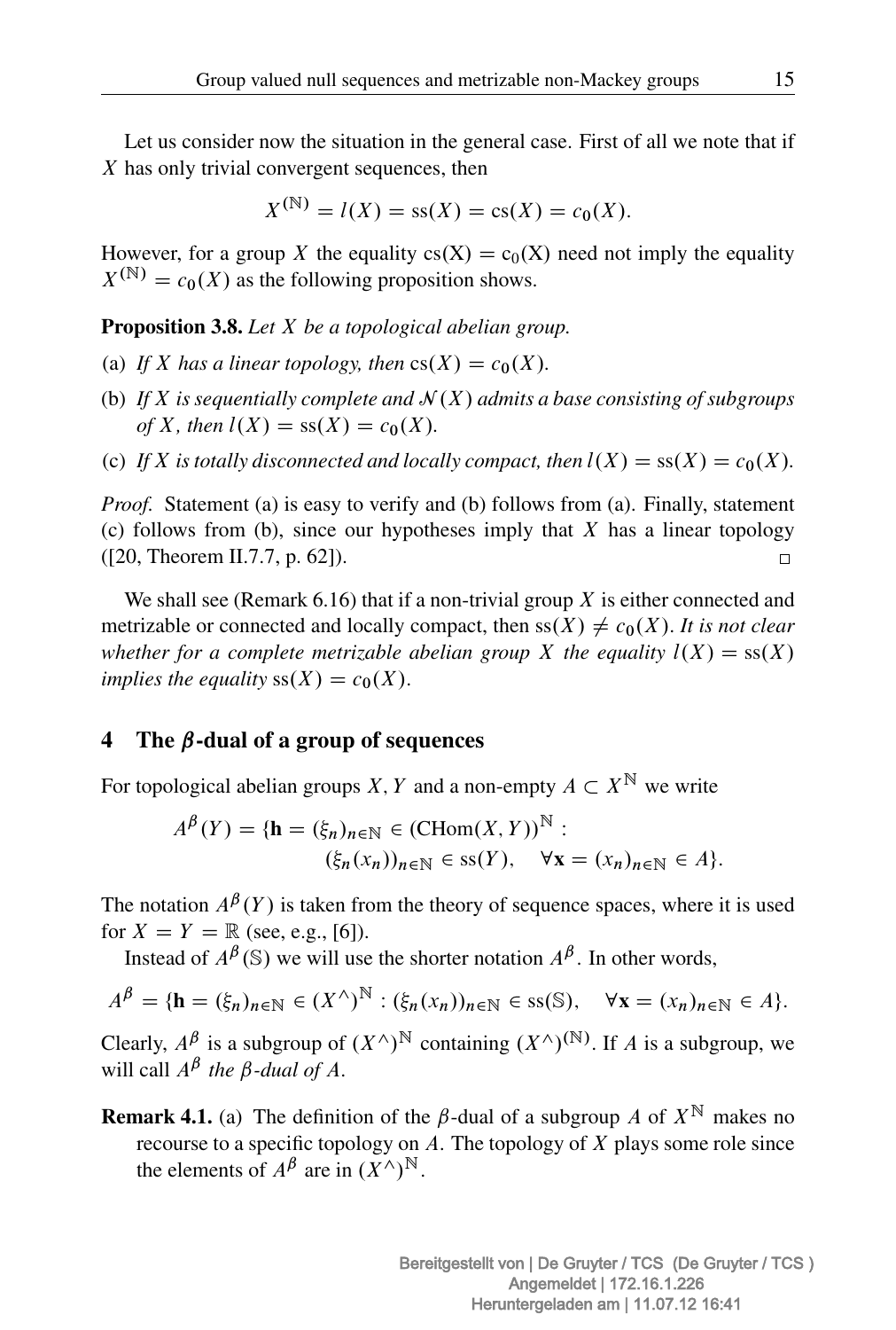(b) Suppose now that  $A \subset X^{\mathbb{N}}$  is a subgroup and  $\tau$  a group topology in A. The main motivation to introduce the  $\beta$ -dual  $A^{\beta}$  comes from the fact that, under appropriate hypotheses,  $(A, \tau)$ <sup>^</sup> is canonically isomorphic with  $A^{\beta}$ . We describe several cases when this occurs, being  $A := c_0(X)$  the most important of them (see Proposition 4.4).

We calculate now the  $\beta$ -duals of the most natural groups of sequences,  $X^{(\mathbb{N})}$ and  $X^{\mathbb{N}}$ .

Lemma 4.2. *Let* X *be a topological abelian group. Then*

$$
\left(X^{(\mathbb{N})}\right)^{\beta} = \left(X^{\wedge}\right)^{\mathbb{N}} \quad \text{and} \quad \left(X^{\mathbb{N}}\right)^{\beta} = \left(X^{\wedge}\right)^{(\mathbb{N})}.\tag{4.1}
$$

*Proof.* The first equality in (4.1) is trivial. To prove the second one, it is sufficient to show that  $(X^{\mathbb{N}})^{\beta} \subset (X^{\wedge})^{(\mathbb{N})}$ . Take

$$
\mathbf{h} = (\xi_n)_{n \in \mathbb{N}} \in (X^{\mathbb{N}})^{\beta} \tag{4.2}
$$

and let us see that the assumption

$$
\mathbf{h} = (\xi_n)_{n \in \mathbb{N}} \notin (X^\wedge)^{(\mathbb{N})} \tag{4.3}
$$

leads to a contradiction with (4.2).

From (4.3) we get the existence of a strictly increasing sequence  $(k_n)_{n \in \mathbb{N}}$  of natural numbers such that

$$
\xi_{k_n}(X) \neq \{1\}, \quad n = 1, 2, \dots \tag{4.4}
$$

Since  $\mathbb{S}_+$  *does not contain nontrivial subgroups of*  $\mathbb{S}$ , (4.4) provides a sequence  $(x_{k_n})_{n \in \mathbb{N}}$  of elements of X such that

$$
\xi_{k_n}(x_{k_n}) \notin \mathbb{S}_+, \quad n = 1, 2, .... \tag{4.5}
$$

Putting  $x_i = 0$  for all  $j \in \mathbb{N} \setminus \{k_1, k_2, \dots\}$ , we get a sequence  $\mathbf{x} = (x_n)_{n \in \mathbb{N}} \in X^{\mathbb{N}}$ such that  $(\prod_{k=1}^n \xi_k(x_k))_{n \in \mathbb{N}}$  converges in S by virtue of (4.2). Then

$$
\lim_{n} \xi_n(x_n) = 1,
$$

so  $\lim_{n} \xi_{k_n}(x_{k_n}) = 1$ . This contradicts (4.5), as  $\mathbb{S}_+ \in \mathcal{N}(\mathbb{S})$ .

Aiming to calculate the  $\beta$ -dual of the more complicated group of sequences  $c_0(X)$ , we need the following:

**Lemma 4.3.** Let X be a topological abelian group. Then  $c_0(X)$ <sup> $\beta$ </sup> is stable under *taking subsequences.*

*Proof.* Let  $(\xi_n)_{n \in \mathbb{N}} \in c_0(X)^\beta$  and  $(k_n)_{n \in \mathbb{N}}$  be a strictly increasing sequence of natural numbers. We have to check that  $(\xi_{k_n})_{n \in \mathbb{N}} \in c_0(X)^\beta$ . To this end, take an

 $\Box$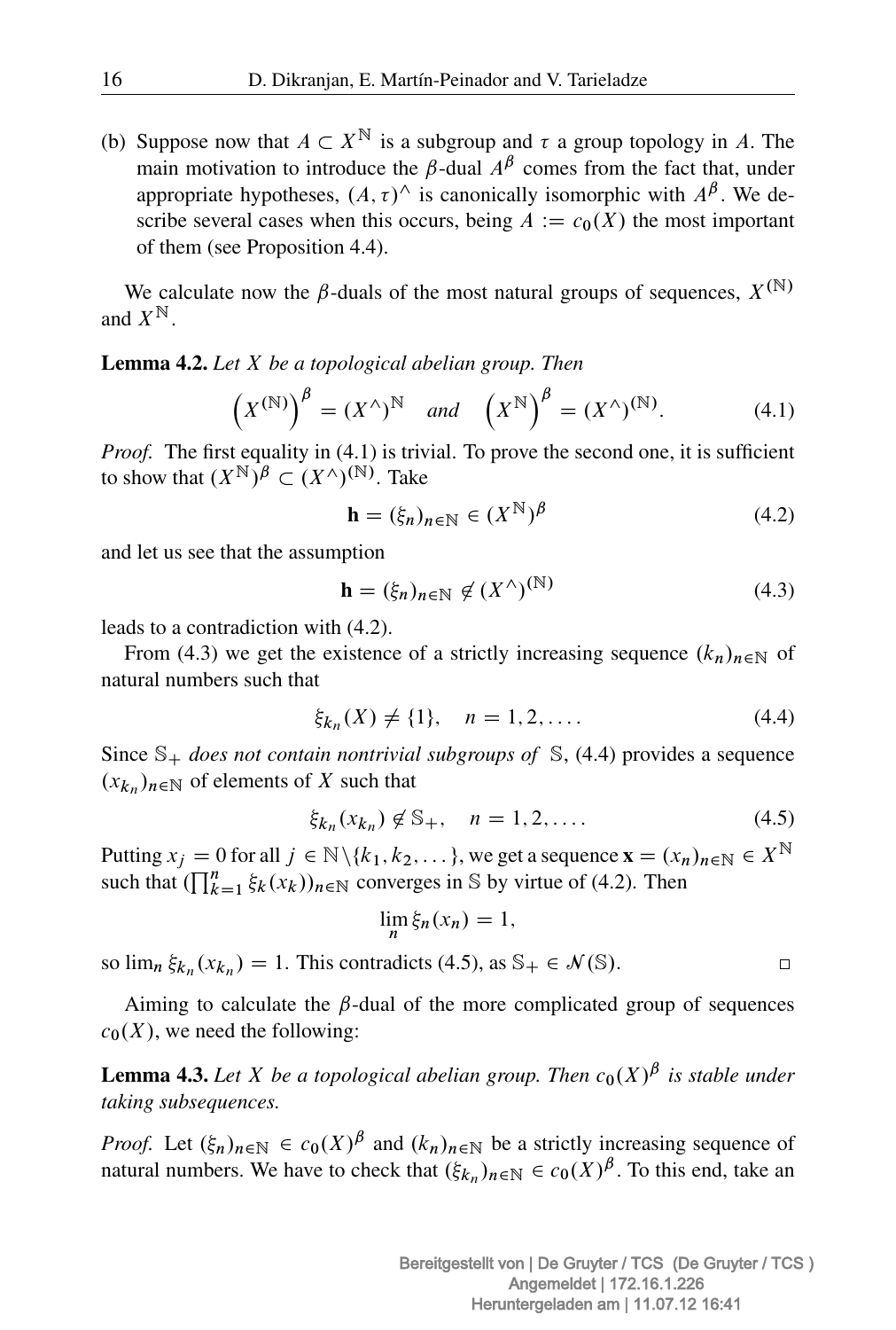arbitrary sequence  $\mathbf{x} = (x_n)_{n \in \mathbb{N}} \in c_0(X)$  and define  $\mathbf{y} = (y_n)_{n \in \mathbb{N}} \in X^{\mathbb{N}}$  as follows:  $y_{k_n} = x_n$ ,  $n = 1, 2, ...,$  and  $y_j = 0$ ,  $\forall j \in \mathbb{N} \setminus \{k_1, k_2, ...\}$ . Then obviously  $\mathbf{y} = (y_n)_{n \in \mathbb{N}} \in c_0(X)$ . Since  $(\xi_n)_{n \in \mathbb{N}} \in c_0(X)^\beta$ , the sequence

$$
\left(\prod_{k=1}^n \xi_k(y_k)\right)_{n \in \mathbb{N}}
$$

converges in S. Observe that

$$
\prod_{j=1}^{k_n} \xi_j(y_j) = \prod_{j=1}^n \xi_{k_j}(x_j), \quad n = 1, 2, .... \tag{4.6}
$$

From (4.6) we conclude that the sequence

$$
\left(\prod_{j=1}^n \xi_{k_j}(x_j)\right)_{n\in\mathbb{N}}
$$

converges in S too. Since this is true for an arbitrary  $\mathbf{x} = (x_n)_{n \in \mathbb{N}} \in c_0(X)$ , we conclude that  $(\xi_{k_n})_{n \in \mathbb{N}} \in c_0(X)^\beta$ .  $\Box$ 

The following statement is a bit more delicate than Lemma 4.2.

**Proposition 4.4.** *For*  $c_0$ (S) *we have* 

$$
c_0(\mathbb{S})^{\beta} = (\mathbb{S}^{\wedge})^{(\mathbb{N})}.
$$
 (4.7)

*Proof.* For a fixed  $m \in \mathbb{Z}$  let  $\varphi_m : \mathbb{S} \to \mathbb{S}$  be the mapping  $t \mapsto t^m$ . It is known that

$$
\mathbb{S}^{\wedge} = \{ \varphi_m : m \in \mathbb{Z} \}.
$$

So, fix a sequence  $(m_n)_{n \in \mathbb{N}} \in \mathbb{Z}^{\mathbb{N}}$  such that  $(\varphi_{m_n})_{n \in \mathbb{N}} \in c_0(\mathbb{S})^{\beta}$  and let us see that in fact  $(m_n)_{n \in \mathbb{N}} \in \mathbb{Z}^{(\mathbb{N})}$ .

Suppose that we have  $(m_n)_{n \in \mathbb{N}} \notin \mathbb{Z}^{(\mathbb{N})}$ . Then for some strictly increasing sequence  $(k_n)_{n \in \mathbb{N}}$  of natural numbers we shall have  $m_{k_n} \neq 0, n = 1, 2, \dots$ . Since  $(\varphi_{m_n})_{n \in \mathbb{N}} \in c_0(\mathbb{S})^{\beta}$ , by Lemma 4.3 we have

$$
(\varphi_{m_{k_n}})_{n \in \mathbb{N}} \in c_0(\mathbb{S})^{\beta}.
$$
\n(4.8)

Let  $x_1 = x_2 = 1$ ; then for a natural number  $j > 2$  find the unique natural number *n* with  $2^n < j \leq 2^{n+1}$  and write

$$
x_j = \exp\left(2\pi i \frac{1}{m_{k_j} 2^{n+1}}\right).
$$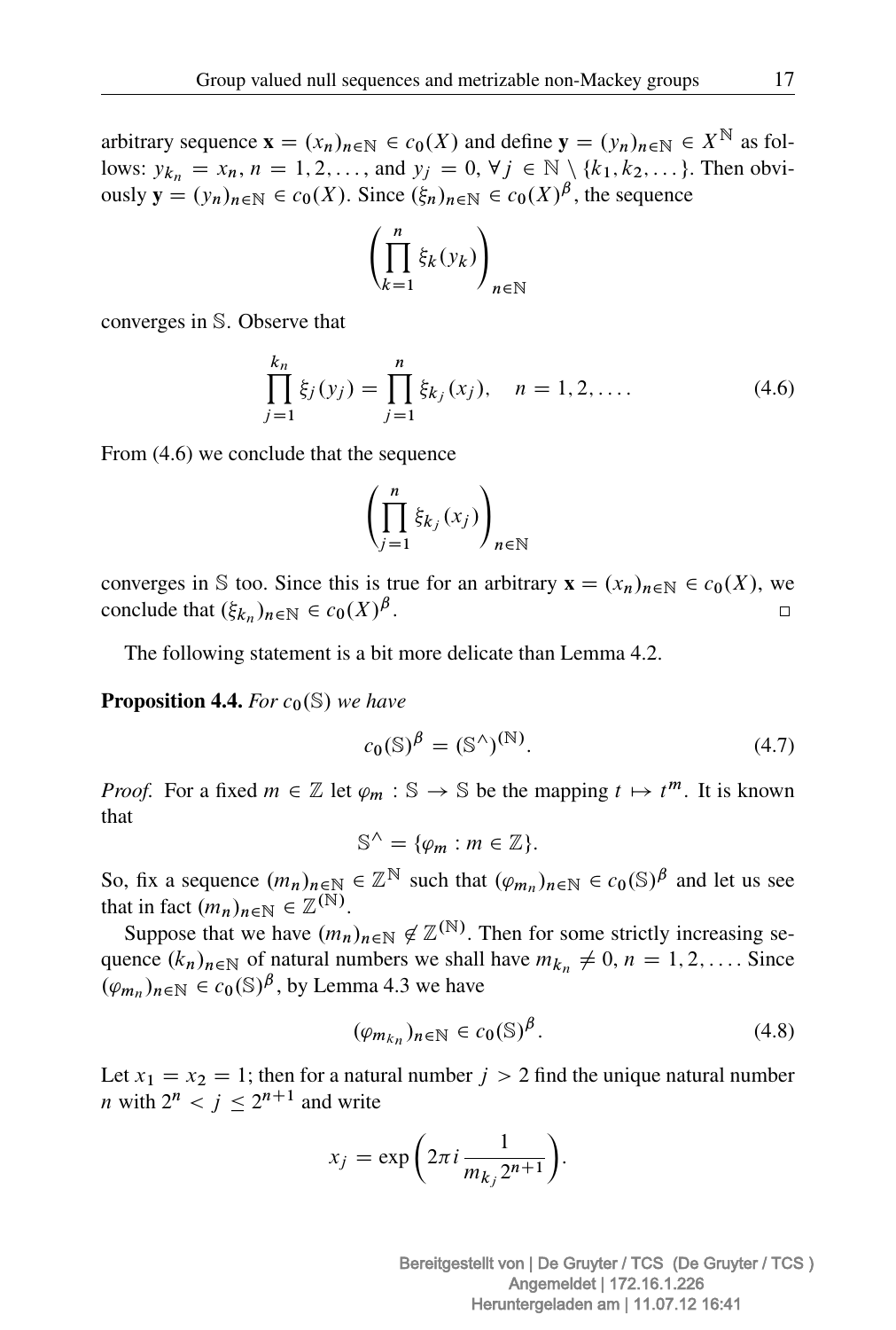Clearly,  $\mathbf{x} = (x_i)_{i \in \mathbb{N}} \in c_0(\mathbb{S})$  and

$$
\prod_{j=2^{n}+1}^{2^{n+1}} \varphi_{m_{k_j}}(x_j) = \exp\left(2\pi i \sum_{k=2^{n}+1}^{2^{n+1}} \frac{1}{2^{n+1}}\right) = -1, \quad n = 1, 2, .... \quad (4.9)
$$

It follows from (4.9) that

$$
\left(\prod_{j=1}^n \varphi_{m_{k_j}}(x_j)\right)_{n\in\mathbb{N}}
$$

is not a Cauchy sequence in S, hence it is not convergent in S in contradiction with equation (4.8).  $\Box$ 

### The  $\beta$ -dual related to the algebraic dual

For a topological abelian group X, a subgroup  $A \subset X^{\mathbb{N}}$  and for a fixed sequence  $\mathbf{h} = (\xi_n)_{n \in \mathbb{N}} \in A^{\beta}$  we define a mapping  $\chi_{\mathbf{h}} : A \to \mathbb{S}$  by the equality

$$
\chi_{\mathbf{h}}(\mathbf{x}) = \prod_{n=1}^{\infty} \xi_n(x_n) := \lim_{n} \prod_{k=1}^{n} \xi_k(x_k), \quad \mathbf{x} = (x_n)_{n \in \mathbb{N}} \in A.
$$

It is easy to observe that

- (1) if  $\mathbf{h} = (\xi_n)_{n \in \mathbb{N}} \in (X^{\wedge})^{(\mathbb{N})}$ , then  $\chi_{\mathbf{h}}$  is defined on the whole  $X^{\mathbb{N}}$ ,
- (2) for every subgroup A of  $X^{\mathbb{N}}$ .

$$
\chi_{\mathbf{h}} \in \text{Hom}(A, \mathbb{S}), \quad \forall \mathbf{h} \in A^{\beta}.
$$

**Notation 4.5.** For a subgroup  $A \subset X^{\mathbb{N}}$ , the letter  $\gamma$  will denote in the sequel the mapping

$$
\chi: A^{\beta} \to \text{Hom}(A, \mathbb{S})
$$

defined by the equality

$$
\chi(\mathbf{h}) = \chi_{\mathbf{h}}, \quad \forall \mathbf{h} = (\xi_n)_{n \in \mathbb{N}} \in A^{\beta}.
$$

Although the mapping  $\chi$  depends on A, in order to simplify notation we do not indicate this dependence.

The following lemma relates the algebraic dual and the  $\beta$ -dual of a subgroup A of  $X^{\mathbb{N}}$ .

**Lemma 4.6.** Let X be a topological abelian group and  $A \subset X^{\mathbb{N}}$  a subgroup such that  $X^{(\mathbb{N})}\subset A.$  Then, the mapping  $\chi:A^\beta\to\mathrm{Hom}(A,\mathbb{S})$  is an injective group ho*momorphism.*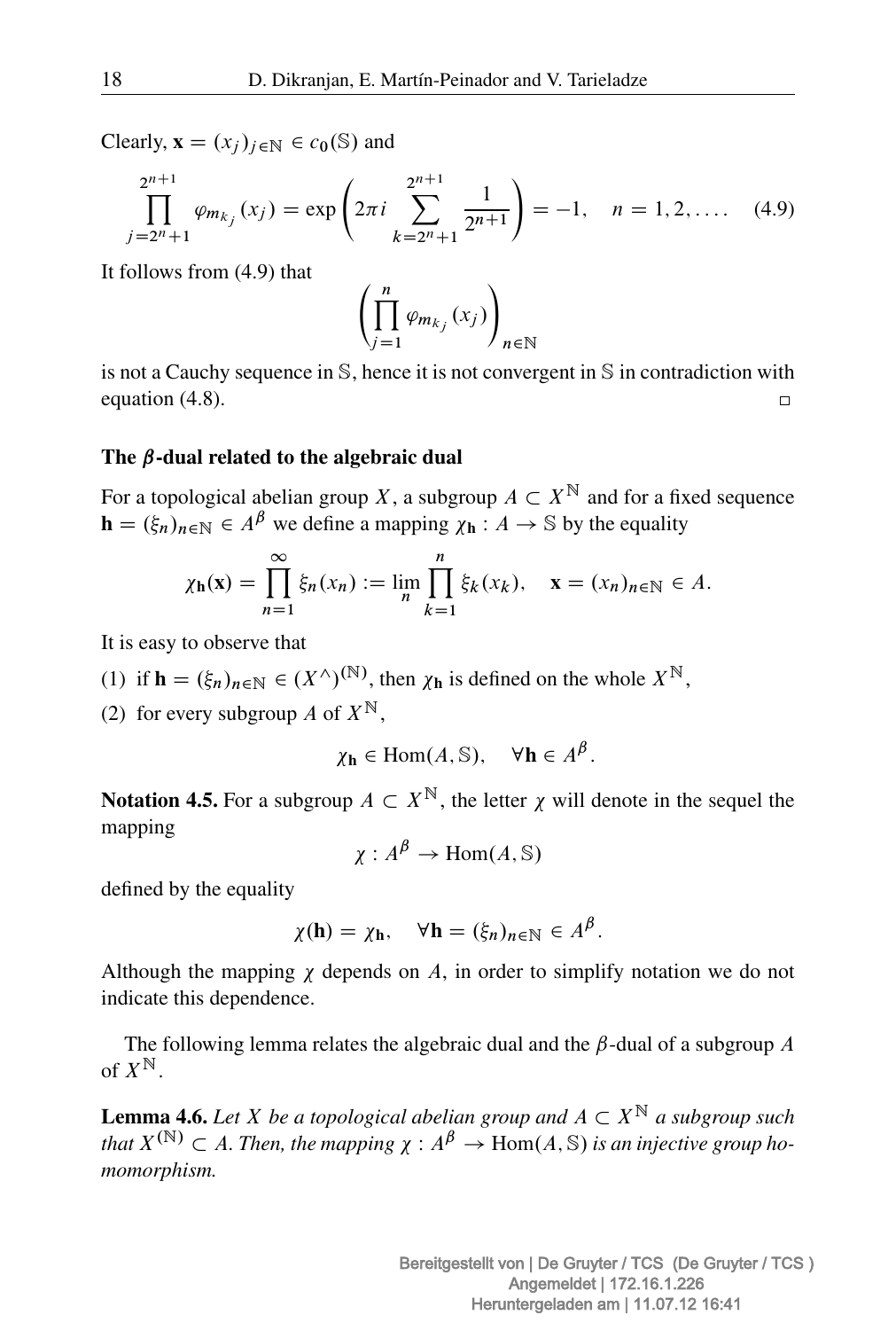*Proof.* It is easy to see that the considered mapping  $\chi$  is a group homomorphism. Let  $\mathbf{h} = (\xi_n)_{n \in \mathbb{N}} \in \text{ker}(\gamma)$ . Then

$$
\chi_{\mathbf{h}}(\mathbf{x}) = 1, \quad \forall \mathbf{x} = (x_n)_{n \in \mathbb{N}} \in A.
$$

Fix  $n \in \mathbb{N}$  and  $x \in X$ . As  $v_n(x) \in X^{(\mathbb{N})} \subset A$ , we get  $\xi_n(x) = \chi_{\mathbf{h}}(v_n(x)) = 1$ . Since  $x \in X$  is arbitrary, it follows that  $\xi_n$  must be the null character. Therefore,  $h = 1 := (1, 1, \dots)$  and ker $(\gamma) = \{1\}$ . Hence,  $\gamma$  is injective.

The next example illustrates the usefulness of the topology-free Lemma 4.2.

**Example 4.7.** If  $X$  is a topological abelian group, it is well known that

$$
\chi_{\mathbf{h}} \in (X^{\mathbb{N}}, \mathfrak{p})^{\wedge}, \quad \forall \mathbf{h} = (\xi_n)_{n \in \mathbb{N}} \in (X^{\wedge})^{(\mathbb{N})} = (X^{\mathbb{N}})^{\beta}, \tag{4.10}
$$

and the mapping  $\chi : (X^{\wedge})^{(\mathbb{N})} \to (X^{\mathbb{N}}, \mathfrak{p})^{\wedge}$  is a group isomorphism.

Indeed, (4.10) is easy to verify. The injectivity of  $\chi$  derives from Lemma 4.6. It remains to show that  $\chi$  is surjective too.

Write  $G = (X^{\mathbb{N}}, \mathfrak{p})$  and fix an arbitrary  $\kappa \in G^{\wedge}$ . We need to find a sequence  $\mathbf{h} = (\xi_n)_{n \in \mathbb{N}} \in (X^{\wedge})^{(\mathbb{N})}$  such that  $\kappa = \chi_{\mathbf{h}}$ . For every  $n \in \mathbb{N}$  the homomorphism  $\nu_n : X \to G$  is continuous. Hence we obtain that  $\xi_n := \kappa \circ \nu_n \in X^{\wedge}$ . Let us see that  $\mathbf{h} := (\xi_n)_{n \in \mathbb{N}}$  meets the requirements.

Fix  $\mathbf{x} = (x_n)_{n \in \mathbb{N}} \in X^{\mathbb{N}}$ . Evidently, the sequence  $(\sum_{k=1}^n v_k(x_k))_{n \in \mathbb{N}}$  converges in G to  $\mathbf{x} = (x_n)_{n \in \mathbb{N}}$ . Hence

$$
\kappa(\mathbf{x}) = \lim_{n} \kappa \left( \sum_{k=1}^{n} v_k(x_k) \right) = \lim_{n} \prod_{k=1}^{n} \xi_k(x_k).
$$
 (4.11)

Since  $\mathbf{x} = (x_n)_{n \in \mathbb{N}} \in X^{\mathbb{N}}$  is arbitrary, (4.11) implies that  $\mathbf{h} = (\xi_n)_{n \in \mathbb{N}} \in (X^{\mathbb{N}})^{\beta}$ and  $\kappa = \chi_{\mathbf{h}}$ . By Lemma 4.2, we have  $(X^{\mathbb{N}})^{\beta} = (X^{\wedge})^{(\mathbb{N})}$ . Consequently we have found  $\mathbf{h} = (\xi_n)_{n \in \mathbb{N}} \in (X^{\wedge})^{(\mathbb{N})}$  such that  $\kappa = \chi_{\mathbf{h}}$ , and the surjectivity of  $\chi$  is thus proved.

**Remark 4.8.** Let  $X$  be a topological abelian group.

- (a) Example 4.7 asserts only that the group  $(X^{\mathbb{N}}, \mathfrak{p})^{\wedge}$  can be algebraically identified with the group  $(X^{\wedge})^{(\mathbb{N})}$  by means of the group isomorphism  $\chi$ . In fact more is known: the mapping  $\chi$  is also a homeomorphism between  $(X^{\mathbb{N}}, \mathfrak{p})_{\text{cc}}^{\wedge}$ co and  $((X^{\wedge})^{\mathbb{N}})$ ,  $\hat{b}$ ), where  $\hat{b}$  stands for the topology induced from the box product  $((X_{\text{co}}^{\wedge})^{\mathbb{N}}, \mathfrak{b})$  in  $(X^{\wedge})^{(\mathbb{N})}$ .
- (b) An application of (a) for  $X = \mathbb{Z}$  gives that  $(S^{(N)}, B|_{S^{(N)}})$  is a complete nonmetrizable group. In particular, we obtain that  $\mathbb{S}^{(N)}$  is a *closed* subgroup of  $(\mathbb{S}^{\mathbb{N}}, \mathfrak{b}).$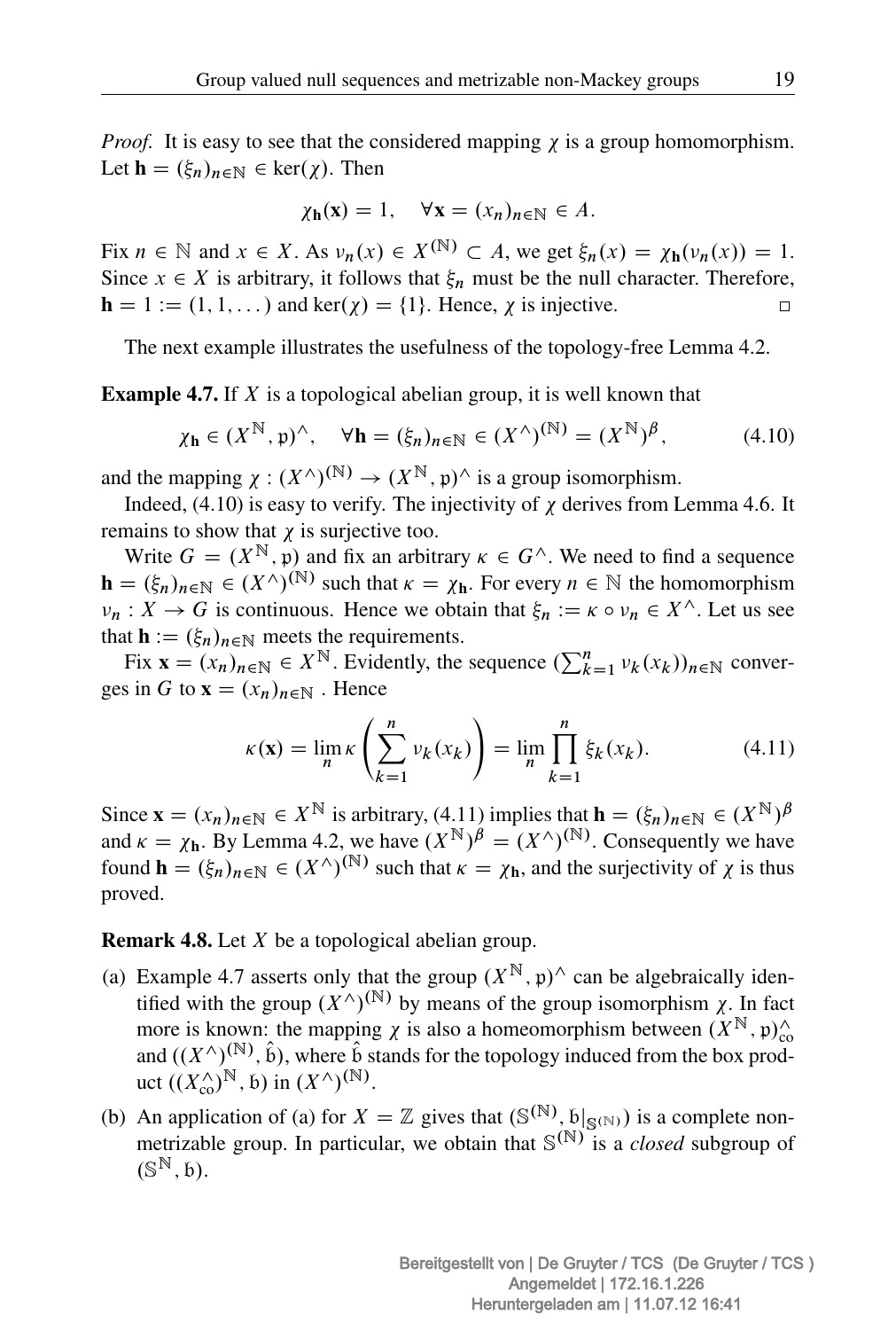- (c) It is also known that the group  $(X^{(N)}, b|_{X^{(N)}})_{\text{co}}^{\wedge}$  is topologically isomorphic with  $((X_{\text{co}}^{\wedge})^{\mathbb{N}}, \mathfrak{p}).$
- (d) An application of (c) for  $X = \mathbb{S}$  gives that the group  $(\mathbb{S}^{(N)}, \mathfrak{b}|_{\mathbb{S}^{(N)}})$  has cardinality c. It follows that  $\mathfrak{b}|_{\mathbb{S}^{(\mathbb{N})}}$  *is not* a compatible topology for  $(\mathbb{S}^{(\mathbb{N})}, \mathfrak{p}|_{\mathbb{S}^{(\mathbb{N})}})$ (cf. Proposition 5.2).

A good reference for the topological isomorphisms from (a) and (c) is [21], where the topological duality between sums and product is thoroughly studied.

## 5 The case when  $A \subset X^{\mathbb{N}}$  is endowed with a group topology:  $\beta$ -dual versus topological dual.

So far we have seen that the  $\beta$ -dual of a group of sequences A can be mapped isomorphically into the algebraic dual  $Hom(A, S)$ . If A is further endowed with a topology, then  $A^{\beta}$  could be related with the topological dual  $A^{\wedge} = \text{CHom}(A, \mathbb{S})$ . We are specially interested in the groups of the form  $c_0(X)$  with the uniform topology and more precisely under which conditions on  $X$  the topological dual can be identified with the  $\beta$ -dual.

In this section we will prove that for a complete metrizable group  $X$ , the dual of the topological group  $(c_0(X), u_0)$  algebraically coincides with the  $\beta$ -dual. We already calculated the  $\beta$ -dual for the particular group  $c_0(S)$  (Proposition 4.4), which has interest in itself: in fact, from it we derive the first example of a metrizable locally quasi-convex group which is not LQC-Mackey (see Proposition 5.2).

The next proposition, playing a pivotal role in the computation of the dual of  $(c_0(X), u_0)$ , clarifies the properties of the injective group homomorphism

$$
\chi : c_0(X)^{\beta} \to \text{Hom}(c_0(X), \mathbb{S}),
$$

defined in Lemma 4.6 in a more general setting.

**Proposition 5.1.** Let X be a topological abelian group and  $G := (c_0(X), u_0)$ . The *following assertions hold:*

- (a)  $\chi((X^{\wedge})^{(\mathbb{N})}) \subseteq G^{\wedge}$ , *i.e.*,  $\chi_{\mathbf{h}} \in G^{\wedge}$  *for any*  $\mathbf{h} = (\xi_n)_{n \in \mathbb{N}} \in (X^{\wedge})^{(\mathbb{N})} \subset c_0(X)^{\beta}$ .
- (b)  $G^{\wedge} \subset \text{Im } \chi = {\chi_h : h = (\xi_n)_{n \in \mathbb{N}} \in c_0(X)^\beta}.$
- (c) If X is complete metrizable (or, more generally,  $(c_0(X), u_0)$  is a Baire space), *then we have*

$$
G^{\wedge} = \text{Im } \chi = \{ \chi_{\mathbf{h}} : \mathbf{h} = (\xi_n)_{n \in \mathbb{N}} \in c_0(X)^{\beta} \}
$$

*and the mapping*  $\chi : c_0(X)^\beta \to G^\wedge$  *is a group isomorphism.*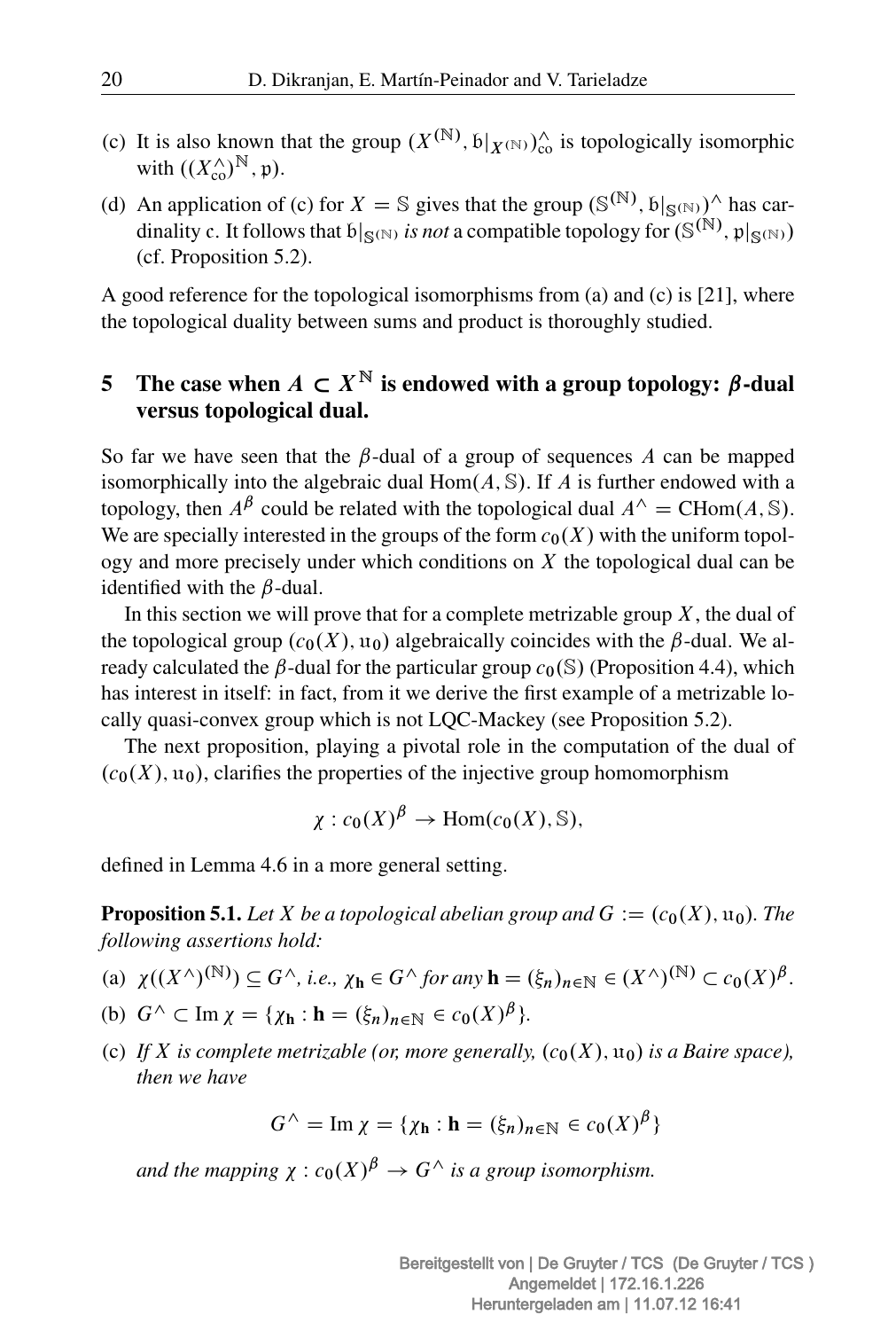*Proof.* (a) As  $u_0 \geq p_0$ , we have  $\chi_h \in G^{\wedge}$ ,  $\forall h = (\xi_n)_{n \in \mathbb{N}} \in (X^{\wedge})^{(\mathbb{N})}$ . The rest follows from Lemma 4.6.

(b) Fix  $\kappa \in G^{\wedge}$ . We need to find  $\mathbf{h} = (\xi_n)_{n \in \mathbb{N}} \in c_0(X)^{\beta}$  such that  $\kappa = \chi_{\mathbf{h}}$ . For every  $n \in \mathbb{N}$  the homomorphism  $v_n : X \to G$  is continuous, so  $\xi_n := \kappa \circ v_n \in X^{\wedge}$ . Let us see that  $h := (\xi_n)_{n \in \mathbb{N}}$  meets the requirements.

Fix  $\mathbf{x} = (x_n)_{n \in \mathbb{N}} \in c_0(X)$ . By Lemma 3.3 the sequence  $(\sum_{k=1}^n v_k(x_k))_{n \in \mathbb{N}}$ converges in G to  $\mathbf{x} = (x_n)_{n \in \mathbb{N}}$ . Hence

$$
\kappa(\mathbf{x}) = \lim_{n} \kappa \left( \sum_{k=1}^{n} \nu_k(x_k) \right) = \lim_{n} \prod_{k=1}^{n} \xi_k(x_k).
$$
 (5.1)

As  $\mathbf{x} = (x_n)_{n \in \mathbb{N}} \in c_0(X)$  is arbitrary, (5.1) implies that  $\mathbf{h} = (\xi_n)_{n \in \mathbb{N}} \in c_0(X)^\beta$ and  $\kappa = \chi_{\mathbf{h}}$ .

(c) Taking into account (b), we only need to see that  $G^{\wedge} \supset$  Im  $\chi$ . To this end, fix  $\mathbf{h} = (\xi_n)_{n \in \mathbb{N}} \in c_0(X)^\beta$ . As already noted,  $\chi_{\mathbf{h}} : c_0(X) \to \mathbb{S}$  is a group homomorphism. For  $n \in \mathbb{N}$ , set  $\mathbf{h}_n = (\xi_1, \ldots, \xi_n, 1, 1, \ldots)$ . Then  $\mathbf{h}_n \in (X^{\wedge})^{(\mathbb{N})}$  and hence

$$
\chi_{\mathbf{h}_n} \in G^{\wedge}, \quad n = 1, 2, \dots \tag{5.2}
$$

Clearly,

$$
\lim_{n} \chi_{\mathbf{h}_n}(\mathbf{x}) = \chi_{\mathbf{h}}(\mathbf{x}), \quad \forall \mathbf{x} = (x_n)_{n \in \mathbb{N}} \in c_0(X). \tag{5.3}
$$

Since X is complete metrizable, by Proposition 3.4 (c), the group  $G = (c_0(X), u_0)$ is complete metrizable too. In particular,  $G = (c_0(X), u_0)$  is a Baire space. This and relations (5.2) and (5.3), according to Osgood's theorem [22, Theorem 9.5] imply that the function  $\chi_h$  has a u<sub>0</sub>-continuity point  $\mathbf{x} = (x_n)_{n \in \mathbb{N}} \in c_0(X)$ . Since  $\chi_h$  is a group homomorphism, we get that  $\chi_h$  is u<sub>0</sub>-continuous. Therefore, we obtain  $\chi_{\mathbf{h}} \in G^{\wedge}$ .  $\Box$ 

Now we are ready to give the first example of a precompact metrizable group which is not a Mackey group in LQC:

### **Proposition 5.2.** *For*  $X = \mathbb{S}$  *the following assertions hold:*

- (a) (cf. [23, Lemma])  $(c_0(\mathbb{S}), \mathfrak{p}_0)^\wedge = (c_0(\mathbb{S}), \mathfrak{u}_0)^\wedge$ . *In particular,*  $(c_0(\mathbb{S}), \mathfrak{u}_0)^\wedge$  *is countable.*
- (b)  $u_0$  *is a compatible locally quasi-convex Polish group topology for*  $(c_0(\mathbb{S}), p_0)$ *. Further,*  $(c_0(\mathbb{S}), u_0)$  *is connected and monothetic.*
- (c)  $(c_0(\mathbb{S}), p_0)$  *is a precompact metrizable group which is not a Mackey group in* LQC*.*

*Proof.* (a) Since  $\mathfrak{p}_0 \leq \mathfrak{u}$ , we have  $(c_0(\mathbb{S}), \mathfrak{p}_0)^\wedge \subset (c_0(\mathbb{S}), \mathfrak{u}_0)^\wedge$ . To prove the converse inclusion, fix an arbitrary  $\kappa \in (c_0(\mathbb{S}), \mathfrak{u}_0)^\wedge$ . By Proposition 5.1 (b), there is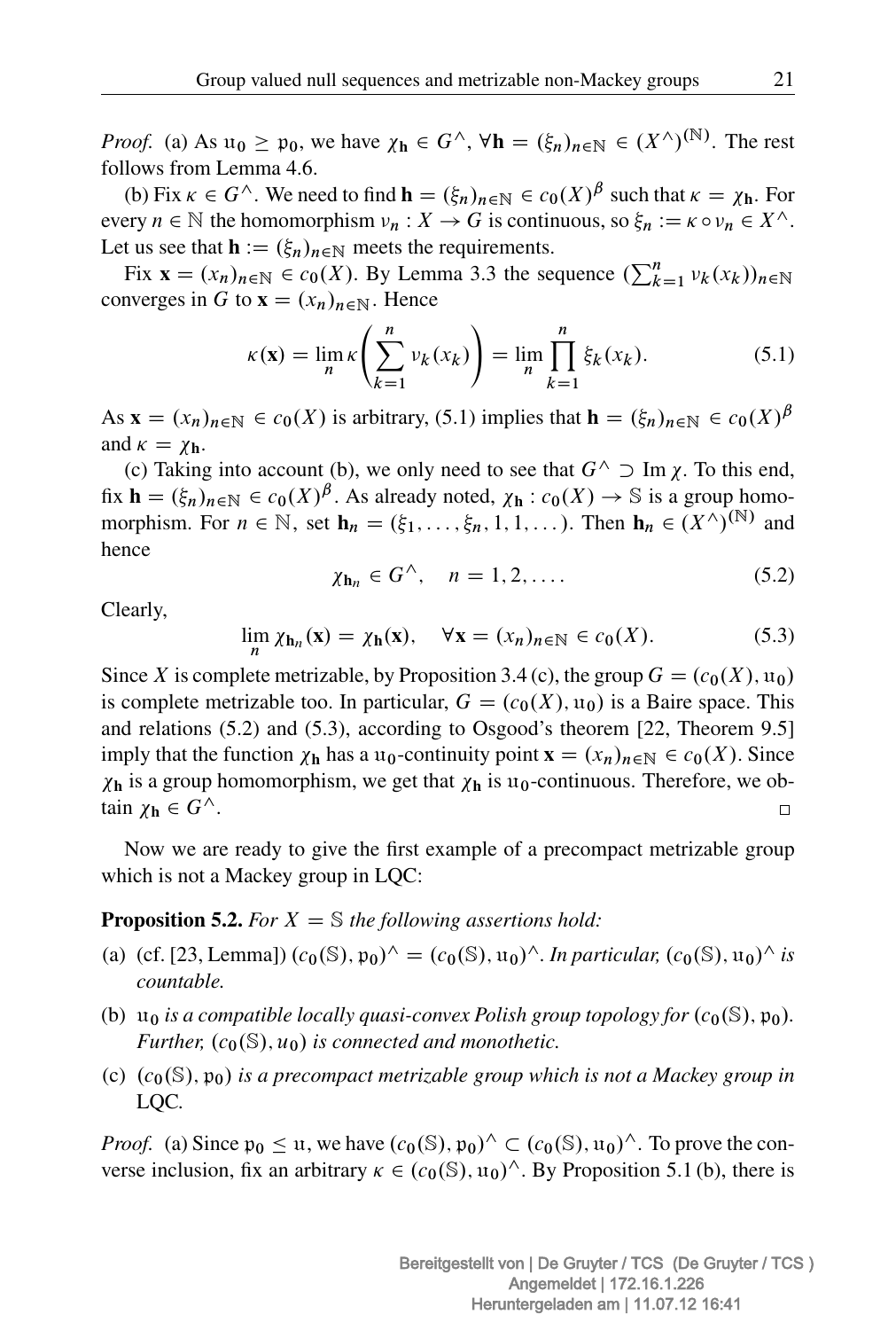a sequence  $\mathbf{h} = (\xi_n)_{n \in \mathbb{N}} \in (c_0(\mathbb{S}))^{\beta}$  such that  $\kappa = \chi_{\mathbf{h}}$ . By Proposition 4.4,

$$
c_0(\mathbb{S})^{\beta} = (\mathbb{S}^{\wedge})^{(\mathbb{N})}.
$$

Therefore we have  $\kappa = \chi_{\mathbf{h}}$ , where  $\mathbf{h} = (\xi_n)_{n \in \mathbb{N}} \in (\mathbb{S}^{\wedge})^{(\mathbb{N})}$ . Consequently, we get  $\kappa \in (c_0(\mathbb{S}), \mathfrak{p}_0)^\wedge$  and the first part of (a) is proved. The second part of (a) follows from the first one because  $(c_0(\mathbb{S}), \mathfrak{p}_0)^\wedge$  is algebraically isomorphic to  $(\mathbb{S}^{\mathbb{N}}, \mathfrak{p})^\wedge$ .

(b) By Proposition 3.4,  $u_0$  is a locally quasi-convex Polish group topology. It is compatible for  $(c_0(\mathbb{S}), \mathfrak{p}_0)$  by (a). The last two assertions are respectively contained in Proposition 3.4 (c) and Example 3.6.

(c) Observe that  $(c_0(\mathbb{S}), \mathfrak{p}_0)$  is a topological subgroup of the compact metrizable group ( $\mathbb{S}^{\mathbb{N}}$ , p). Therefore it is metrizable and precompact. By (b),  $\mathfrak{u}_0$  is a locally quasi-convex group topology compatible for  $(c_0(S), p_0)$  and strictly finer than  $p_0$ (by Proposition 3.4). This finally proves that  $(c_0(\mathbb{S}), \mathfrak{p}_0)$  is not a Mackey group in LOC.  $\Box$ 

**Remark 5.3.** It follows from Propositions 3.4 and 5.2 (a) that  $(c_0(\mathbb{S}), \mathfrak{u}_0)$  is a nonprecompact locally quasi-convex group with countable dual  $(c_0(\mathbb{S}), \mathfrak{u}_0)^\wedge$ ; consequently by Theorem 1.8  $(c_0(\mathbb{S}), (\mathfrak{u}_0)^+)$  is a metrizable precompact group which is not a Mackey group in LQC. Observe that (again by Proposition 5.2 (a)) we have  $(u_0)^+$  =  $p_0$  and we get a second proof of Proposition 5.2 (c).

We shall see below that the group  $S$  in Proposition 5.2 can be replaced by an arbitrary non-trivial compact connected metrizable group (see Theorem 7.3). However the proof of this fact will require a careful preparation, to which the rest of the paper is devoted.

## 6 The class B

In this section we introduce a large class of compact metrizable groups  $X$  that can be used as input in Proposition 5.2.

**Definition 6.1.** For a topological abelian group  $X$ , let

$$
\Gamma_{\text{abs}}(X) := \{ \xi \in X^\wedge : (\xi(x_n))_{n \in \mathbb{N}} \in \text{ss}(\mathbb{S}), \quad \forall \mathbf{x} = (x_n)_{n \in \mathbb{N}} \in \text{c}_0(X) \}.
$$

Clearly,  $\Gamma_{\text{abs}}(X)$  is a subgroup of  $X^{\wedge}$ . Denote by  $\mathfrak B$  the class of groups X such that  $\Gamma_{\text{abs}}(X) = \{1\}.$ 

**Remark 6.2.** Let  $X$  be a topological abelian group.

(a) The notation  $\Gamma_{\text{abs}}(X)$  is justified by the following facts easy to prove:

 $\Gamma_{\text{abs}}(X) = \{ \xi \in X^\wedge : (\xi(x_n))_{n \in \mathbb{N}} \in l(\mathbb{S}), \quad \forall \mathbf{x} = (x_n)_{n \in \mathbb{N}} \in c_0(X) \}.$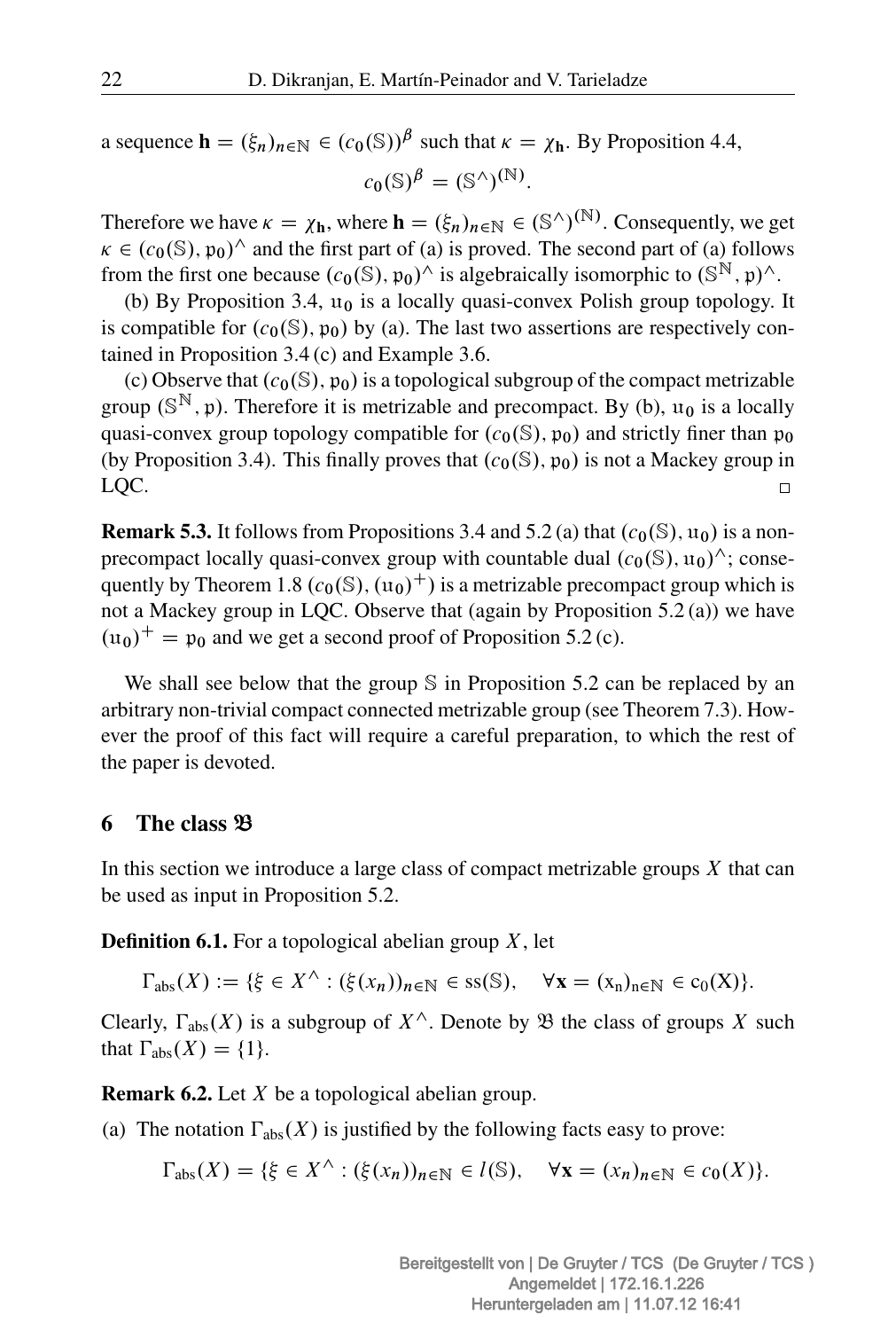Taking into account the equality (3.4), for any character  $\xi \in X^{\wedge}$ , we have

$$
\xi \in \Gamma_{\text{abs}}(X) \text{ iff } \sum_{k=1}^{\infty} |1 - \xi(x_k)| < \infty, \ \forall \mathbf{x} = (x_n)_{n \in \mathbb{N}} \in c_0(X).
$$

(b)  $\Gamma_{abc}(X)$  can be described also by means of the diagonal homomorphism

$$
\Delta: X^{\wedge} \longrightarrow (X^{\wedge})^{\mathbb{N}}.
$$

Clearly, if  $\xi \in X^{\wedge}$ , then  $\xi \in \Gamma_{\text{abs}}(X)$  iff  $(\xi, \xi, \dots, \xi, \dots) \in c_0(X)^{\beta}$ . Therefore

$$
\Gamma_{\text{abs}}(X) = \Delta^{-1} (c_0(X)^{\beta}).
$$

Whenever  $c_0(X)^\beta = (X^\wedge)^{(\mathbb{N})}$ ,  $\Gamma_{\text{abs}}(X) = \{1\}$ , and  $X \in \mathfrak{B}$ . In particular, by Proposition 4.4,  $\mathbb{S} \in \mathfrak{B}$ .

(c) The introduction of the class  $\mathfrak{B}$  is motivated by our ultimate aim to have the equality  $c_0(X)^\wedge = (X^\wedge)^{(\mathbb{N})}$ . More precisely, we show below (Theorem 6.3) that  $X \in \mathfrak{B}$  for a precompact group iff  $(c_0(X), u_0)^\wedge$  can be canonically identified with  $(X^{\wedge})^{(\mathbb{\tilde{N}})}$ . Thus, summarizing:

$$
c_0(X)^{\beta} = (X^{\wedge})^{(\mathbb{N})} \implies X \in \mathfrak{B},
$$

whilst

 $X \in \mathfrak{B}$  & X is precompact  $\implies c_0(X)^\wedge = (X^\wedge)^{(\mathbb{N})}.$ 

(d) If X admits a structure of a topological vector space over  $\mathbb{R}$ , then it is easy to see that  $X \in \mathfrak{B}$ .

In what follows assume that  $c_0(X)$  is endowed with the topology  $u_0$ . The dual  $c_0(X)^\wedge$  is a subgroup of the group  $\text{Hom}(c_0(X), \mathbb{S})$ , and the density of  $X^{(\mathbb{N})}$  in  $c_0(X)$  allows the algebraic identification of  $c_0(X)^\wedge$  with a subgroup of  $(X^\wedge)^{\mathbb{N}}$ contained in  $c_0(X)^\beta$  (see also the assignment  $\kappa \mapsto (\xi_n)$  from the proof of item (b) of Proposition 5.1). In the sequel we denote by  $j: G^{\wedge} \to (X^{\wedge})^{\tilde{N}}$  the assignment  $\kappa \mapsto (\xi_n)$ , which actually is the inverse of  $\gamma$  defined in the previous section. Then  $j(G^{\wedge}) \subseteq c_0(X)^{\beta}.$ 

**Theorem 6.3.** *If*  $X \in \mathcal{B}$  *is precompact and*  $G := (c_0(X), \mathfrak{u}_0)$ *, then* 

$$
j(G^{\wedge})=(X^{\wedge})^{(\mathbb{N})}.
$$

*Hence the mapping*  $\chi : (X^{\wedge})^{(\mathbb{N})} \to G^{\wedge}$  *is a group isomorphism.* 

*Proof.* By Proposition 5.1(*a*), we only need to see that  $\gamma$  is surjective. To this end, fix

$$
\mathbf{h} = (\xi_n)_{n \in \mathbb{N}} \in j(G^\wedge) \subseteq c_0(X)^\beta \subseteq (X^\wedge)^{\mathbb{N}}.
$$

We have to see that, in fact,  $\mathbf{h} \in (X^{\wedge})^{(\mathbb{N})}$ .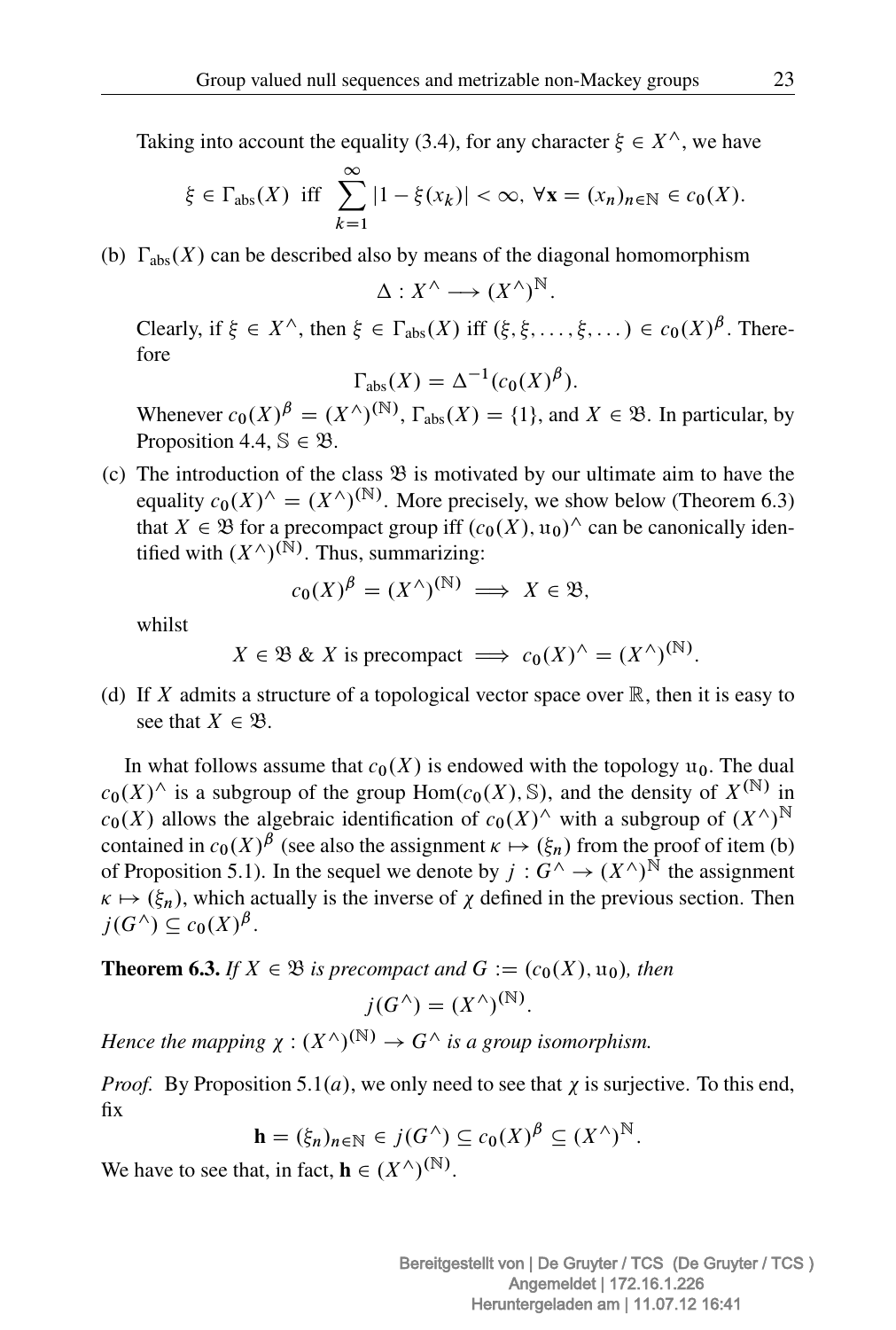*By using the*  $u_0$ -*continuity of*  $\chi_h$ , we can find some  $V \in \mathcal{N}(X)$  such that

 $\chi_{\mathbf{h}}(V^{\mathbb{N}} \cap c_{\mathbf{0}}(X)) \subset \mathbb{S}_{+}.$ 

This implies

$$
\xi_n \in V^{\triangleright}, \quad \forall n \in \mathbb{N}.\tag{6.1}
$$

By Proposition 2.2, the precompactness of  $X$  implies that the set  $V^{\triangleright}$  is finite. For  $\xi \in V^{\triangleright}$  let

$$
\mathbb{N}_{\xi} := \{ n \in \mathbb{N} : \xi = \xi_n \}.
$$

Let us prove that if  $\mathbb{N}_{\xi}$  is *finite* for every  $\xi \in V^{\triangleright}$ , we have  $\xi \neq 1$ . Indeed, assume that  $\mathbb{N}_{\xi}$  is infinite for some  $\xi \in V^{\triangleright}$ . Write  $\mathbb{N}_{\xi}$  as a strictly increasing sequence:  $\mathbb{N}_{\epsilon} = \{k_1, k_2, \dots\}$ . From the fact that  $(\xi_n)_{n \in \mathbb{N}} \in c_0(X)^{\beta}$  by Lemma 4.3 we conclude that  $(\xi_{k_n})_{n \in \mathbb{N}} \in c_0(X)^{\beta}$ . Hence we have  $(\xi, \xi, \dots, \xi, \dots) \in c_0(X)^{\beta}$ , and so  $\xi \in \Gamma_{\text{abs}}(X)$ . As  $X \in \mathfrak{B}$ , we obtain that  $\xi = 1$ . This proves our claim.

As the set  $V^{\triangleright}$  is finite and since the above claim implies that each  $1 \neq \xi \in V^{\triangleright}$ may appear only finitely many times as a coordinate  $\xi_n = \xi$  of h, we deduce that for some  $n_0 \in \mathbb{N}$  we have  $\xi_n = 1, \forall n \ge n_0$ . Consequently,

$$
\mathbf{h} = (\xi_n)_{n \in \mathbb{N}} \in (X^\wedge)^{(\mathbb{N})}
$$

and the surjectivity of  $\chi$  is proved.

**Corollary 6.4.** *If*  $X \in \mathcal{B}$  *is a non-trivial precompact group and*  $G := (c_0(X), u_0)$ *, then*  $|G^{\wedge}| = |X^{\wedge}|$ *.* 

*Proof.* Any nontrivial precompact group  $X \in \mathcal{B}$  is infinite. Indeed, if X were finite, then  $c_0(X)$  would coincide with  $X^{(\mathbb{N})}$ . But then  $\Gamma_{\text{abs}}(X) \neq 1$ , which contradicts the fact that  $X \in \mathfrak{B}$ . Thus,  $X^{\wedge}$  is infinite as well. According to Theorem 6.3,  $(X^{\wedge})^{(\mathbb{N})} \cong G^{\wedge}$ . Hence,  $|G^{\wedge}| = |(X^{\wedge})^{(\mathbb{N})}| = |X^{\wedge}|$ .  $\Box$ 

### Properties of the class B

Proposition 6.5. *Let* X *be a topological abelian group.*

- (a) If either  $cs(X) = c_0(X)$  *or* X has no non-trivial convergent sequences, then  $\Gamma_{\text{abs}}(X) = X^{\wedge}$ .
- (b) If  $cs(X) = c_0(X)$  and  $X^{\wedge} \neq \{1\}$ *, then*  $X \notin \mathfrak{B}$ *.*
- (c) If X has a linear topology, then  $X \in \mathfrak{B}$  if and only if X is indiscrete.
- (d) If  $X \neq \{0\}$  is locally compact and totally disconnected, then  $X \not\in \mathfrak{B}$ .
- (e) If X has no non-trivial convergent sequences and  $X \in \mathcal{B}$ , then X is minimally *almost periodic.*

 $\Box$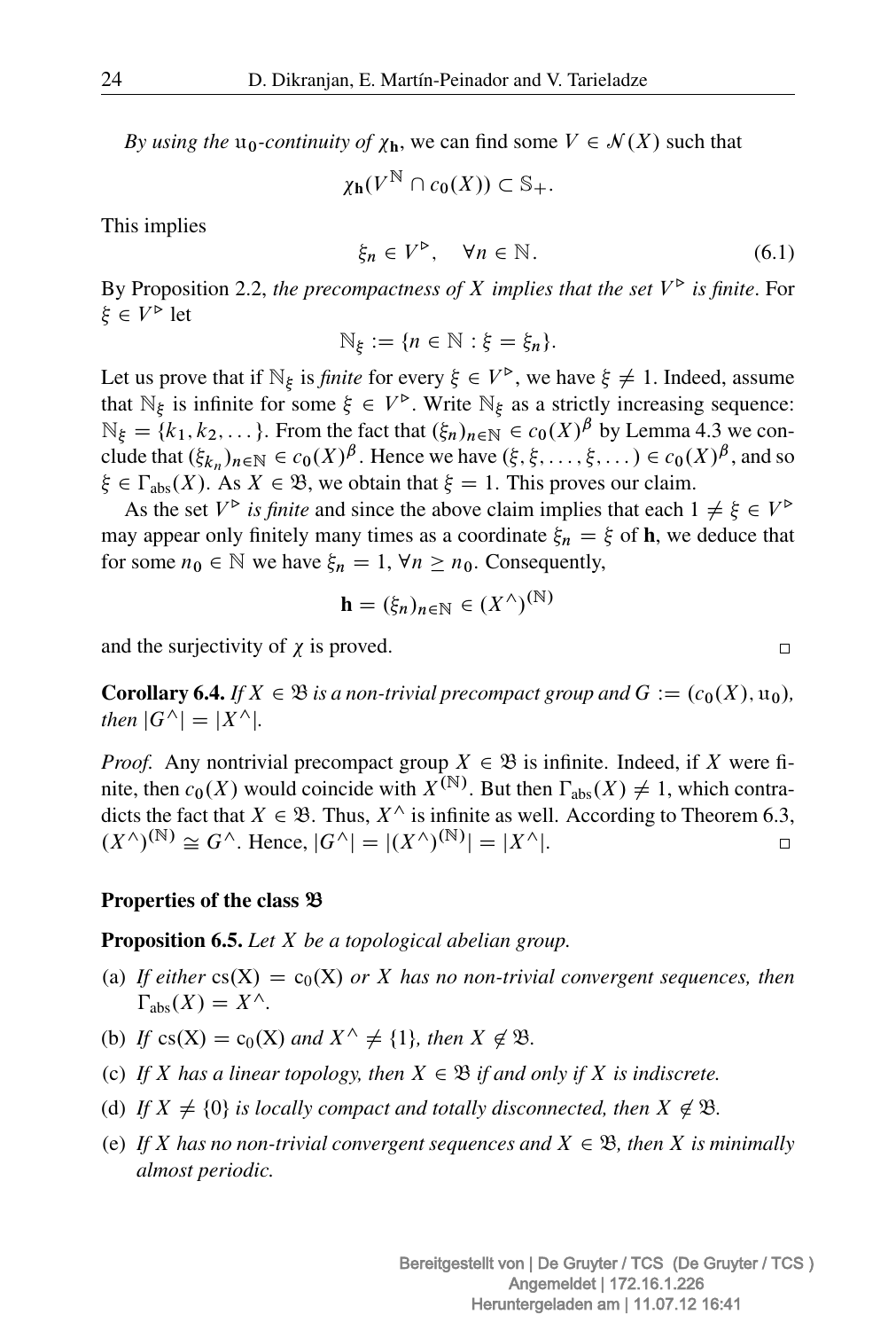*Proof.* Statement (a) is easy to verify and (b) follows from (a).

(c) By Proposition 3.8 (a),  $cs(X) = c_0(X)$ , so item (b), along with  $X \in \mathfrak{B}$ , implies  $X^{\wedge} = \{1\}$ . Since the topology of X is linear, from  $X^{\wedge} = \{1\}$  we deduce that X is indiscrete whenever  $X \in \mathcal{B}$ . Viceversa, indiscrete groups are minimally almost periodic, so  $X \in \mathfrak{B}$  in such a case.

Finally, (d) follows from (c) since our hypotheses imply that  $X$  has a linear topology ([20, Theorem II.7.7, p. 62]).

(e) According to item (a),  $\Gamma_{\text{abs}}(X) = X^{\wedge}$ . Hence  $X \in \mathfrak{B}$  yields  $X^{\wedge} = \{1\}$ .  $\Box$ 

Obviously, to the equivalent conditions of item (c) of the above proposition one can add also " $X$  is minimally almost periodic".

It follows from item (b) of the next lemma that the class  $\mathfrak B$  is stable under taking continuous homomorphic images and under taking completions.

**Lemma 6.6.** For topological abelian groups X, Y and  $\varphi \in \text{CHom}(X, Y)$  one has:

(a)  $\varphi^{\wedge}(\Gamma_{\text{abs}}(Y)) \subset \Gamma_{\text{abs}}(X)$ *.* 

*(b) If*  $X \in \mathcal{B}$  *and*  $\varphi(X)$  *is dense in* Y, *then*  $Y \in \mathcal{B}$ *.* 

*(c) If*  $\mathbf{n}(X)$  *is the von-Neumann's kernel of* X, *then*  $X \in \mathcal{B}$  *iff*  $X/\mathbf{n}(X) \in \mathcal{B}$ *.* 

*Proof.* Statement (a) is easy to verify.

(b) By the assumption  $\Gamma_{\text{abs}}(X) = \{1\}$  and from (a) we get  $\varphi^{\wedge}(\Gamma_{\text{abs}}(Y)) = \{1\}.$ Now it remains to note that  $\varphi^{\wedge}$  is injective by the density of  $\varphi(X)$  in Y.

(c) The implication  $X \in \mathfrak{B} \Longrightarrow X/\mathbf{n}(X) \in \mathfrak{B}$  follows from (b). The implication  $X/\mathbf{n}(X) \in \mathfrak{B} \Longrightarrow X \in \mathfrak{B}$  follows from the fact that the canonical homomorphism  $\varphi: X \to X/\mathbf{n}(X)$  induces an isomorphism  $\varphi^{\wedge} : (X/\mathbf{n}(X))^{\wedge} \to X^{\wedge}$ .  $\Box$ 

Now we prove that the class  $\mathfrak{B}$  is stable also under arbitrary direct products.

**Proposition 6.7.** Let I be a non-empty index set and let  $(X_i)_{i\in I}$  be a family of *topological groups. Then the cartesian product*  $\prod_{i \in I} X_i$  *belongs to*  $\mathfrak{B}$  *iff*  $X_i \in \mathfrak{B}$ *for every*  $i \in I$ .

*Proof.* Assume that  $X_i \in \mathcal{B}$  for every  $i \in I$ . Fix  $\varphi \in \left(\prod_{i \in I} X_i\right)^\wedge$ . It is known (see, e.g., [4] or [15, Exercise  $2.10.4(g, h)$ ]) that there is a family

$$
(\xi_i)_{i\in I}\in\prod_{i\in I}X_i^\wedge
$$

such that  $|\{i \in I : \xi_i \neq 1\}| < \infty$  and

$$
\varphi(\mathbf{x}) = \prod_{i \in I} \xi_i(x_i), \quad \forall \mathbf{x} = (x_i)_{i \in I} \in \prod_{i \in I} X_i.
$$

Suppose now that  $\varphi \in \Gamma_{\text{abs}}(\prod_{i \in I} X_i)$ . It is easy to see that  $\xi_i \in \Gamma_{\text{abs}}(X_i)$ ,  $\forall i \in I$ .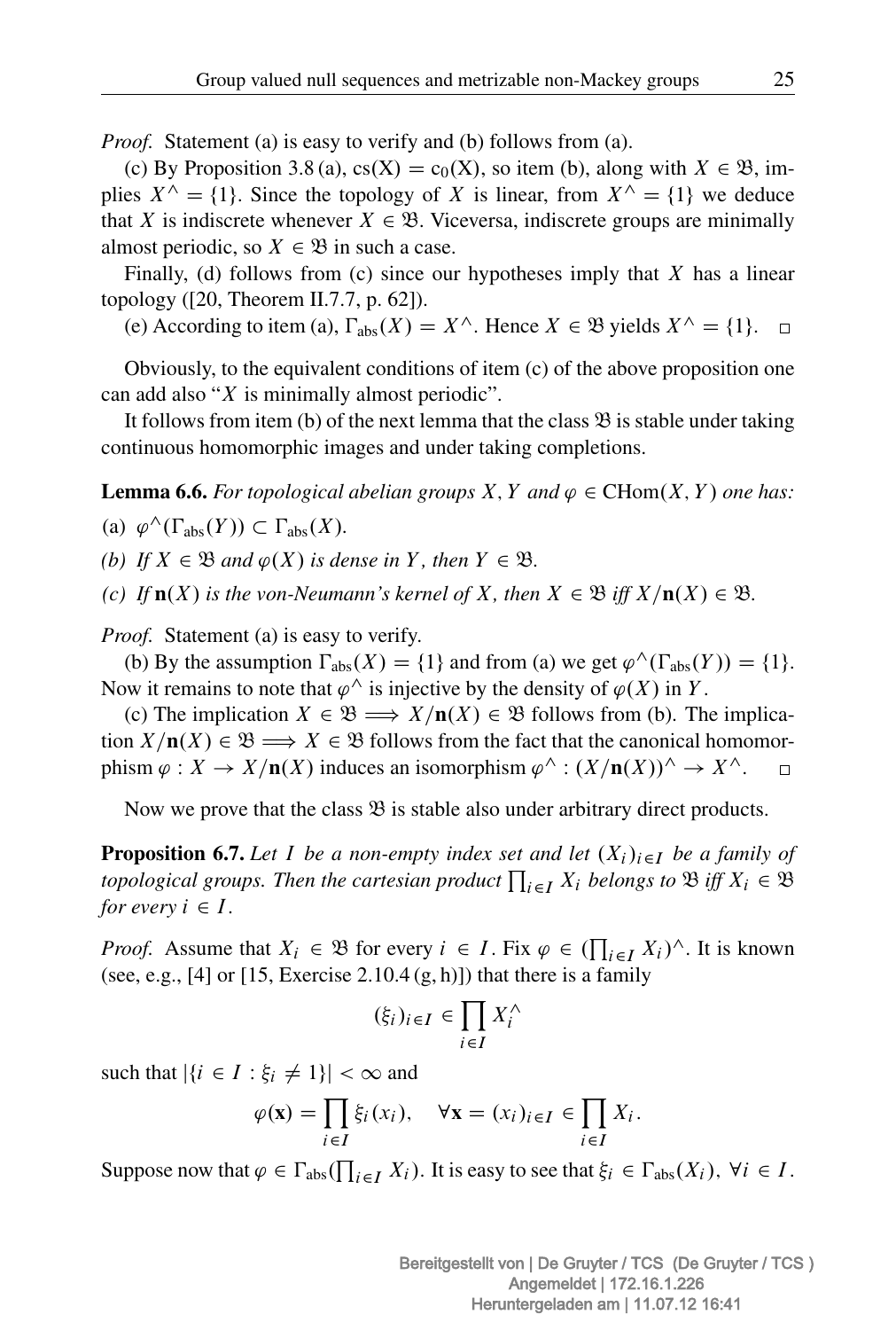From the assumption  $\Gamma_{\text{abs}}(X_i) = \{1\}$ ,  $\forall i \in I$ , we get that  $\xi_i = 1$ ,  $\forall i \in I$ . Hence  $\varphi = 1$  and so  $\Gamma_{\text{abs}}(\prod_{i \in I} X_i) = \{1\}.$ 

The converse follows from Lemma 6.6 (b).

### $\Box$

### Description of the class  $\mathfrak B$

Here we offer a complete description of the metrizable groups and the LCA group in  $\mathfrak B$  (see Theorem 6.12 and Corollary 6.13). The following notion due to Enflo [17] is a cornerstone in the sequel.

Definition 6.8 ([17, p. 236]). A topological group X is called *locally generated* if

 $\langle V \rangle = X$ ,  $\forall V \in \mathcal{N}(X)$ .

It is easy to observe that a topological group  $X$  is locally generated iff

$$
X = \bigcup_{k=1}^{\infty} (V + \cdots^{k \text{ summands}} + V), \quad \forall V \in \mathcal{N}(X).
$$

Lemma 6.9. *A topological group* X *is locally generated iff* X *has no proper open subgroups.*

*Proof.* If X has a proper open subgroup, then obviously it is not locally generated. Conversely, if X it is not locally generated, then for a symmetric open  $V \in \mathcal{N}(X)$ the open subgroup  $H := \langle V \rangle$  is proper.  $\Box$ 

Corollary 6.10. *If* H *is a dense subgroup of a topological group* G*, then* H *is locally generated iff* G *is locally generated.*

*Proof.* If A is a proper open subgroup of H, then its closure is a proper open subgroup of G. On the other hand, if C is a proper open subgroup of G, then  $C \cap H$ is a proper open subgroup of  $H$ . Now Lemma 6.9 applies.  $\Box$ 

Further easy properties and known facts of the locally generated groups are collected in the next remark.

- Remark 6.11. (a) By Lemma 6.9, all connected topological groups are locally generated (see also ([20, Theorem II.7.4]). On the other hand, every locally generated *locally compact* group is connected ([20, Corollary II.7.9]).
- (b) From (a) and Corollary 6.10 one can deduce that a locally precompact group is locally generated iff its completion is connected (i.e., the locally generated locally precompact groups are precisely the dense subgroups of the connected locally compact groups).

Angemeldet | 172.16.1.226 Heruntergeladen am | 11.07.12 16:41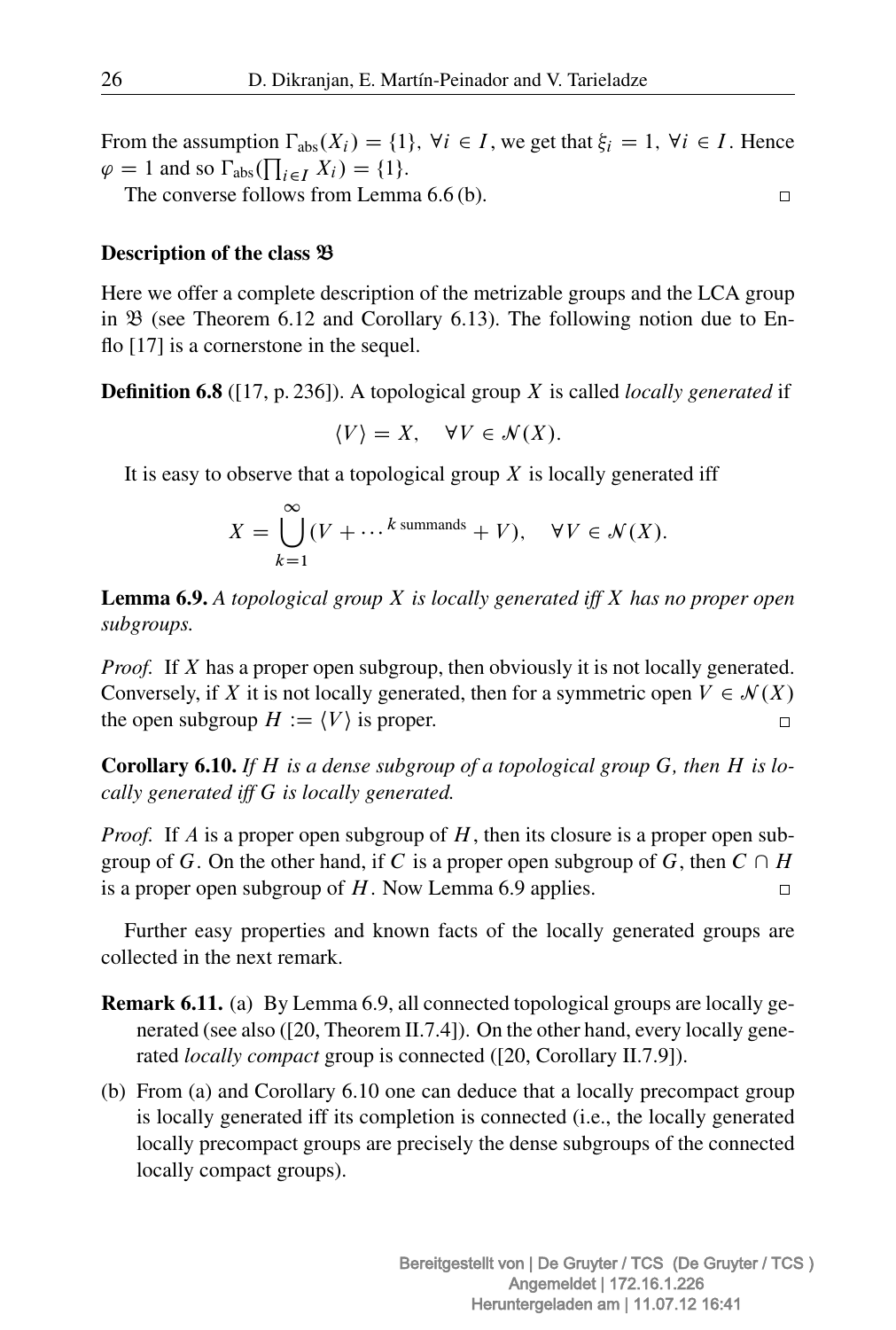(c) By Corollary 6.10, the additive group of rational numbers Q with the usual topology is a metrizable locally generated group which is totally disconnected. A complete metrizable locally generated topological abelian group may also be totally disconnected ([17, Example 2.2.1]).

Theorem 6.12. *Let* X *be a topological abelian group.*

- (a) If  $X \in \mathfrak{B}$ , then X is locally generated.
- (b) If X is locally generated and metrizable, then  $X \in \mathfrak{B}$ .

*Proof.* (a) Take an open subgroup H of X. Then the quotient  $X/H$  is discrete, so  $X/H \in \mathfrak{B}$  by Lemma 6.6 (b). This implies that  $X/H$  is a singleton by item (c) of Proposition 6.5. Hence,  $H = X$  and by Lemma 6.9 X is locally generated.

(b) Take a character  $\xi \in X^{\wedge} \setminus \{1\}$ . In order to prove that  $\xi \notin \Gamma_{abs}(X)$ , we must find a sequence  $(x_n)_{n \in \mathbb{N}} \in c_0(X)$  such that

$$
\left(\prod_{k=1}^n \xi(x_k)\right)_{n\in\mathbb{N}}
$$

is not convergent in S.

As  $\xi \in X^{\wedge} \setminus \{1\}$ , there is  $x \in X$  such that  $\xi(x) \neq 1$ . Let  $\{V_1, V_2, ...\}$  be a basis for  $\mathcal{N}(X)$  such that  $V_n \supset V_{n+1}$ ,  $n = 1, 2, \ldots$ . Since X is locally generated,

$$
X = \bigcup_{k=1}^{\infty} (V_n + \dots^k \text{ summands } + V_n), \quad \forall n \in \mathbb{N}.
$$

Thus, for a given  $n \in \mathbb{N}$  we can find  $k_n \in \mathbb{N}$  such that

$$
x \in V_n + \dots^{k_n \text{ summands}} + V_n.
$$

Therefore, we can also find a finite sequence  $x_{n,1}, \ldots, x_{n,k_n}$  such that

$$
x = \sum_{i=1}^{k_n} x_{n,i} \quad \text{and} \quad x_{n,i} \in V_n \text{ for } i = 1,\ldots,k_n.
$$

Let

$$
m_0 = 0
$$
 and  $m_n := \sum_{i=1}^n k_i$ ,  $n = 1, 2, ....$ 

Define now a sequence  $(x_i)_{i\in\mathbb{N}}$  as follows: find for  $j \in \mathbb{N}$  the unique  $n \in \mathbb{N}$  with  $m_{n-1} < j \leq m_n$  and put

$$
x_j := x_{n,j-m_{n-1}}.
$$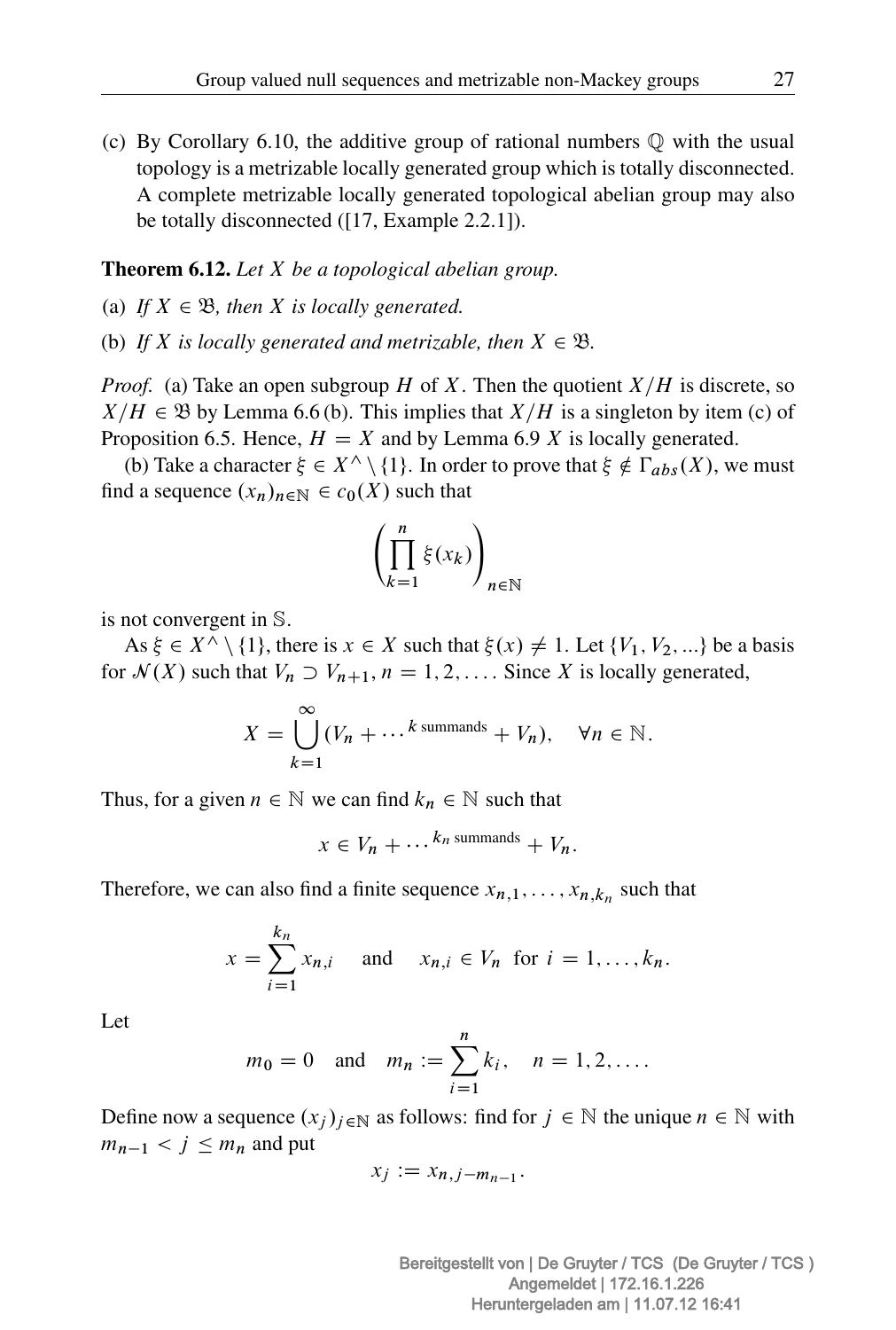Clearly,

$$
x_1 = x_{1,1}, \dots, x_{m_1} = x_{1,m_1},
$$
  
\n
$$
x_{m_1+1} = x_{2,1}, \dots, x_{m_2} = x_{2,k_2},
$$
  
\n
$$
x_{m_2+1} = x_{3,1}, \dots, x_{m_3} = x_{3,k_3},
$$
  
\n
$$
\vdots
$$

and

$$
x_j \in V_n
$$
,  $j > m_{n-1}$ ,  $n = 1, 2, 3, ...$ 

The last relation, since  $m_n \to \infty$  and  $(V_n)_{n \in \mathbb{N}}$  is a decreasing basis for  $\mathcal{N}(X)$ , implies that the sequence  $(x_i)_{i\in\mathbb{N}}$  converges to zero in X. Now,

$$
\prod_{j=m_{n-1}+1}^{m_n} \xi(x_j) = \prod_{i=1}^{k_n} \xi(x_{n,i}) = \xi \left(\sum_{i=1}^{k_n} x_{n,i}\right) = \xi(x) \neq 1, \quad n = 1, 2, 3, ....
$$

Consequently,  $(\prod_{j=1}^n \xi(x_j))_{n \in \mathbb{N}}$  is not a Cauchy sequence in S and hence it is not convergent.  $\Box$ 

Since connected groups are locally generated, we obtain:

**Corollary 6.13.** A metrizable abelian group  $X \in \mathcal{B}$  iff X is locally generated. In *particular,* B *contains all connected metrizable groups.*

- **Remark 6.14.** (a) As  $\mathcal{B}$  contains all minimally almost periodic groups (see Lemma  $6.6$  (c)), from Theorem  $6.12$  (a) we conclude that a minimally almost periodic group is necessarily locally generated. In [15, p. 21] this observation is used for producing a Hausdorff group topology  $\tau$  in  $\mathbb{Z}^{(\mathbb{N})}$  such that  $(\mathbb{Z}^{(\mathbb{N})}, \tau)$ is minimally almost periodic.
- (b) According to the above corollary and to Corollary 6.10, if  $X$  is a dense subgroup of a metrizable group Y, then  $X \in \mathcal{B}$  iff  $Y \in \mathcal{B}$ . Metrizability cannot be removed here, since there exist even compact groups  $Y \in \mathcal{B}$ , with a dense and sequentially closed connected subgroup  $X \notin \mathfrak{B}$  (see Remark 6.16(a)).

The following theorem implies, in particular, that the metrizability assumption can be removed from Theorem 6.12 (b) in the locally compact case (however this cannot be done in general, see Remark 6.16).

Theorem 6.15. *For a locally compact abelian group* X *TFAE:*

- $(i)$   $X \in \mathfrak{B}$ *.*
- (ii) X *is locally generated.*
- (iii) X *is connected.*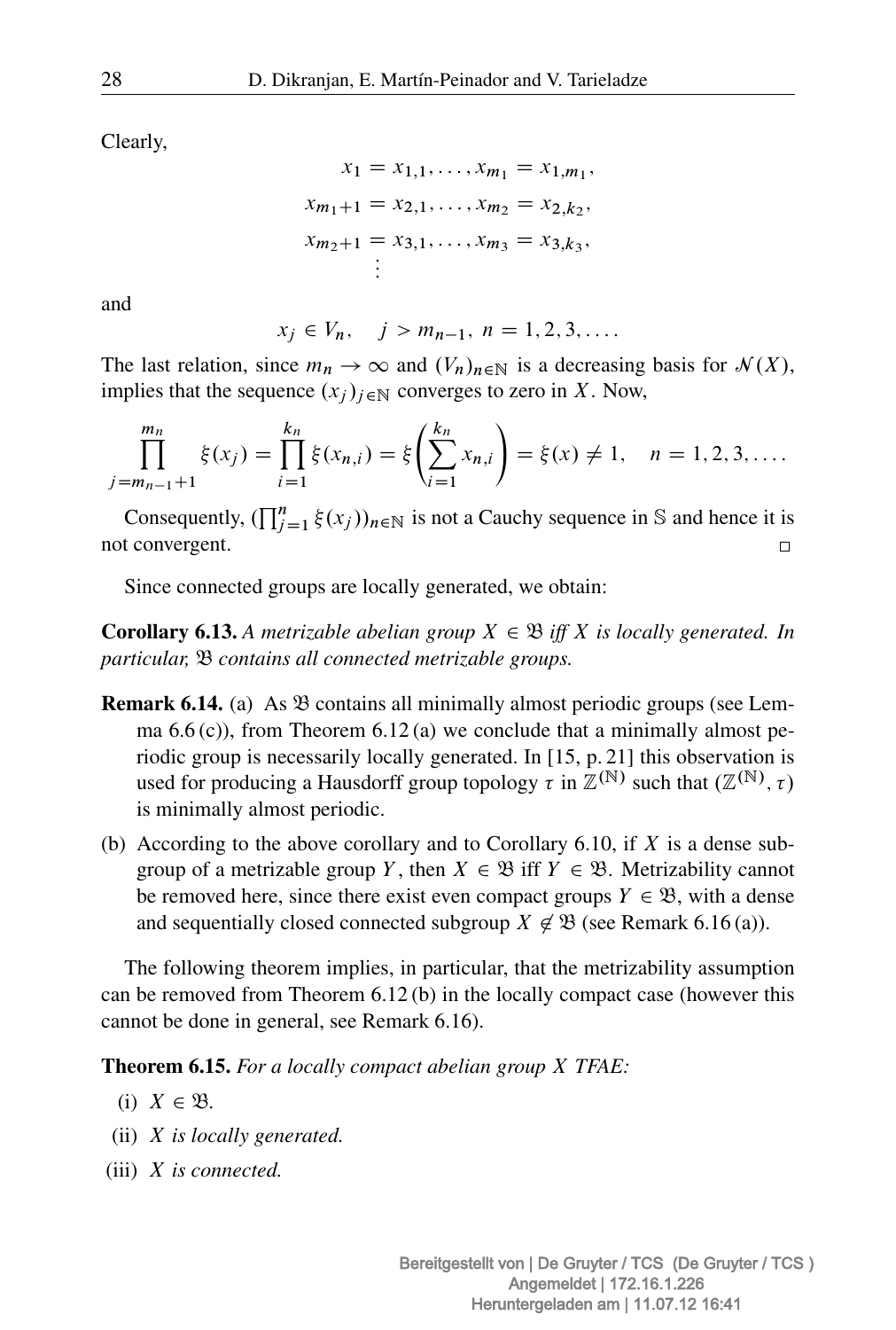*Proof.* (i)  $\implies$  (ii) By Theorem 6.12(a), (i) implies that X is locally generated.

The implication (ii)  $\implies$  (iii) follows from [20, Corollary 7.9].

(iii)  $\implies$  (i) Take  $\xi \in \Gamma_{\text{abs}}(X)$  and let us verify that  $\xi = 1$ . To this end, consider the set

$$
A = \bigcup_{\varphi \in \mathrm{CHom}(\mathbb{R}, X)} \varphi(\mathbb{R}).
$$

Let us see first that

$$
\xi|_A = 1. \tag{6.2}
$$

Fix  $\varphi \in \text{CHom}(\mathbb{R}, X)$  and set  $H = \varphi(\mathbb{R})$ . Clearly,

$$
\xi|_H \in \Gamma_{\text{abs}}(H).
$$

By Theorem 6.12 (b),  $\mathbb{R} \in \mathfrak{B}$ . By Lemma 6.6 (b),

$$
H = \varphi(\mathbb{R}) \in \mathfrak{B}
$$

too. Therefore,

 $\vert \xi \vert_H \in \Gamma_{\text{abs}}(H) = \{1\}$  and  $\vert \xi \vert_H = 1$ .

Consequently (6.2) is proved.

Clearly, (6.2) implies

$$
\xi|_{\langle A \rangle} = 1. \tag{6.3}
$$

Now, according to [20, Theorem 25.20, p. 410] the connectedness of X implies that  $\langle A \rangle$  is a *dense* subgroup of X. From this and (6.3) we obtain that  $\xi = 1$ .  $\Box$ 

- **Remark 6.16.** (a) Local compactness is essential for the implication (iii)  $\implies$  (i) of Theorem 6.15. Indeed, that implication may fail in general even for a pseudocompact group X. In fact, according to [19, Corollary 2.10] (see also [27, Remark 3.4]) there exists an infinite connected pseudocompact abelian group X without non-trivial convergent sequences. By Proposition 6.5 (e),  $X \notin \mathfrak{B}$ for such a group is MAP. Consistent examples of connected countably compact groups without infinite compact subsets can be found in [16, Corollary 2.21] (note that in both cases the groups are sequentially complete). In connection with item (b) of Remark 6.14, we note that the completion Y of X is a compact connected group, so  $Y \in \mathcal{B}$  according to Theorem 6.15.
- (b) From the proof of Theorem 6.12 (b) and (ii)  $\implies$  (i) of Theorem 6.15 it follows that *if a locally generated Hausdorff topological abelian group* X *is either complete metrizable or locally compact, then*  $c_0(X) \neq ss(X)$ *.*

Another class of non-metrizable groups in  $\mathfrak B$  can be obtained from Proposition 6.7.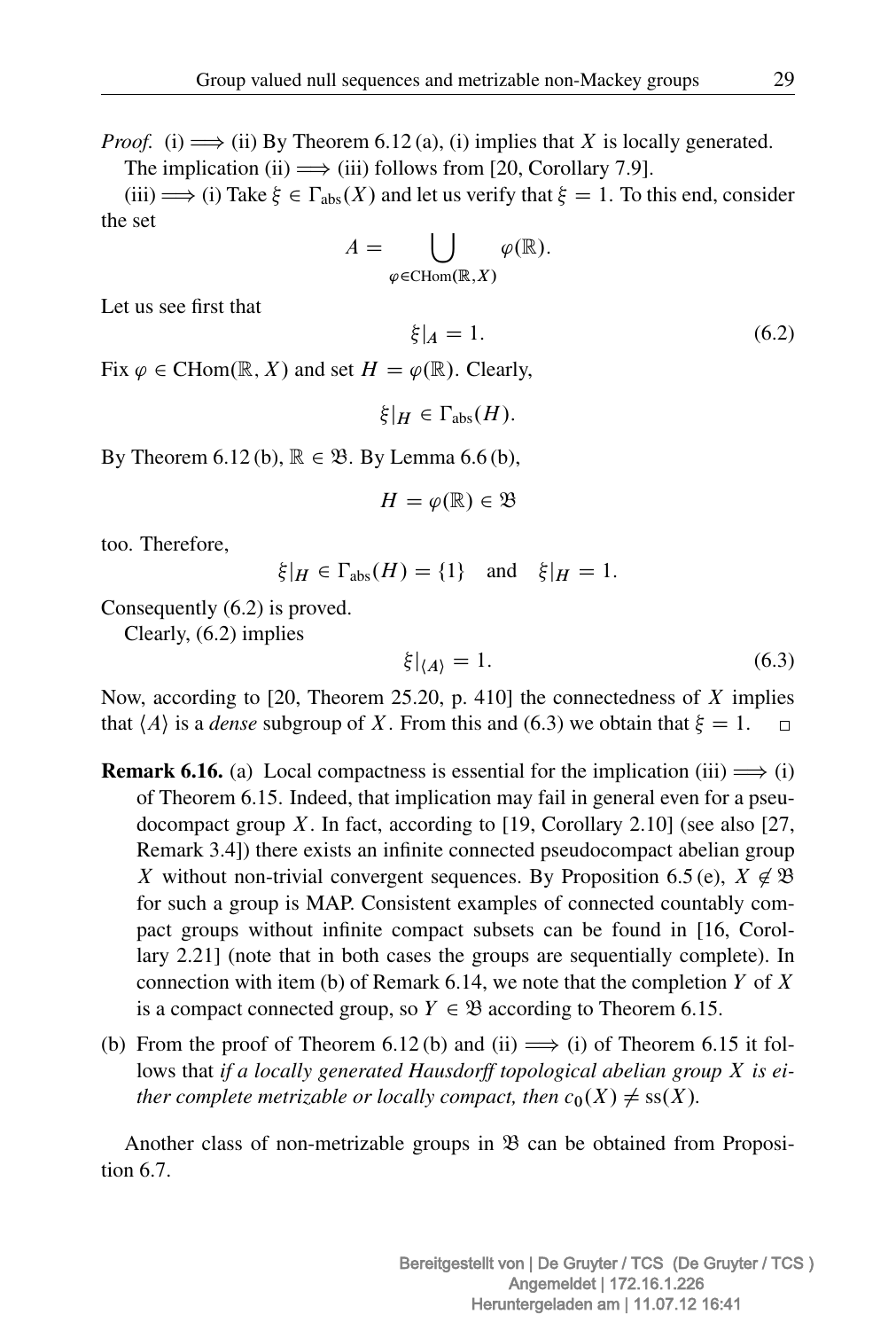## 7 Applications of the class B

### Groups with countable dual

**Proposition 7.1.** Let  $X \neq \{0\}$  be a compact abelian group and  $G := (c_0(X), u_0)$ .

- (a) If X is connected, then  $|G^{\wedge}| = |X^{\wedge}|$ .
- (b) If X is connected and metrizable, then  $|G^{\wedge}| = \aleph_0$ .
- (c) If X a metrizable and disconnected, then  $|G^{\wedge}| = c$ .

*Proof.* Statement (a) follows from Corollary 6.4 via implication (iii)  $\implies$  (i) of Theorem 6.15.

Statement (b) follows from Theorem 6.12 (b) and the equality  $|X^{\wedge}| = \aleph_0$  (Proposition 2.3).

(c) It is easy to verify that

$$
\xi \in \Gamma_{\text{abs}}(X) \implies \{1, \xi\}^{\mathbb{N}} \subset c_0(X)^{\beta}.
$$
 (7.1)

Since X is *compact metrizable*, by Proposition 5.1 (c) we get

$$
\xi \in \Gamma_{\text{abs}}(X), \, \mathbf{h} \in \{1, \xi\}^{\mathbb{N}} \implies \chi_{\mathbf{h}} \in G^{\wedge}.
$$

Now by Theorem 6.15,  $X \notin \mathfrak{B}$  and consequently there exists  $\xi \in \Gamma_{\text{abs}}(X)$ , with  $\xi \neq 1$ . Then  $|\{1, \xi\}^{\mathbb{N}}| = c$ . Therefore

$$
\{\chi_{\mathbf{h}} : \mathbf{h} \in \{1, \xi\}^{\mathbb{N}}\} \subset G^{\wedge}
$$

and since the correspondence  $h \mapsto \chi_h$  is injective, we get that  $|G^{\wedge}| \ge c$ .  $\Box$ 

The following statement shows that Proposition 7.1 (b) is the best possible in the class of locally compact groups.

Proposition 7.2. *For an infinite locally compact Hausdorff topological abelian group* X *TFAE:*

- (i) X *is compact connected and metrizable.*
- (ii)  $|(c_0(X), \mathfrak{u}_0)^\wedge| = \aleph_0.$

*Proof.* The implication (i)  $\Longrightarrow$  (ii) is a consequence of Proposition 7.1 (b).

 $(i) \implies (i)$  Let us see first that X is compact and metrizable. To this end, write  $G := (c_0(X), u_0)$ . Let  $\varphi : G \to X$  be the first projection, i.e., the mapping which sends  $(x_n)_{n \in \mathbb{N}}$  to  $x_1$ . Then  $\varphi^{\wedge} : X^{\wedge} \to G^{\wedge}$  is injective. So  $|G^{\wedge}| = \aleph_0$  implies that  $|X^{\wedge}| \le \aleph_0$  and by Proposition 2.3 we get that the group X is compact metrizable. The fact that X is connected derives from Proposition 7.1 (c) and the equality  $|(c_0(X), \mathfrak{u}_0)^{\wedge}| = \aleph_0$ .  $\Box$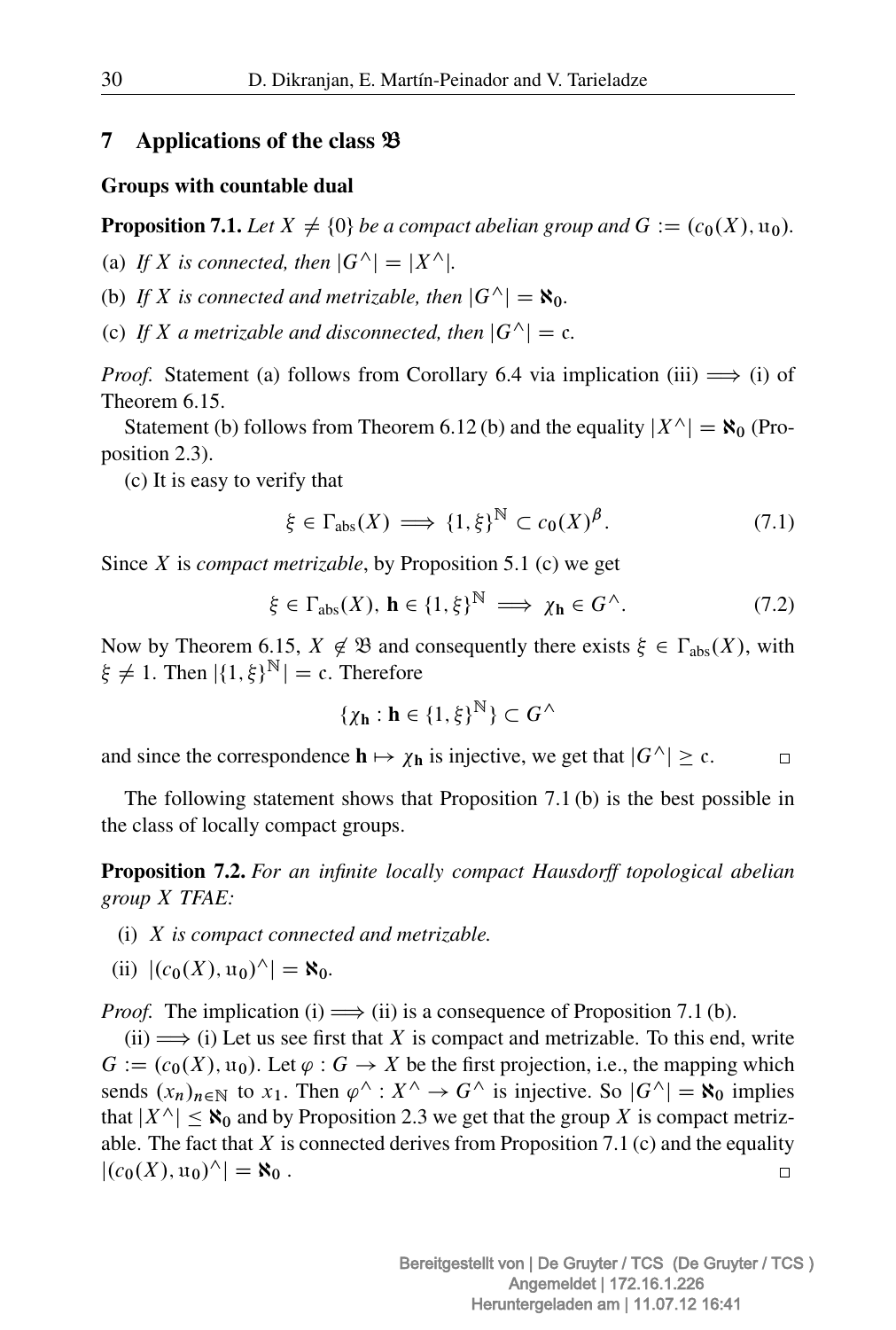Now we are in a position to prove our Main Theorem. Let us note that it provides a characterization of the connected groups in the class of all compact metrizable abelian groups.

*Proof of the Main Theorem.* We have to prove that for an infinite compact metrizable abelian group  $X$  TFAE:

- $(i)$  X is connected.
- (ii)  $(c_0(X), \mathfrak{u}_0)^\wedge = (X^\wedge)^{(\mathbb{N})}.$
- (iii)  $|(c_0(X), \mathfrak{u}_0)^\wedge| = \aleph_0.$
- (iv)  $|(c_0(X), \mathfrak{u}_0)^{\wedge}| < c.$

The implication (iii)  $\implies$  (iv) is trivial, the implications (i)  $\implies$  (ii)  $\implies$  (iii) follow from Proposition 7.1 (a) and the implication (iv)  $\Longrightarrow$  (i) follows from Proposition 7.1 (c).

In order to prove the last assertion, assume that  $X$  is connected. Then, by Proposition 3.4,  $(c_0(X), u_0)$  is connected.  $\Box$ 

The following theorem provides a wide class of precompact metrizable groups which are not Mackey in LQC, extending thus the result of Proposition 5.2 and Theorem 1.8.

Theorem 7.3. *Let* X *be a non-trivial compact connected metrizable group. Then we have:*

- (a)  $(c_0(X), \mathfrak{p}_0)^\wedge = (c_0(X), \mathfrak{u}_0)^\wedge$ .
- (b) u<sup>0</sup> *is a locally quasi-convex connected Polish group topology compatible for*  $(c_0(X), p_0)$ .
- (c)  $(c_0(X), p_0)$  *is a precompact metrizable connected non-Mackey group.*

*Proof.* (a) Since  $p_0 < u_0$ , we have

$$
(c_0(X), \mathfrak{p}_0)^{\wedge} \subseteq (c_0(X), \mathfrak{u}_0)^{\wedge}.
$$

To prove the converse inclusions, fix an arbitrary  $\kappa \in (c_0(X), \mathfrak{u}_0)^\wedge$ . By the Main Theorem, there exists  $\mathbf{h} = (\xi_n)_{n \in \mathbb{N}} \in (X^{\wedge})^{(\mathbb{N})}$  such that  $\kappa = \chi_{\mathbf{h}}$ . Consequently,

$$
\kappa \in (c_0(X), \mathfrak{p}_0)^{\wedge}
$$

and (a) is proved.

(b) By Proposition 3.4,  $u_0$  is a locally quasi-convex Polish group topology, and by (a) it is compatible for  $(c_0(X), p_0)$ . Connectedness follows from Proposition 3.4 (c).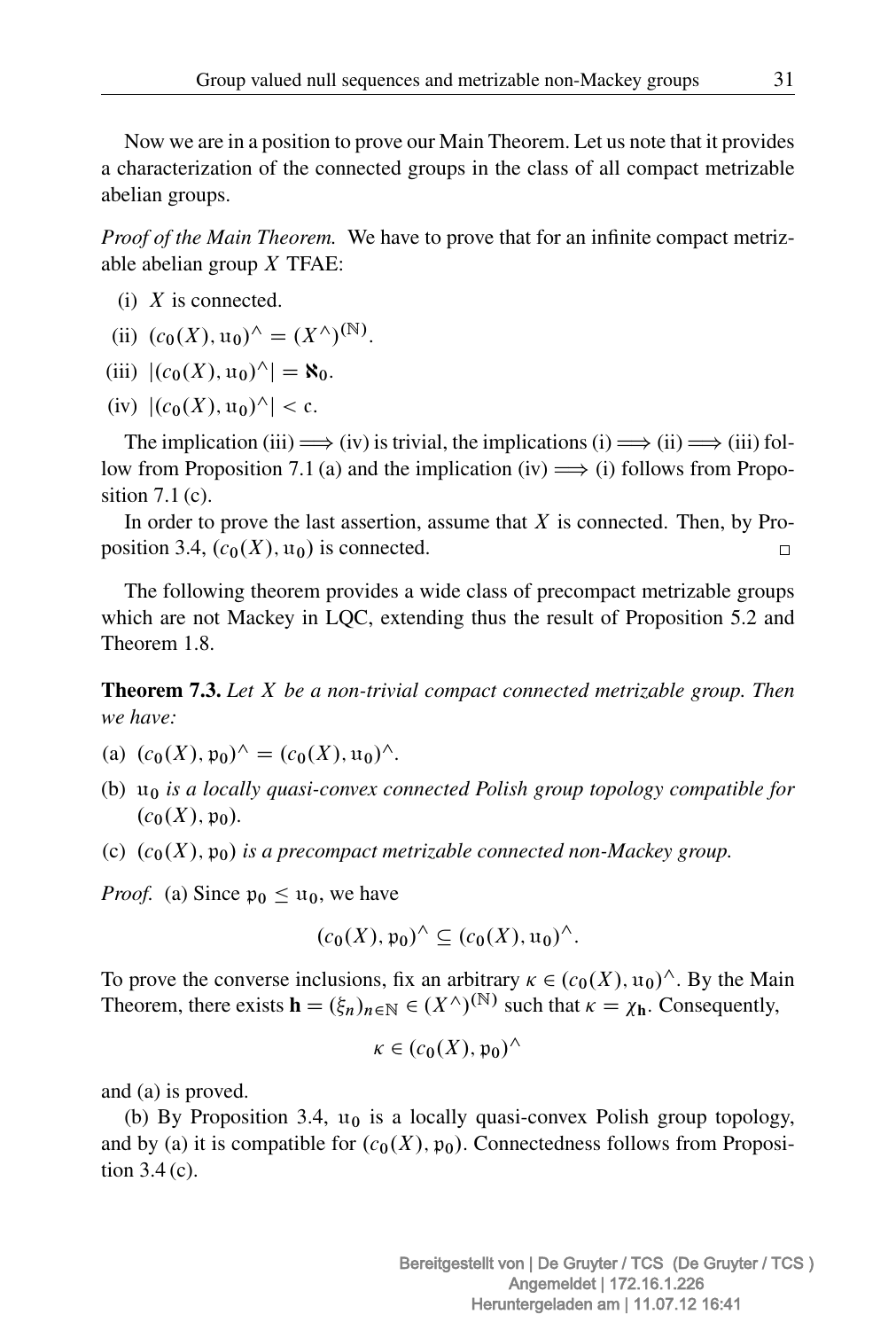(c)  $(c_0(X), p_0)$  is a precompact metrizable group because it is a topological subgroup of the compact metrizable group  $(X^{\mathbb{N}}, \mathfrak{p})$ . It is not a Mackey group in LQC because by (b)  $u_0$  is a locally quasi-convex group topology, compatible for  $(c_0(X), p_0)$  and strictly finer than  $p_0$  (Proposition 3.1 (a<sub>1</sub>)). Connectedness follows from item (b), as  $p_0 \n\leq u_0$ .  $\Box$ 

- Remark 7.4. (a) Using the ideas from the above proofs it can be established that for every non-trivial compact connected metrizable group X the group  $c_0(X)$ carries exactly c many connected separable metrizable locally quasi-convex non-Mackey topologies compatible with  $p_0$ . A detailed proof will be given elsewhere.
- (b) One cannot use the group  $G = (X^{\mathbb{N}}, u)$  instead of  $(c_0(X), u_0)$  in Theorem 7.3 since

$$
|G^{\wedge}| = 2^{\mathfrak{c}}.
$$

This follows from the following more general fact that we mention without proof: if  $X \neq \{0\}$  is a compact group and  $G = (X^{\mathbb{N}}, u)$ , then

$$
|CHom(G, X)| \ge 2^c.
$$

## 8 Open questions

The problem of existence of  $\mathcal{G}-M$  ackey topologies is not discussed in this paper. It was raised in [10, Question 1, p. 275] for  $\mathcal{G} = \text{LOC}$ , and it still remains open even for that case.

It follows from [10, Proposition 5.4] that every *non-meager*  $(G, \mu) \in \text{LCS}$  is a Mackey group in LQC.

**Conjecture 8.1.** Every metrizable  $(G, \mu) \in \text{LCS}$  is a Mackey group in LQC.

We do not even know if  $\mathbb{R}^{(\mathbb{N})}$  with the topology induced from the product space  $\mathbb{R}^{\mathbb{N}}$  is a Mackey group in LQC.

Conjecture 8.2. Proposition 5.1 (c) remains true for a (not necessarily complete metrizable) topological abelian group.

It is clear that if  $G$  is a discrete group, then  $G$  is a Mackey group in MAP.

**Conjecture 8.3.** If  $G \in \text{MAP}$  is a Mackey group in MAP, then G is a discrete group.

Conjecture 8.3 in terms of the Mackey topology can be reformulated as follows.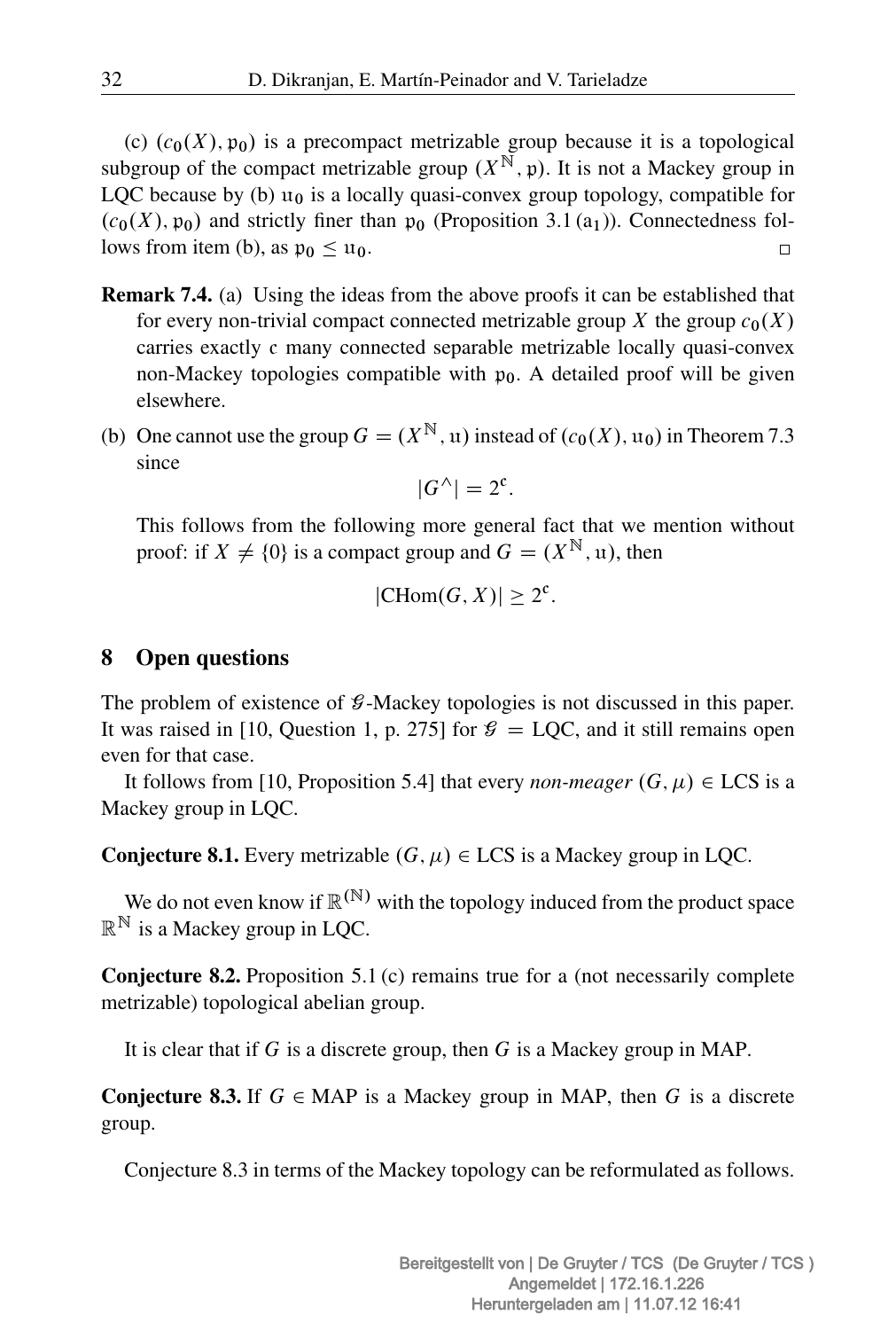**Conjecture 8.4.** If for a given precompact topological group  $(G, \nu)$  there exists the MAP-Mackey topology in G associated with  $\nu$ , then  $\nu$  is the finest precompact group topology in G.

Finally, we reformulate Conjecture 8.3 for LCA groups:

**Conjecture 8.5.** If  $G \in LCA$  is a Mackey group in MAP, then G is a discrete group. In particular,  $\mathbb R$  is not a Mackey group in MAP.

Remark 8.6. According to Example 1.7, a non-complete precompact metrizable  $(G, \mu)$  can be a Mackey group in LQC. It is also known that every locally pseudocompact  $(G, \mu)$  is a Mackey group in LQC (cf. [13]). An internal description of groups  $(G, \tau) \in LOC$  which are Mackey in LOC is unknown.

Acknowledgments. We thank the referee for the careful reading of our manuscript, pointing out some errors and giving good hints of how to improve the text.

### Bibliography

- [1] H. Anzai and S. Kakutani, Bohr compactifications of a locally compact Abelian group. II, *Proc. Imp. Acad. Tokyo* 19 (1943), 533–539.
- [2] L. Aussenhofer, *Contributions to the duality theory of abelian topological groups and to the theory of nuclear groups*, Diss. Math. CCCLXXXIV, Warsaw, 1999.
- [3] L. Aussenhofer and D. de la Barrera, Linear topologies on  $\mathbb Z$  are not Mackey topologies, preprint (2011), <http://arxiv.org/abs/1107.2661>.
- [4] W. Banaszczyk, *Additive Subgroups of Topological Vector Spaces*, Lecture Notes in Mathematics 1466, Springer-Verlag, Berlin, 1991.
- [5] M. Barr and H. Kleisli, On Mackey topologies in topological abelian groups, *Theory Appl. Categ.* 8 (2001), 54–62
- [6] G. Bennett and N. J. Kalton, Inclusion theorems for K-spaces, *Canad. J. Math.* 25 (1973), 511–524.
- [7] F. G. Bonales, F. J. Trigos-Arrieta and R. Vera Mendoza, A Mackey–Arens theorem for topological abelian groups, *Bol. Soc. Mat. Mexicana (3)* 9 (2003), no. 1, 79–88.
- [8] N. Bourbaki, *General Topology*, Volume I, Hermann, Paris VI, 1966.
- [9] N. Bourbaki, *General Topology*, Volume II, Hermann, Paris VI, 1966.
- [10] M. J. Chasco, E. Martín-Peinador and V. Tarieladze, On Mackey topology for groups, *Stud. Math.* 132 (1999), no. 3, 257–284.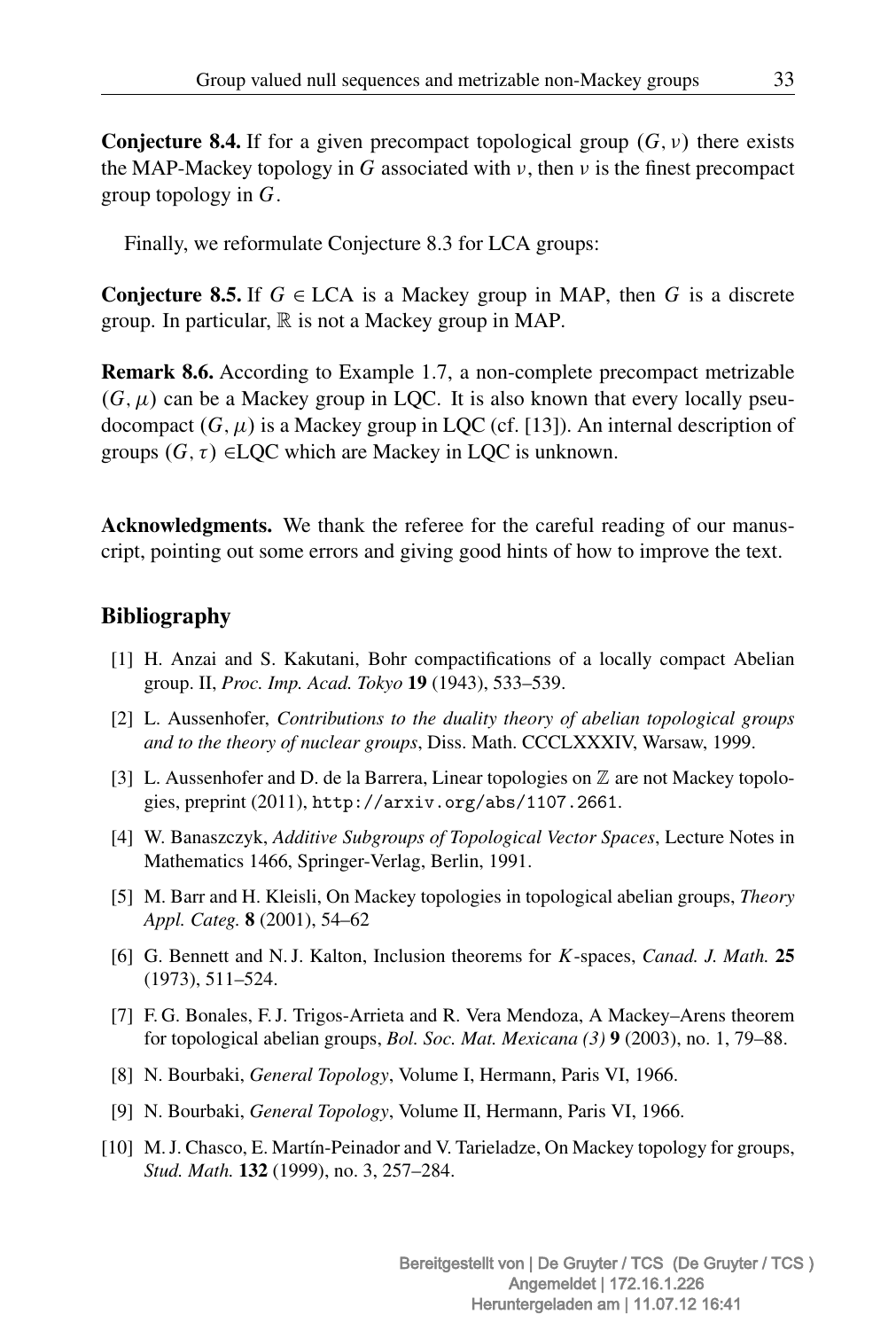- [11] W. W. Comfort and K. A. Ross, Topologies induced by groups of characters, *Fund. Math.* 55 (1964), 283–291.
- [12] W. W. Comfort and K. A. Ross, Pseudocompactness and uniform continuity in topological groups, *Pacific J. Math.* 16 (1966), 483–496.
- [13] L. De Leo, D. Dikranjan, E. Martín-Peinador and V. Tarieladze, Duality theory for groups revisited: g-barrelled, Mackey and Arens groups, preprint (2009).
- [14] D. Dikranjan, E. Martín-Peinador and V. Tarieladze, A class of metrizable locally quasi-convex groups which are not Mackey, preprint (2010), [http://arxiv.org/](http://arxiv.org/abs/1012.5713) [abs/1012.5713](http://arxiv.org/abs/1012.5713).
- [15] D. Dikranjan, I. Prodanov and L. Stoyanov, *Topological Groups: Characters, Dualities and Minimal Group Topologies*, Pure and Applied Mathematics 130, Marcel Dekker, New York, 1989.
- [16] D. Dikranjan and D. Shakhmatov, Forcing hereditarily separable compact-like group topologies on abelian groups, *Topology Appl.* 151 (2005), no. 1–3, 2–54.
- [17] P. Enflo, Uniform structures and square roots in topological groups, *Israel J. Math.* 8 (1970), 230–252.
- [18] S. S. Gabriyelyan, Groups of quasi-invariance and the Pontryagin duality, *Topology Appl.* 157 (2010), no. 18, 2786–2802.
- [19] J. Galindo and S. Garcia-Ferreira, Compact groups containing dense pseudocompact subgroups without non-trivial convergent sequences, *Topology Appl.* 154 (2007), no. 2, 476–490.
- [20] E. Hewitt and K. A. Ross, *Abstract Harmonic Analysis I*, Die Grundlehren der Mathematischen Wissenschaften 115, Springer-Verlag, Berlin, 1963.
- [21] S. Kaplan, Extension from the Pontryagin duality I: Infinite products, *Duke Math. J.* 15 (1948), 649–658.
- [22] J. L. Kelley and I. Namioka, *Linear Topological Spaces*, Springer-Verlag, New York, 1963.
- [23] J. W. Nienhuys, A solenoidal and monothetic minimally almost periodic group, *Fund. Math.* 73 (1971/72), no. 2, 167–169.
- [24] S. Rolewicz, Some remarks on monothetic groups, *Colloq. Math.* XIII (1964), 28– 29.
- [25] H. H. Schaefer, *Topological Vector Spaces*, The Macmillan Co., New York, Collier-Macmillan Ltd., London, 1966.
- [26] L. J. Sulley, On countable inductive limits of locally compact abelian groups, *J. Lond. Math. Soc. (2)* 5 (1972), 629–637.
- [27] M. Tkachenko, Self-duality in the class of precompact groups, *Topology Appl.* 156 (2009), no. 12, 2158–2165.